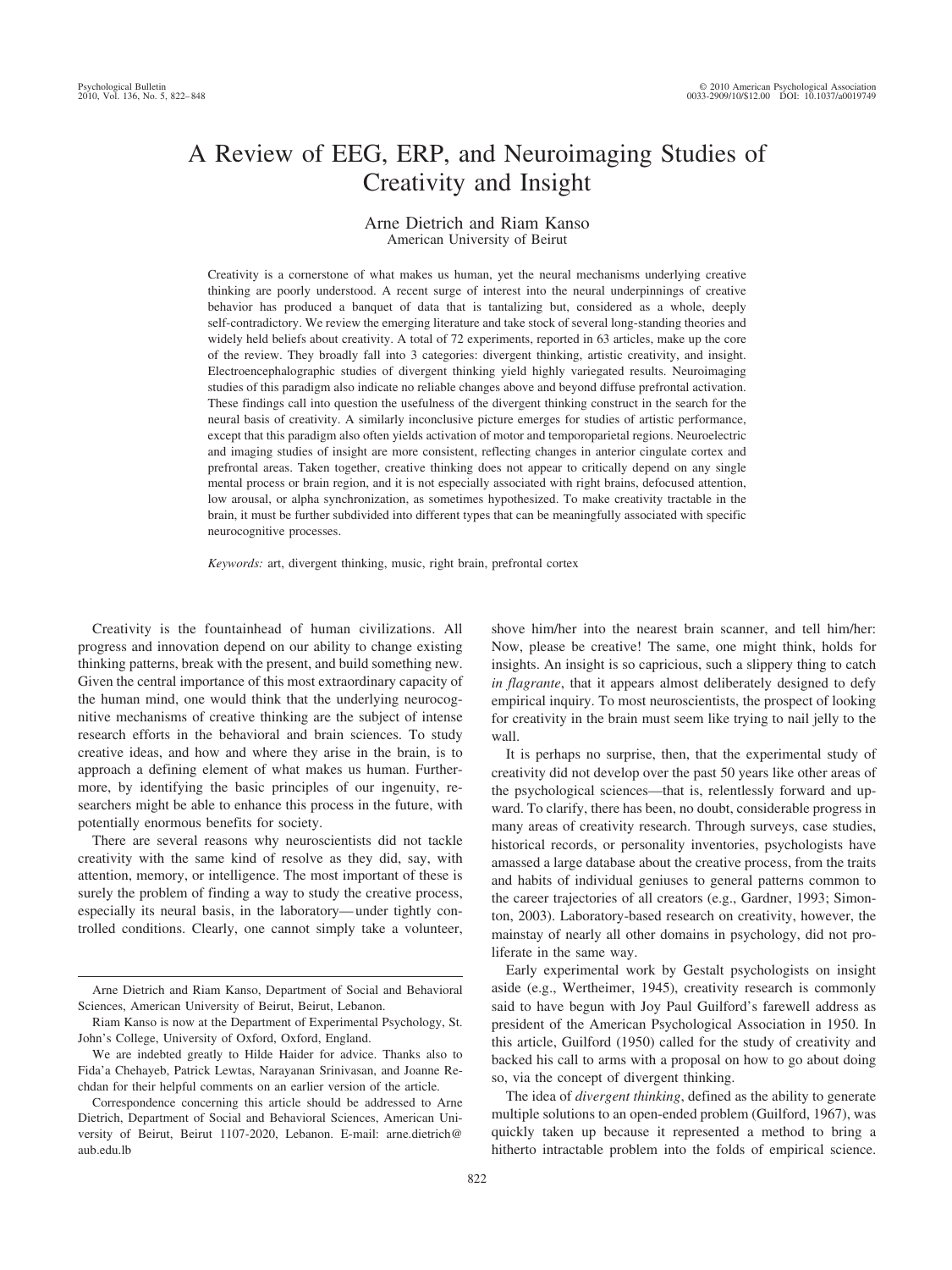Several standardized psychometric instruments of creativity were subsequently developed. The most popular of these tools, to this very day, include Torrance's (1974) Torrance Test of Creative Thinking, which is based on divergent thinking, and Mednick's (1962) Remote Associates Test, which is based on the related construct of associative hierarchies. A prototypical example of a divergent thinking task is the Alternative Uses Test (Guilford, 1967), which asks participants to generate alternative uses for, say, a brick or an automobile tire. The dependent variables of divergent thinking tasks, such as the Alternative Uses Test, are ideational fluency (i.e., the number of ideas), flexibility (i.e., the number of different types or categories of ideas), and novelty (or uniqueness/ originality) of the ideas. Whereas ideational fluency and flexibility are variables that can simply be counted, the third variable, novelty, is commonly assessed with the so-called consensual method (Amabile, 1983), in which naïve judges rate the originality of the answers.

By tentatively distinguishing creative from noncreative (convergent, in this case) information processing, the construct of divergent thinking was an attempt to get an initial grip on the problem. In many ways, it was the kick start creativity research needed to get underway. However, from this rather promising beginning, in a development that even Guilford did not intend, this idea morphed from a first crack at this hard-to-pin down phenomenon into *the* standard conception of creativity, dominating theoretical and empirical work ever since. Once established, tests of divergent thinking became, for the sake of convenience, tests of creativity; and findings using these scales were often discussed, without badly needed qualifying remarks, as if applicable to creativity in general.

This practice of accepting divergent thinking as proxy for creative thinking has been strongly criticized (Dietrich, 2007b; Ward, Smith, & Finke, 1999). The problem is two-fold. First, it is obvious at a moment's reflection—and certainly was to Guilford himself that creativity can just as well be the result of a convergent process. What would we otherwise make of Edison's assembly line, nearly algorithmic approach to inventing; Bach's methodical way of composing hundreds of cantatas; the imaginative ways in which National Aeronautics and Space Administration engineers solved the problems of the otherwise doomed Apollo 11 mission; or the countless creative solutions generated by systematically eliminating alternative possibilities?

This critique raises the following, rather obvious question: What, exactly, is it about divergent thinking that is creative? That divergent thinking can also generate nonnovel outcomes—and convergent thinking novel ones—renders it incapable of identifying the fundamental processes, cognitive or neural, that make information processing creative. In addition, divergent thinking is a compound construct. Because it consists of various different, and separate, mental processes, it cannot isolate the cognitive elements that turn ordinary thinking into creative thinking. This composite nature makes the construct all but intractable with current neuroimaging tools.

This critique extends, without modification, to proposals of component stages of creativity. Take, for instance, the introspective hunch, first expressed by Wallas (1926), that the creative process consists of four stages: preparation, incubation, illumination, and verification. It should be obvious that stages such as preparation or verification (a) are also at work during "normal," noncreative thinking and (b) are compound constructs that lack a coherent theoretical notion as to the individual cognitive processes

they require. Despite these drawbacks, and perhaps because of a lack of alternatives, tests of divergent thinking, such as the Torrance Test of Creative Thinking and Remote Associates Test, are the most widely used methods for assessing creativity. More than half of all experiments reviewed in the present study exploit this paradigm.

There are, however, other avenues. In their search for the neural correlates of creativity, investigators have also made use of entirely different kinds of tasks. These tasks do not share a common underlying rationale but can perhaps best be categorized as neuroscientific studies on musical and artistic performance. One of the most remarkable features about the experiments fitting this broad paradigm is the innovative way in which the subject of creativity is approached. This alternative approach has had important yet underappreciated consequences for our understanding of the neural basis of creativity, particularly in terms of slowing the ever-present danger of treating creativity as a monolithic entity (Dietrich, 2007b). This problem arises most prominently in the divergent thinking literature, in which it is not uncommon for investigators to effectively equate divergent thinking with creativity and, on the basis of this sleight of hand, draw conclusions about creativity per se. Investigations of musical and artistic processes, such as free jazz composition, imagining a painting, or drawing an abstract concept, reveal that several of the theoretical distinctions that have dominated the field to date—for example, divergent versus convergent thinking, right versus left brain processing, and focused versus defocused attention—are too simplistic.

A third domain has also been invoked to help uncover the mechanisms underlying creative thinking: insight. Insight events are rightfully a subfield of creativity because the first step toward a finished creative product is, more often than not, a creative insight. Insight tasks are more narrowly defined than those of the other two domains, and they help reveal the full measure of how complex, varied, and multistep the neural mechanisms of creativity must be.

The current study reviews, for the first time, the entire literature that relates creativity to brain activity. The main goal is to take stock of several long-standing theories and widely held beliefs about creativity by evaluating their claims against the extant evidence. To do this properly, we adopted an approach that is theoretically neutral—that is, we assessed each theory on its own merit rather than from a competing conceptual perspective. There are two advantages to this method. First, there exists no sound, theoretical framework on the neural basis of creative thinking that we could use to guide the present review. Absent such a unifying framework, it is probably best to adopt a bottom-up, data-driven approach to reviewing the literature. Second, a theory should be evaluated against its own claims. There are many competing theories in the field, each with its own assumptions and a priori notions about creativity. Examining one theory by using the standards of another is not likely to yield unbiased assessments.

By reviewing the field, we hope to show that creativity, in all its forms, simply cannot be captured with any of the relatively coarse theoretical proposals currently in circulation, such as alpha synchrony, prefrontal activation, or low arousal. Conjectures such as these have survived, we believe, because the field is heavily fragmented. This fragmentation sets up a situation that permits isolated theories to be maintained by selectively citing those studies that support them, whereas there exist just as many data against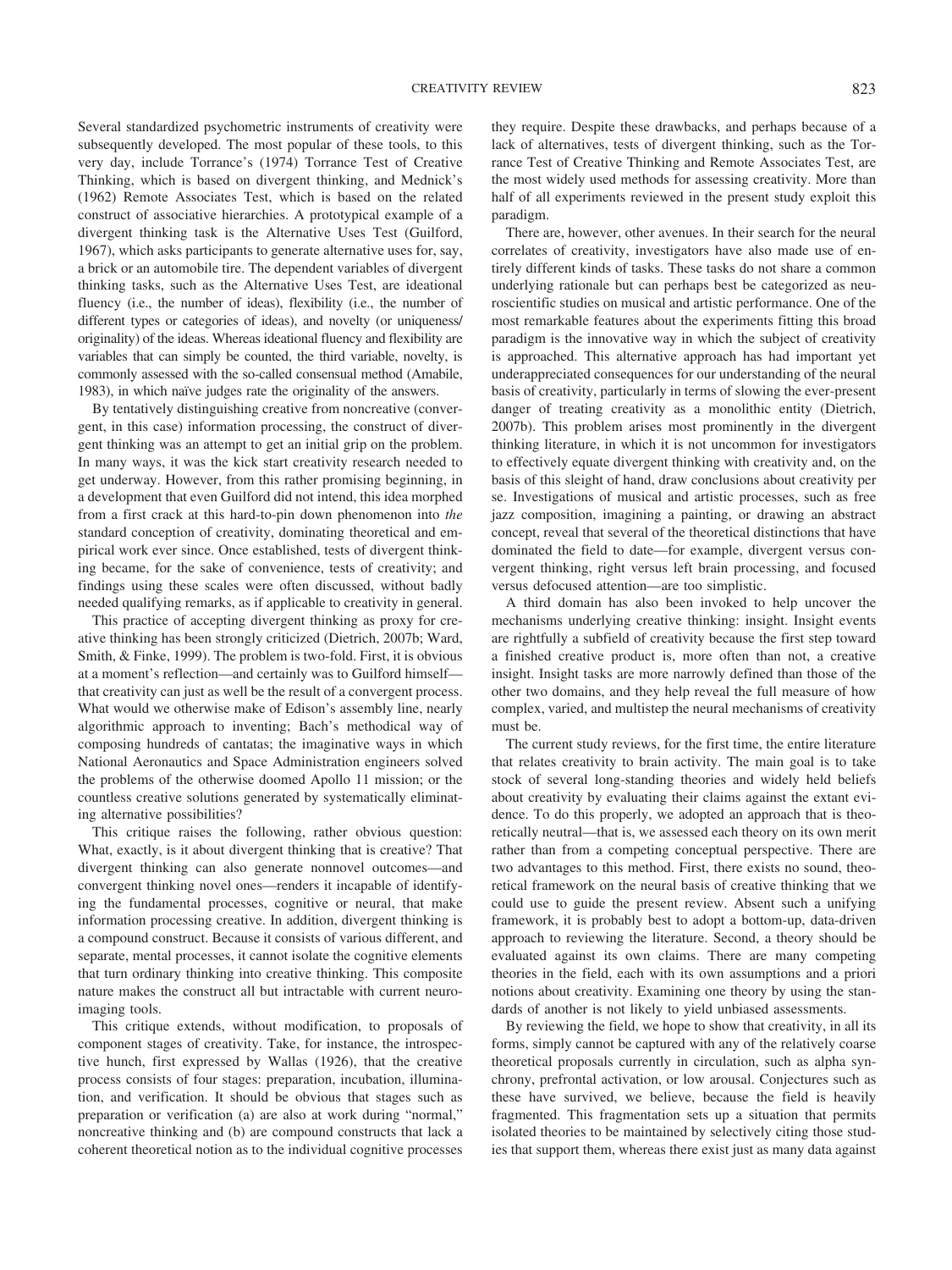them. Only through systematically reviewing the evidence for different conceptions of creativity, we hold, can the temptation to appraise creativity as a single, simple mental process or brain region be overcome.

### **The Search Strategy**

We reviewed neuroimaging and neuroelectric studies designed to investigate creativity and insight. The search strategy, along with the inclusion and exclusion criteria, was as follows. We attained all articles published in English claiming to investigate creativity and insight in conjunction with direct measures of brain activity, including (a) neuroimaging techniques—functional magnetic resonance imaging (fMRI), positron emission tomography (PET), single photon emission computed tomography (SPECT), and near-infrared spectroscopy (NIRS)—and (b) neuroelectric techniques—electroencephalography (EEG) and event-related potentials (ERP). Specifically, we searched the Web of Science, PubMed, PsycINFO, and other databases with Boolean operators using the following keywords: *creative*, *creativity*, *insight*, *innovation*, *drawing*, *music*, *designing*, *divergent thinking*, *art*, and *problem solving* along with *EEG*, *ERP*, *fMRI*, *SPECT*, *MRI*, *PET*, *NIRS*, and *imaging*.

This search yielded a large set of 1,910 articles that was then pruned using a consensual process according to the following selection criteria: If authors did not, even in passing, associate their work with creativity or insightful problem solving in the title or abstract, or did not (in the case of musical perception) examine behavioral expression, the study was excluded. We readily excluded, on the basis of this rule, over 90% of the initial selection of articles on art, music, and cognitive performance. However, as would be expected, borderline cases immediately presented themselves. For instance, we identified a large number of brain studies reporting on domains that are manifestly relevant to creative thinking, such as metaphorical reasoning, mental imagery, perceptual restructuring, the perception of music, or various processes involved in cognitive flexibility—set-shifting, planning, inhibition of existing knowledge, counterfactual thinking, or perseverance, to name prominent examples. Again, unless there was specific mention in the title or abstract of the keywords *creativity*, *creative thinking*, *hypothesis generation*, *aha effect*, *Eureka experience*, *novel ideas*, *original ideas*, *innovation*, *insight problem-solving*, *or insight*, we excluded these references. Similarly, we eliminated all studies from the initial set of articles that did not actually utilize neuroimaging techniques but based conclusions about the neural mechanism of creativity on brain abnormalities (such as dementia, stroke, or schizophrenia), pharmacological intervention (such as the use of ephedrine or lorazepam), or psychological disorders (such as bipolar disorder or the savant syndrome of autism). The reference lists of the final set of articles were also cross-checked for any additional articles that were then subjected to the same selection procedure.

Placing primacy on self-classification can, of course, be criticized. One could argue, for instance, that some studies included in the core set may actually involve little or no creativity, whereas other excluded studies on, say, mental imagery demonstratively do. However, we felt that such subjective judgments on our part would open the door to an indefensible slippery slope.

Using the above criteria, we gathered what we believe is a comprehensive list of brain imaging studies on creativity. In total, 72 experiments reported in 63 articles published until February 2010 were included in the review. Conspicuously, all but five of these 63 articles were published after 2000, a striking testament to the sudden popularity of this research topic and to the recent development of some of the brain imaging strategies under review. We sorted articles into the three broad categories: (a) studies using the paradigm of divergent thinking, (b) studies investigating the cognition of art and music, and (c) studies looking at insight events. Other psychological research traditions—developmental, social, historiometric or even cognitive—feature many other approaches to creativity, but they have not made direct contact with neuroscientific paradigms and, as such, are beyond the scope of this article. We refer the reader to other reviews for this body of work (i.e., Runco, 2004).

#### **Divergent Thinking**

#### **EEG and Divergent Thinking**

EEG is a noninvasive measure of electrical brain activity. It is a record of electric field potentials, represented as changes in potential difference between different points on the scalp, which arise primarily from excitatory and inhibitory postsynaptic potentials. Although the EEG signal has been used for decades to limn the neurophysiological changes that accompany mental processes, it was not used to study aspects of creativity until the late 1990s, save for three reports by Martindale and colleagues (Martindale & Hasenfus, 1978; Martindale & Hines, 1975; Martindale, Hines, Mitchell, & Covello, 1984).

Several EEG parameters are relevant to this review. EEG data are reported in frequency ranges. At the low end of the scale is delta activity, which is a regular, low-amplitude wave of 1–5 Hz. This frequency band reflects a low neuronal firing rate and is mostly associated with deep sleep. Theta activity is a medium-amplitude, medium-frequency rhythm of 5–8 Hz. A person exhibiting this rhythm reports feeling drowsy. Alpha activity is a fairly regular pattern between 8 and 12 Hz. The alpha band is prominent when a person is minimally aroused—awake but relaxed. Beta activity, which is an irregular pattern between 12 and 30 Hz, occurs mostly during alertness and active thinking. Finally, there is the gamma rhythm, which represents oscillations around the 40 Hz mark that are associated with the binding of perceptual information. Changes to the EEG records are reported in terms of power and synchrony. EEG power is obtained by doing spectral analysis; it reflects the frequency content in an electrode. EEG synchrony is a reflection of how the signals from different electrodes are related to each other. Power changes in timelocked events are known as event-related synchronization (ERS) and event-related desynchronization (ERD; Pfurtscheller & Lopes da Silva, 1999). Synchrony is used to indicate synchronous activity between pairs of electrodes that is independent of spectral power or amplitude.

ERP is EEG recorded in response to external stimuli. Stimuluslocked ERPs are usually much smaller in amplitude than EEG and are described in terms of their characteristic scalp distribution, polarity, and latency. The ERP record yields several components that provide information about different cognitive processes. The prominent P300, for instance, is a positive deflection occurring 300 ms after stimulus presentation; it is thought to reflect attentional resource allocation and cognitive processing speed. The N200, on the other hand, is a negative deflection 200 ms post stimulus onset and may reflect response inhibition. In creativity research, only insight studies have thus far made use of this technique.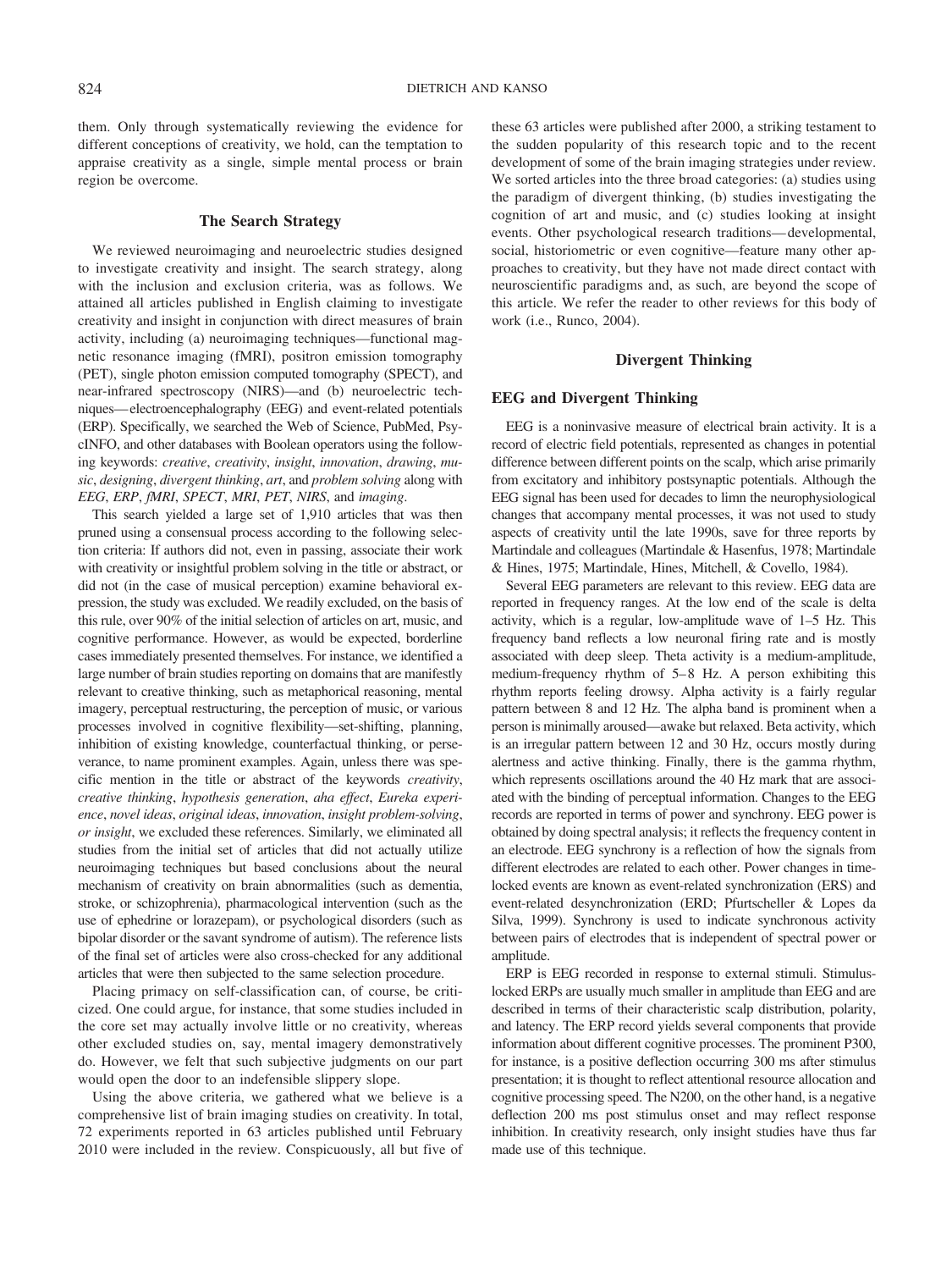The first part of Table 1 summarizes the findings from EEG creativity studies using the divergent thinking paradigm. To date, no ERP studies have been published in this domain of creativity research. An initial scan of this literature is sufficient to see the challenge of distilling the existing data into any sound conclusions. The findings from different studies are difficult to compare because (a) investigators have used a host of divergent thinking tests, including original measures that have not been replicated and for which standardization and validation data are lacking; (b) these divergent thinking tasks, as diverse as they already are, are then compared with a number of different control conditions; and (c) only a small fraction of the studies in this category use high-density EEG. These limitations should be kept in mind as conclusions are drawn from these data.

The data are summarized, for the sake of consistency, according to categories dominant in the EEG literature (see Table 1). This yields three main themes: (a) laterality, (b) changes to the alpha band, and (c) changes to all other frequencies.

The idea that creativity is a function, primarily or exclusively, of the right brain is surely the most popular theory on the neural basis of creativity in the wider public. However, duly sharpened versions of this idea have been seriously entertained in neuroscience as well (Bowden & Jung-Beeman, 2003; Jung-Beeman et al., 2004). EEG studies on divergent thinking do not confirm this contention. There are a few studies that can be recruited to support a special role for the right hemisphere in divergent thinking (Fink, Grabner, et al., 2009, Experiment 1; Fink & Neubauer 2006b; Grabner, Fink, & Neubauer, 2007; Jaušovec & Jaušovec, 2000a; Martindale & Hines, 1975; Martindale et al., 1984; Razumnikova, 2004). It should be noted, however, that the authors responsible for three of the seven articles cited above do not themselves interpret their data in this manner (Fink, Grabner, et al., 2009), and they do not believe the data should be used for this purpose (Fink, personal communication, March 10, 2008). Whereas only one study could possibly be drafted to claim the opposite, a left-brain theory of creativity as it were (Razumnikova, 2007), the majority of the investigations (14 in total), including those from authors cited above for possibly supporting right-brain dominance, lend no support to the right-brain theory (Bazanova & Aftanas, 2008; Danko, Shemyakina, Nagornova, & Starchenko, 2009; Fink, Grabner, Benedek, & Neubauer, 2006; Fink & Neubauer 2006a; Jaušovec, 2000; Jaušovec & Jaušovec, 2000b; Jin, Kwon, Jeong, Kwon, & Shin, 2006; Krug, Mölle, Dodt, Fehm, & Born, 2003; Martindale & Hasenfus, 1978; Mölle, Marshall, Wolf, Fehm, & Born, 1999; Razumnikova, 2004, 2005; Razumnikova, Volf, & Tarasova, 2009; Shemyakina & Danko, 2007). In sum, the EEG data on divergent thinking fail to substantiate the notion of lateralization in creativity for either cerebral hemisphere.

Another focus of interest in this literature is the alpha band because increases in power or synchrony at this frequency range have previously been taken to indicate low cortical arousal and defocused attention, two theoretical guideposts of empirical research (Martindale, 1999; Mendelsohn, 1976). This interpretation of alpha enhancement was primarily based on the understanding that alpha ERS reflects cortical deactivation (Pfurtscheller & Lopes da Silva, 1999), whereas ERD reflects cortical activation (Klimesch, 1999). Both interpretations have recently been revised, however (Klimesch, Sauseng, & Hanslmayr, 2007), which increases the challenge of understanding the functional meaning of EEG data. In addition, work on the alpha rhythm has also exposed the need to distinguish different subbands of this frequency because lower and upper alpha respond differently, and at times in an opposing manner, to certain task parameters. Whereas low alpha appears to respond to various basic types of attentional demands, such as alertness and vigilance, higher alpha responds selectively to more specific task demands, primarily semantic memory processes (Klimesch et al., 2007).

Changes to alpha beyond that obtained in control tasks are indeed often observed when participants work on divergent thinking tests. The direction of this change, however, is not uniform. For frontal alpha, for instance, some investigators have reported increases in synchrony associated with divergent thinking (Fink et al., 2006; Fink, Grabner, et al., 2009; Grabner et al., 2007; Jaušovec, 2000; Razumnikova, 2004), although others have reported decreases (Jaušovec  $\&$ Jaušovec, 2000b; Razumnikova, 2005, 2007; Razumnikova et al., 2009). This pattern also holds for power: Some investigations have shown increased alpha power at frontal sites (Bazanova & Aftanas, 2008; Fink & Neubauer, 2006a, 2006b; Jaušovec, 2000; Krug et al., 2003; Martindale & Hines, 1975; Martindale et al., 1984), others either have not reported significant increases (Martindale & Hasenfus, 1978) or have demonstrated the exact opposite—that is, divergent thinking is associated with higher theta, delta, and beta power but not alpha power (Danko et al., 2009; Mölle et al., 1999; Razumnikova, 2004, 2005, 2007; Shemyakina & Danko, 2007).

Examining the data in terms of subbands does not clarify the picture. Although several older studies have not reported lower alpha separate from higher, many have implicated both bands (e.g., Fink, Grabner, et al., 2009; Jaušovec, 2000; Razumnikova, 2005, 2007). Overall, however, slightly more studies have reported effects for lower alpha (Fink et al., 2006; Fink & Neubauer, 2006a; Grabner et al., 2007; Jaušovec & Jaušovec, 2000b; Razumnikova, 2007; Razumnikova et al., 2009) than upper alpha. What is most noticeable, however, is the lack of consistent creativity-related changes reported to frontal alpha in a majority of EEG divergent thinking studies. The lack of consistency across studies at this site, which holds in fact for all frequency bands, is surprising in light of the fact that neuroimaging studies of divergent thinking consistently implicate the prefrontal cortex.

The picture is similar for alpha at temporal or parietal sites. For synchrony, there are data showing increases (Fink & Neubauer 2006a), especially for the originality score (Fink, Grabner, et al., 2009), as well as decreases (Jaušovec & Jaušovec, 2000b; Razumnikova, 2007; Razumnikova et al., 2009; Shemyakina & Danko, 2007), with the vast majority of studies indicating no consistent change. Again, the lack of significant results in the majority of studies, along with the inconclusiveness of the data that does exist, is difficult to reconcile with the neuroimaging literature.

The data on all other frequency bands follow the same trend: They are spotty and contradictory. For the beta frequency, for instance, decreases in power have been described in all cortical areas (Krug et al., 2003; Shemyakina & Danko, 2007), but there are also studies that have described increases (Danko et al., 2009; Razumnikova, 2005, 2007). Some studies have found increases in beta ERS associated with divergent thinking at both frontal and parietal sites (Mölle et al., 1999; Razumnikova, 2004, 2005, 2007; Shemyakina & Danko, 2007). Overall, however, the single most common finding in this literature is the absence of significant changes to the beta frequency. Studies have also implicated other frequency bands, such as theta or delta, but such individual reports are infrequent and, at any rate, are rarely corroborated by a second study. Finally, there are no reports of consistent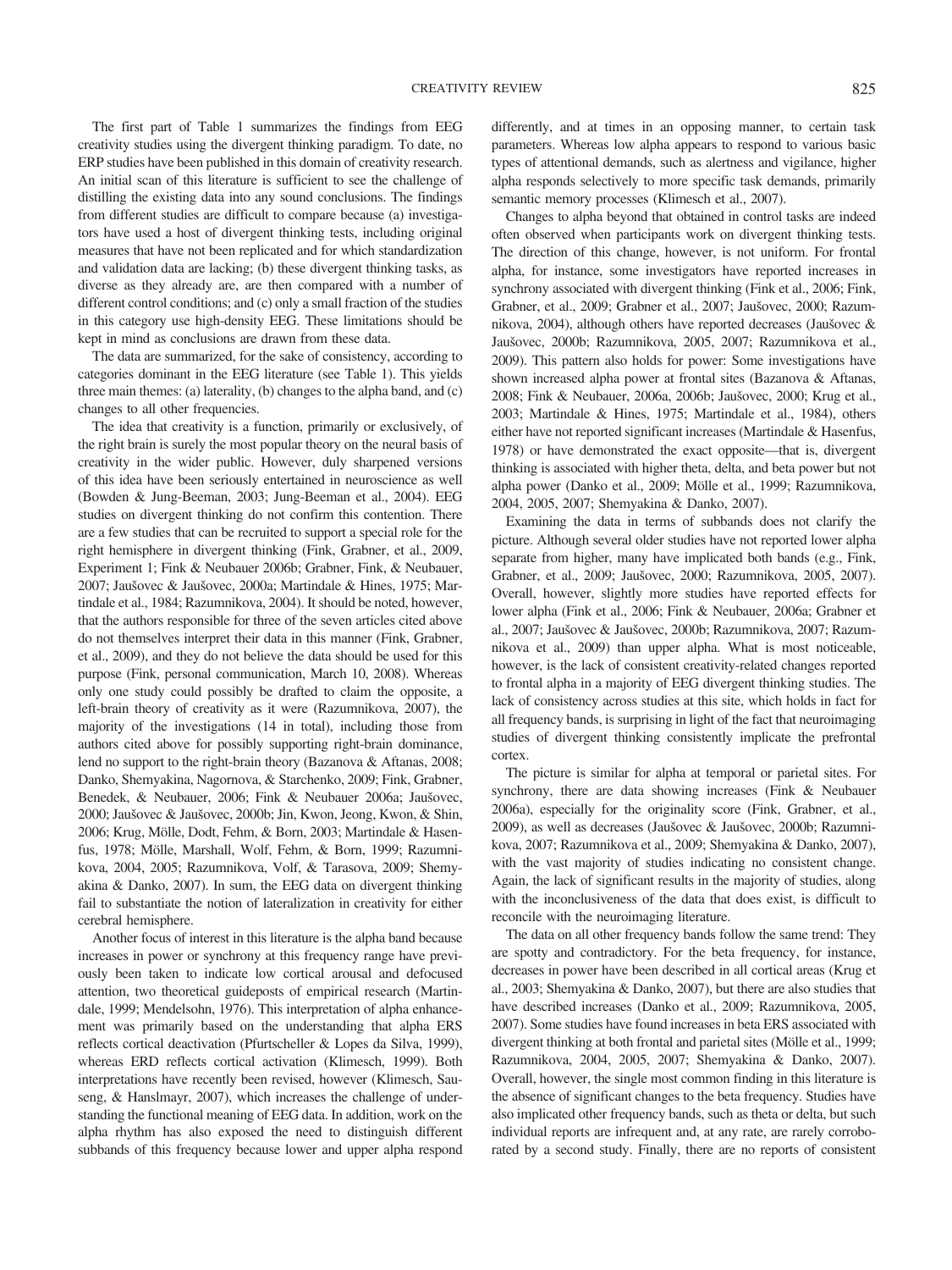| Table 1                                                             |  |  |
|---------------------------------------------------------------------|--|--|
| Summary of Creativity Studies Using the Divergent Thinking Paradigm |  |  |

| Study                                        | N             |            | Method | Type of creativity tests                                                                                                                                                                                                                      | Type of design                                                                                          | Main findings                                                                                                                                                                                                                                                                                                                                                                                                                                                                                                       |
|----------------------------------------------|---------------|------------|--------|-----------------------------------------------------------------------------------------------------------------------------------------------------------------------------------------------------------------------------------------------|---------------------------------------------------------------------------------------------------------|---------------------------------------------------------------------------------------------------------------------------------------------------------------------------------------------------------------------------------------------------------------------------------------------------------------------------------------------------------------------------------------------------------------------------------------------------------------------------------------------------------------------|
|                                              |               |            |        | Studies using EEG methods                                                                                                                                                                                                                     |                                                                                                         |                                                                                                                                                                                                                                                                                                                                                                                                                                                                                                                     |
| Martindale & Hines<br>(1975)                 | 32            | <b>EEG</b> |        | DTT: RAT, AUT;<br>CTT: IQ test                                                                                                                                                                                                                | Within-task comparison and<br>between-task comparison                                                   | High scorers on the AUT had<br>higher basal alpha; high scorers<br>on the RAT had the highest<br>percentage of alpha during tests<br>of creativity and lowest during<br>IQ test. Creativity was ssociated<br>with low cortical activation.                                                                                                                                                                                                                                                                          |
| Martindale &<br>Hasenfus (1978)              | 12 and 32 EEG |            |        | elaboration;<br>Experiment 1:<br>Creative story<br>writing; Experiment<br>2: random vs.<br>fantasy speech                                                                                                                                     | Creative inspiration and Covariate (RAT, AUT),<br>within-task comparison and<br>between-task comparison | In two experiments, higher scorers<br>had higher alpha indices during<br>creative inspiration than during<br>creative elaboration, which was<br>not found for less creative<br>participants. There was no<br>correlation between creativity<br>and basal EEG alpha.                                                                                                                                                                                                                                                 |
| Martindale et al.<br>(1984),<br>Experiment 1 | 24            | <b>EEG</b> |        | Speech types:<br>(a) random words,<br>(b) sentences that are<br>coherent but<br>unrelated to next,<br>(c) a meaningful<br>story (fantasy<br>speech)                                                                                           | Covariate (RAT, AUT),<br>within-task comparison and<br>between-task comparison                          | Higher scorers on the AUT and<br>RAT had increased alpha indices<br>(more time in alpha) over the<br>right hemisphere. There was<br>hemispheric asymmetry during<br>creative activity.                                                                                                                                                                                                                                                                                                                              |
| Martindale et al.<br>(1984),<br>Experiment 2 | 38            | <b>EEG</b> |        | in response to Cards<br>1 and 11 of the<br>TAT; inspirational<br>stage (thinking of a<br>plot) and an<br>elaboration stage<br>(writing the plot)<br>down)                                                                                     | Creating fantasy stories Covariate (RAT, AUT),<br>within-task comparison and<br>between-task comparison | Higher scorers on the AUT and<br>RAT showed higher left-<br>hemispheric alpha amplitudes<br>compared with the right<br>hemisphere, whereas low scorers<br>showed the opposite pattern.<br>Creativity was related to<br>hemispheric asymmetry.                                                                                                                                                                                                                                                                       |
| Mölle et al. (1999)                          | 30            | <b>EEG</b> |        | DTT: (a) AUT,<br>(b) unique<br>consequences of a<br>hypothetical<br>situation, (c) think of<br>funny similarities<br>between two<br>pictures,<br>(d) unfinished<br>pictures and what<br>they could represent;<br>CTT: four different<br>tasks | Between-task comparison and<br>task vs. rest                                                            | Higher theta, delta, and beta power<br>on DTT compared with CTT or<br>rest. DTT increased the<br>dimensional complexity over<br>frontal, central, and parietal<br>areas compared with CTT and<br>over central, parietal, and<br>occipital areas compared with<br>rest. Alpha power was highest<br>during mental relaxation.<br>Dimensional complexity was<br>greater for DTT, which could be<br>the result of the concurrent<br>activation of a greater number of<br>independently oscillating<br>processing units. |
| Jaušovec (2000),<br>Experiment 1             | 49            | <b>EEG</b> |        | CTT: (a) changing the<br>parking fee and<br>frequency of bus<br>departures and<br>(b) the plan-a-day<br>problem with<br>different constraints                                                                                                 | Covariate (IQ and TTCT) and<br>task vs. rest                                                            | Highly intelligent participants had<br>higher alpha power in frontal<br>and central sites and more<br>cooperation between brain areas.<br>Highly creative S had higher<br>cooperation between brain areas<br>mainly in frontal areas. EEG<br>was more influenced by IQ than<br>by creativity.                                                                                                                                                                                                                       |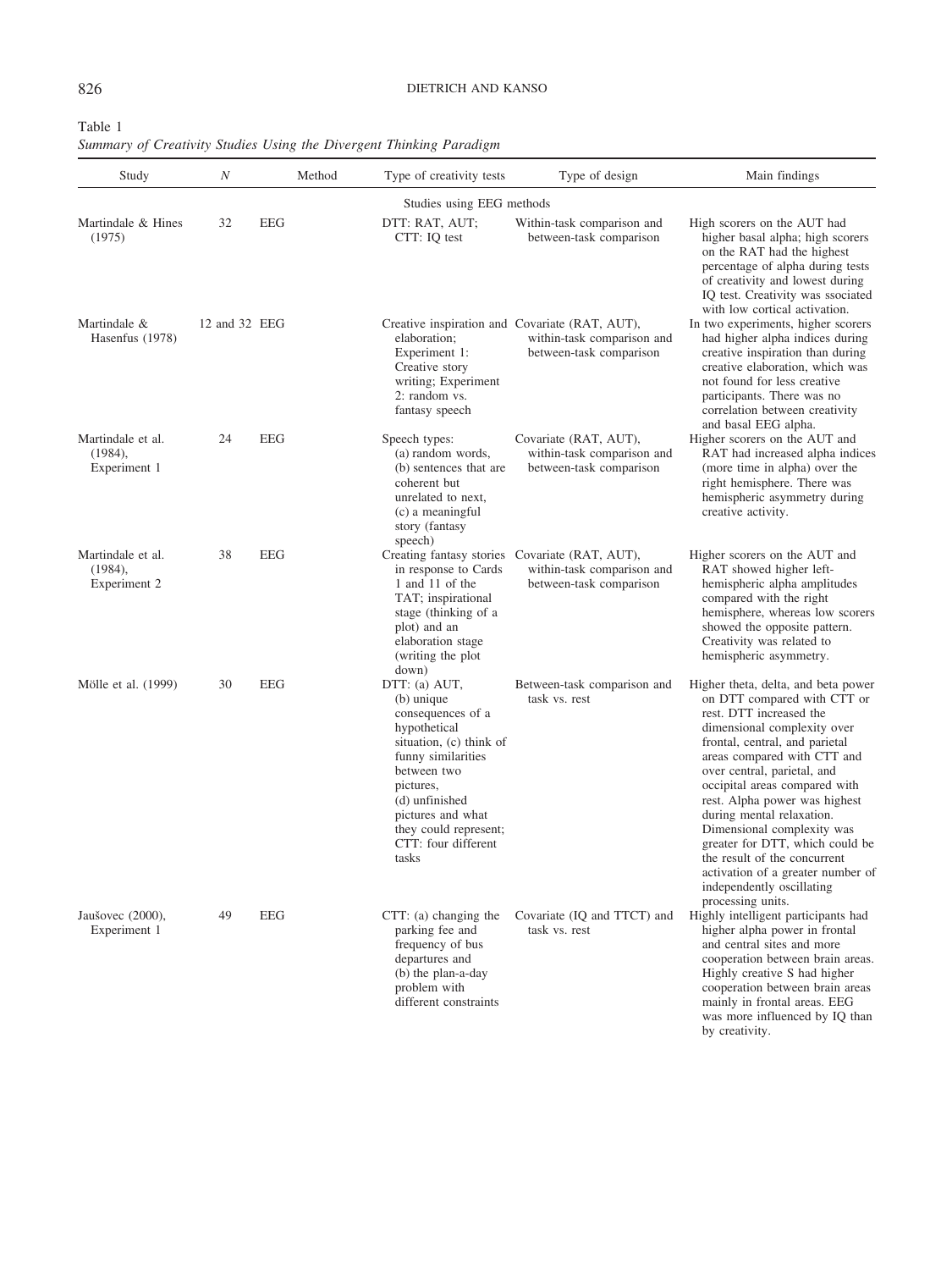## CREATIVITY REVIEW 827

Table 1 (*continued*)

| Study                                              | N   | Method     | Type of creativity tests                                                                                                                                                                                                                                 | Type of design                                                                              | Main findings                                                                                                                                                                                                                                                                                                                                                                                                                                                                                          |
|----------------------------------------------------|-----|------------|----------------------------------------------------------------------------------------------------------------------------------------------------------------------------------------------------------------------------------------------------------|---------------------------------------------------------------------------------------------|--------------------------------------------------------------------------------------------------------------------------------------------------------------------------------------------------------------------------------------------------------------------------------------------------------------------------------------------------------------------------------------------------------------------------------------------------------------------------------------------------------|
| Jaušovec (2000),<br>Experiment 2                   | 48  | <b>EEG</b> | things making noise,<br>$(b)$ AUT, $(c)$ ways in<br>which radio and<br>telephone are alike;<br>figural—unfinished<br>pictures and what<br>they could be; a<br>dialectic task: write a<br>text describing<br>reason of war<br>between fictional<br>states | DTT: verbal—(a) name Covariate (IQ and TTCT) and<br>task vs. rest                           | Highly creative participants<br>displayed higher alpha power in<br>frontal areas for DTT. Creative<br>participants also showed more<br>coherence between brain areas<br>in frontal and parietal sites,<br>whereas gifted ones showed<br>greater decoupling of brain areas<br>when solving ill-defined<br>problems, especially in LH.<br>Creativity and intelligence were<br>posited to be different abilities<br>that also differed in neurological                                                    |
| Jaušovec & Jaušovec<br>(2000a)                     | 115 | <b>EEG</b> | things that make<br>noise, (b) AU for an<br>automobile tire, (c)<br>all ways in which<br>radio and telephone<br>are alike; figural—<br>unfinished pictures<br>and what they could<br>be; WAIS IQ test                                                    | DTT: verbal—(a) name Covariate (IQ and TTCT) and<br>task vs. rest (open and<br>closed eyes) | activity.<br>Only weak correlations emerged<br>between resting EEG and<br>creativity scores; correlations<br>with IQ scores were even less<br>pronounced. There were some<br>correlations between coherence<br>and both creativity and IQ with<br>open eyes; these were mainly<br>negative and distributed over<br>RH. Creativity showed less<br>cooperation between brain areas,<br>whereas intelligence showed<br>more.                                                                              |
| Jaušovec & Jaušovec<br>$(2000b)$ ,<br>Experiment 2 | 30  | <b>EEG</b> | Same as Jaušovec<br>$(2000)$ , Experiment 2                                                                                                                                                                                                              | Between-task comparison and<br>task vs. rest                                                | Power differences were mainly<br>related to the form of problem<br>presentation (figural/verbal).<br>Coherence was related to the<br>level of creativity. Figural DTT<br>showed highest ERD in lower<br>alpha, especially between left<br>temporal and frontal sites in LH<br>and between frontal, temporal.<br>and parietal sites in RH.<br>Creativity required broader<br>cooperation between brain areas.                                                                                           |
| Razumnikova (2000)                                 | 36  | <b>EEG</b> | DTT: how to measure<br>the length of<br>hundreds of<br>poisonous snakes in<br>the zoo; CTT:<br>mental arithmetic                                                                                                                                         | Within-task comparison, and<br>task vs. rest                                                | CTT and DTT induced<br>desynchronization in the alpha<br>band. Theta power decreases<br>and coherence increases in beta<br>for DTT. Each mode of<br>thinking, CTT and DTT, showed<br>different EEG patterns.                                                                                                                                                                                                                                                                                           |
| Krug et al. (2003)                                 | 24  | <b>EEG</b> | DTT: unique<br>consequences of a<br>hypothetical<br>situation; CTT:<br>logical thinking and<br>mental arithmetic                                                                                                                                         | placebo estrogen and<br>testosterone), between-task<br>comparison, and task vs. rest        | Covariate (menopausal women: For placebo, CTT showed lower<br>alpha activity, and DTT showed<br>lower beta power at central and<br>parietal leads. Estrogen impaired<br>DTT, enhanced CTT, and was<br>accompanied by less<br>dimensional complexity over<br>right posterior regions.<br>Testosterone effects were<br>opposite: They increased perfor-<br>mance and dimensional<br>complexity. Estrogen induced a<br>shift from a divergent to a<br>convergent mode of processing.<br>(table continues) |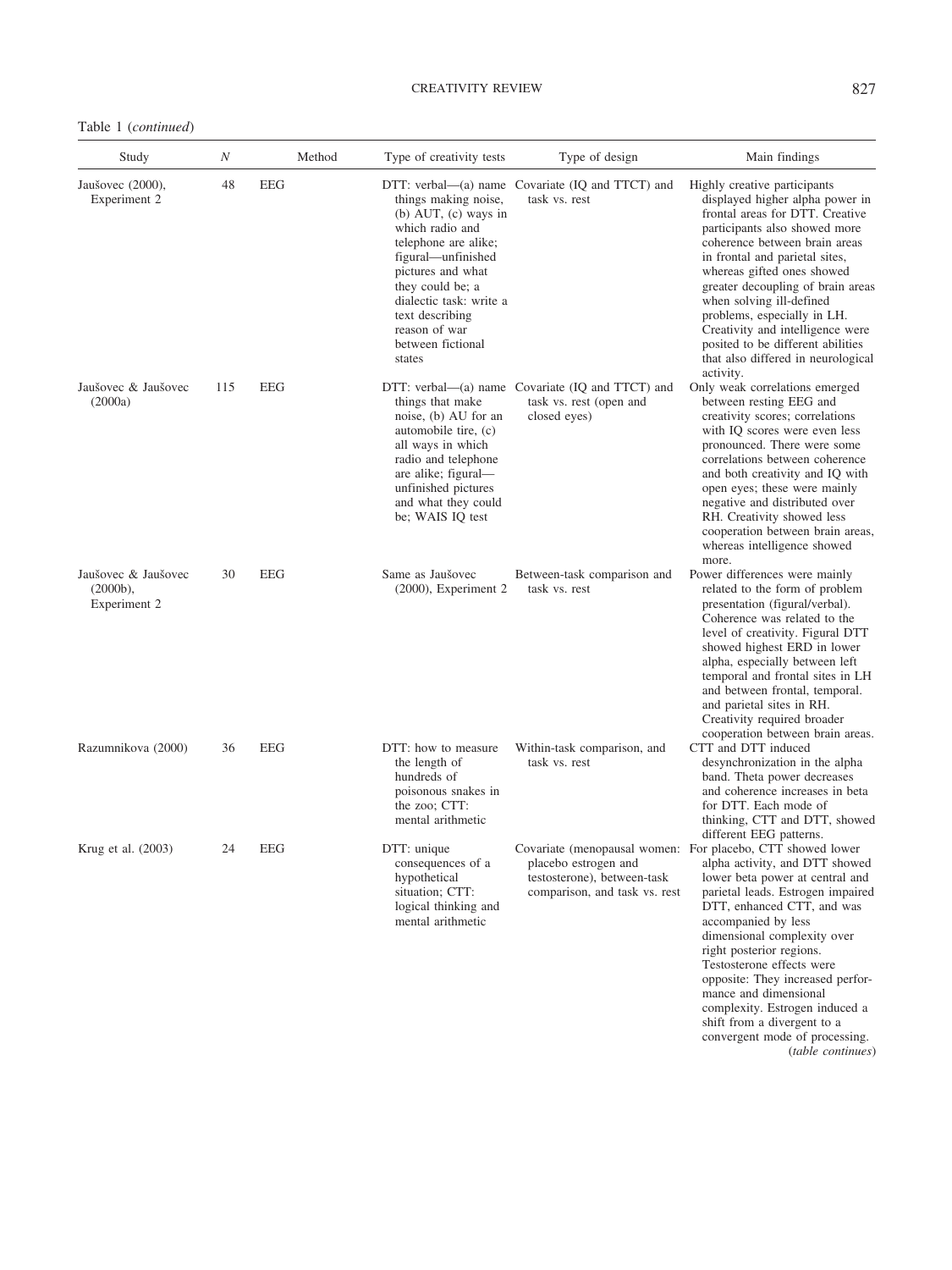Table 1 (*continued*)

| Study                      | N  |            | Method | Type of creativity tests                                                                                                                                                                                                           | Type of design                                                                      | Main findings                                                                                                                                                                                                                                                                                                                                                                                                                                                                       |
|----------------------------|----|------------|--------|------------------------------------------------------------------------------------------------------------------------------------------------------------------------------------------------------------------------------------|-------------------------------------------------------------------------------------|-------------------------------------------------------------------------------------------------------------------------------------------------------------------------------------------------------------------------------------------------------------------------------------------------------------------------------------------------------------------------------------------------------------------------------------------------------------------------------------|
| Razumnikova (2004)         | 63 | <b>EEG</b> |        | Same as Razumnikova<br>(2000)                                                                                                                                                                                                      | comparison, and task vs. rest                                                       | Covariate (gender), within-task RH coherence increased in good<br>performers and decreased for<br>bad performers. DTT was<br>associated with more cortical<br>activity in RH for both genders.<br>Men were characterized by<br>greater hemispheric<br>specialization and more<br>pronounced inhibition of LH on<br>RH.                                                                                                                                                              |
| Razumnikova (2005)         | 39 | <b>EEG</b> |        |                                                                                                                                                                                                                                    | DTT: LFT, SAT, RAT Covariate (gender), within-task<br>comparison, and task vs. rest | Compared with rest and SAT, the<br>RAT showed increased<br>coherence in Theta 1 and Beta 2<br>as well as increases for Beta 2<br>power. Originality was<br>positively correlated with<br>intrahemispheric coherence of<br>the Beta 2 rhythm in LH; the<br>time needed for RAT was<br>negatively correlated with<br>interhemispheric coherence in<br>posterior cortex. Both LH and<br>RH contributed to creativity.                                                                  |
| Jin et al. (2006)          | 50 | <b>EEG</b> |        | (a) Lee $&$ Jeong's<br>$(2002)$ test of<br>creative thinking and<br>(b) the quail egg<br>(hypothesis<br>generation) task: find<br>a tentative<br>explanation for why<br>20 eggs from the<br>same quail have<br>surface differences | Covariate (nongifted vs. gifted<br>students) and within-task<br>comparison          | Gifted children showed increased<br>amount of transmitted<br>information between different<br>time series values between the<br>left temporal and central,<br>between the left temporal and<br>parietal, and between the left<br>central and parietal sites while<br>generating scientific hypotheses.<br>High-ability participants<br>developed strategies that made<br>relatively greater use of parietal<br>regions; low-ability participants<br>relied more on frontal regions. |
| Fink et al. (2006)         | 30 | <b>EEG</b> |        | DTT: Unusual<br>problems requiring<br>creative solutions-<br>$(a)$ Insight task, $(b)$<br>utopian situations,<br>and (c) the AUT;<br>CTT: WE Task                                                                                  | Covariate (2 weeks DTT<br>training), between-task<br>comparison, and task vs. rest  | The training group had (a) higher<br>originality sores for DTT and<br>worse scores for the CTT, (b)<br>higher alpha ERS, and (c)<br>higher power increases in<br>anterior cortices and in right<br>temporal and parietal sites.<br>Divergent thinking was linked to<br>low alpha power, which could<br>reflect hypofrontality needed to<br>produce novel ideas.                                                                                                                     |
| Fink & Neubauer<br>(2006a) | 31 | <b>EEG</b> |        | DTT: Unusual<br>problems requiring<br>creative solutions-<br>(a) Insight task and<br>(b) utopian situations                                                                                                                        | Covariate (verbal IQ and<br>gender) and task vs. rest                               | Creativity was accompanied by<br>increases in alpha power. Higher<br>originality was associated with a<br>stronger task-related alpha ERS<br>in posterior (particularly<br>centroparietal) cortices. This was<br>moderated by verbal IQ and<br>gender. More alpha power in<br>anterior regions reflected<br>hypofrontality; the frontal brain<br>must be downregulated to<br>produce creative ideas.                                                                                |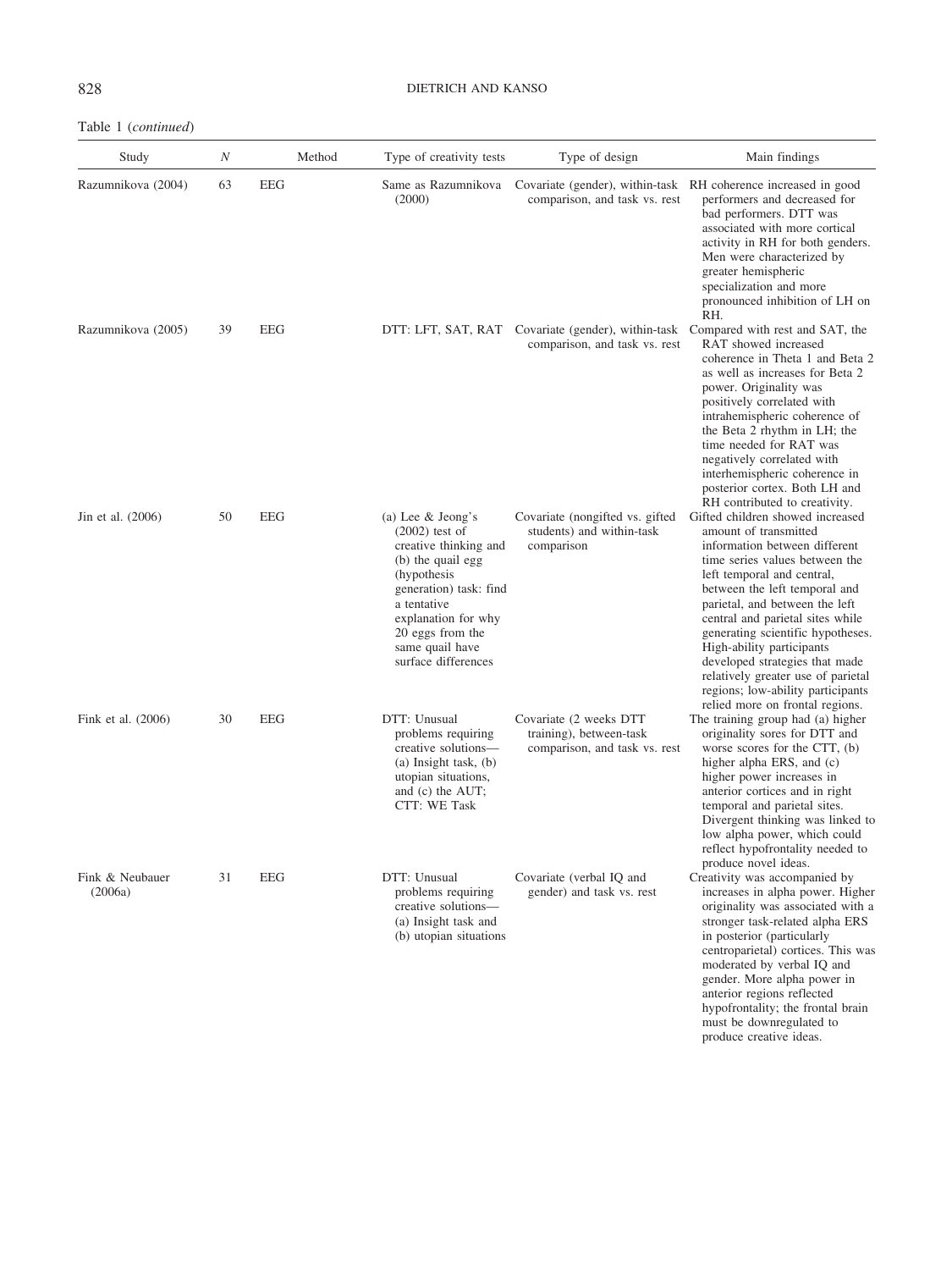Table 1 (*continued*)

| Study                                               | N  | Method     | Type of creativity tests                                                                                                                            | Type of design                                                                   | Main findings                                                                                                                                                                                                                                                                                                                                                     |
|-----------------------------------------------------|----|------------|-----------------------------------------------------------------------------------------------------------------------------------------------------|----------------------------------------------------------------------------------|-------------------------------------------------------------------------------------------------------------------------------------------------------------------------------------------------------------------------------------------------------------------------------------------------------------------------------------------------------------------|
| Fink & Neubauer<br>(2006b)                          | 34 | <b>EEG</b> | Same as Fink et al.<br>(2006)                                                                                                                       | Covariate (extra/introversion),<br>between-task comparison,<br>and task vs. rest | Extraversion was not correlated<br>with originality. Extraverts<br>producing highly original ideas<br>had the highest alpha power,<br>whereas introverts with less<br>original ideas had the lowest.<br>EEG alpha activity was stronger<br>in RH. Extraverts who were<br>highly original had lowest level<br>of cortical arousal, and vice<br>versa.              |
| Razumnikova (2007)                                  | 39 | EEG        | DTT: RAT, SAT                                                                                                                                       | Within-task comparison and<br>task vs. rest                                      | The RAT showed higher power<br>and coherence in beta, increased<br>theta power at frontal sites, and<br>increased alpha ERDs over<br>posterior and prefrontal leads.<br>Originality was positively<br>correlated with more coherence<br>focused in the fronto-parietal<br>regions of both hemispheres in<br>beta and in left parietotemporal<br>loci for Alpha 1. |
| Shemyakina &<br>Danko (2007)                        | 30 | <b>EEG</b> | DTT: possible<br>definitions differing<br>in meaning of $(a)$<br>emotionally positive,<br>$(b)$ negative, and $(c)$<br>neutral nouns                | Within-task comparison and<br>task vs. rest                                      | The creative task without<br>emotional induction led to a<br>local decrease in beta power in<br>the left frontotemporal area and<br>a coherence decrease in most<br>cortical zones. Emotional<br>induction had a much stronger<br>effect on the state of the cortex<br>than the creative task did.                                                                |
| Grabner et al. (2007)                               | 26 | EEG        | DTT: unusual<br>situations that need<br>an explanation taken<br>from the TTCT                                                                       | Within-task comparison and<br>task vs. rest                                      | More original ideas elicited a<br>stronger alpha ERS and higher<br>phase coupling in RH.<br>Originality was indexed in lower<br>alpha.                                                                                                                                                                                                                            |
| Bazanova & Aftanas<br>(2008)                        | 98 | <b>EEG</b> |                                                                                                                                                     | DDT: TTCT nonverbal Within-task comparison and<br>task vs. rest                  | The maximum alpha activity peak<br>frequency was not significantly<br>correlated with creativity score.<br>Originality showed a trend with<br>lowest values for individual<br>alpha peak frequencies.                                                                                                                                                             |
| Fink, Grabner, et al.<br>$(2009)$ ,<br>Experiment 1 | 25 | <b>EEG</b> | DDT: (a) $AUT$ , (b)<br>invent names<br>belonging to<br>abbreviations; CTT:<br>(c) Think of<br>characteristics of<br>normal objects, (d)<br>WE Task | Between-task comparison and<br>task vs. rest                                     | For AUT, there was strong alpha<br>ERS in frontal regions, and high<br>originality was associated with<br>alpha ERS in posterior brain<br>regions, especially in RH. Low<br>originality showed no<br>hemispheric differences.<br>Creative cognition was<br>associated with frontal alpha<br>synchronization.                                                      |
| Razumnikova et al.<br>(2009)                        | 53 | <b>EEG</b> | DTT: to give original<br>solution to one<br>figural and to one<br>verbal task; CTT:<br>same tasks but S was<br>to give any solution                 | Between-task comparison and<br>task vs. rest                                     | There was higher activation in RH,<br>but that effect was independent<br>of gender, test, and creative<br>instruction. Desynchronization<br>of Alpha 1, 2 and Beta 2<br>rhythms. Some changes to<br>specific frequency were task<br>dependent.                                                                                                                    |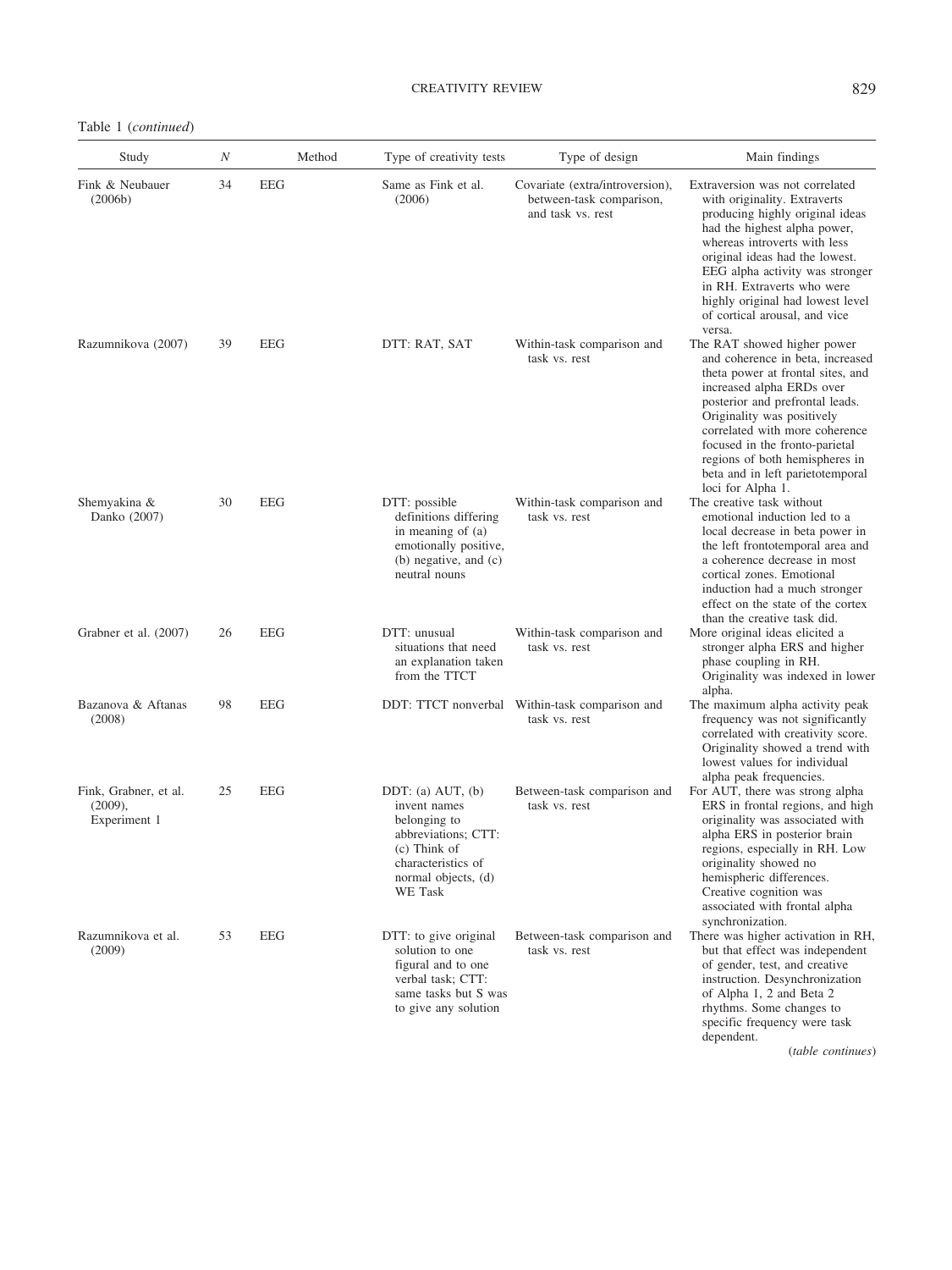Table 1 (*continued*)

| Study                         | N  | Method           | Type of creativity tests                                                                                                                                                                                                                                               | Type of design                                                                      | Main findings                                                                                                                                                                                                                                                                                                                                                                                                                                                                            |
|-------------------------------|----|------------------|------------------------------------------------------------------------------------------------------------------------------------------------------------------------------------------------------------------------------------------------------------------------|-------------------------------------------------------------------------------------|------------------------------------------------------------------------------------------------------------------------------------------------------------------------------------------------------------------------------------------------------------------------------------------------------------------------------------------------------------------------------------------------------------------------------------------------------------------------------------------|
| Danko et al. $(2009)$         | 27 | <b>EEG</b>       | DTT: a creative task<br>(overcoming a<br>stereotype); CTT: a<br>memory task                                                                                                                                                                                            | Between-task comparison and<br>task vs. rest                                        | The creative task produced a<br>marked increase in EEG power<br>in the Beta 2 and gamma bands.<br>Induction had a much stronger<br>effect on the cortex than the<br>creative task.                                                                                                                                                                                                                                                                                                       |
|                               |    |                  | Studies using neuroimaging methods                                                                                                                                                                                                                                     |                                                                                     |                                                                                                                                                                                                                                                                                                                                                                                                                                                                                          |
| Carlsson et al.<br>(2000)     | 24 | Right CBF 133-Xe | CFT: (a) automatic<br>speech-count out<br>loud, (b) verbal<br>fluency task—say<br>words beginning<br>with a specific letter,<br>and (c) AUT; also,<br>the WAIS                                                                                                         | Covariate (CFT), within-task<br>comparison, and task vs. rest                       | Bilateral frontal increases<br>(especially anterior frontal) were<br>found for highly creative people,<br>and right decreases were found<br>for low creative ones; no<br>consistent asymmetry was<br>found; negative correlation<br>between performance on (c) and<br>blood flow in superior frontal<br>regions; highly creative people<br>did not perform better on (c).                                                                                                                |
| Goel & Vartanian<br>(2005)    | 13 | fMRI             | DDT: match<br>problems-22 match<br>configurations to be<br>rearranged into other<br>pattern by removing<br>matches; start state<br>was designed to<br>obstruct lateral<br>transformations<br>towards end state;<br>CTT: same task but<br>end state is already<br>known | to DDT or CTT condition<br>and between-task<br>comparison                           | Mixed design: prior assignment For DTT, there was activation in<br>left DLPFC (BA 46) and right<br>VLPFC (BA 47) in general; for<br>correct solutions, activation<br>occurred in left middle frontal<br>gyrus (BA 9) and the left frontal<br>pole (BA 10); DTT and CTT<br>activated the right occipital<br>gyrus. A bilateral frontal system<br>was found to underwrite<br>hypothesis generation involving<br>set-shift transformations,<br>especially in the right VLPFC<br>$(BA 47)$ . |
| Howard-Jones et al.<br>(2005) | 8  | fMRI             | Semantic divergence<br>and creative story<br>generation; sets of<br>three words, (a) half<br>bore no relation to<br>each other, (b) the<br>other half did;<br>instructions were to<br>(c) "be creative" or<br>(d) "be uncreative"                                      | Between-task comparison and<br>task vs. rest                                        | For (c), there was increased<br>prefrontal activity, including<br>bilateral medial frontal gyrus<br>and left ACC, and activation of<br>visual cortices; for (a), there was<br>increased activity in ventral<br>areas of the ACC and in the<br>frontal medial gyrus. Left PFC<br>activity was linked to sentence<br>completion and word<br>association, and the right PFC<br>was linked to divergent semantic                                                                             |
| Folley & Park<br>(2005)       | 30 | <b>NIRS</b>      | DTT: A modified<br>picture version of the<br>RAT-participants<br>had to make<br>associations between<br>a target object and 8<br>other pictures; CTT:<br>a matching colors<br>task                                                                                     | Covariate (schizophrenics,<br>schizotypes, and healthy),<br>between-task comparison | processing.<br>Schizotypes had higher DTT<br>scores and showed greater<br>reliance on right PFC activity;<br>there was no difference between<br>schizophrenics and controls,<br>either in DTT performance or in<br>prefrontal activation. Creativity<br>recruited the PFC bilaterally; but<br>enhanced performance,<br>especially novelty, was related<br>to right PFC activity.                                                                                                         |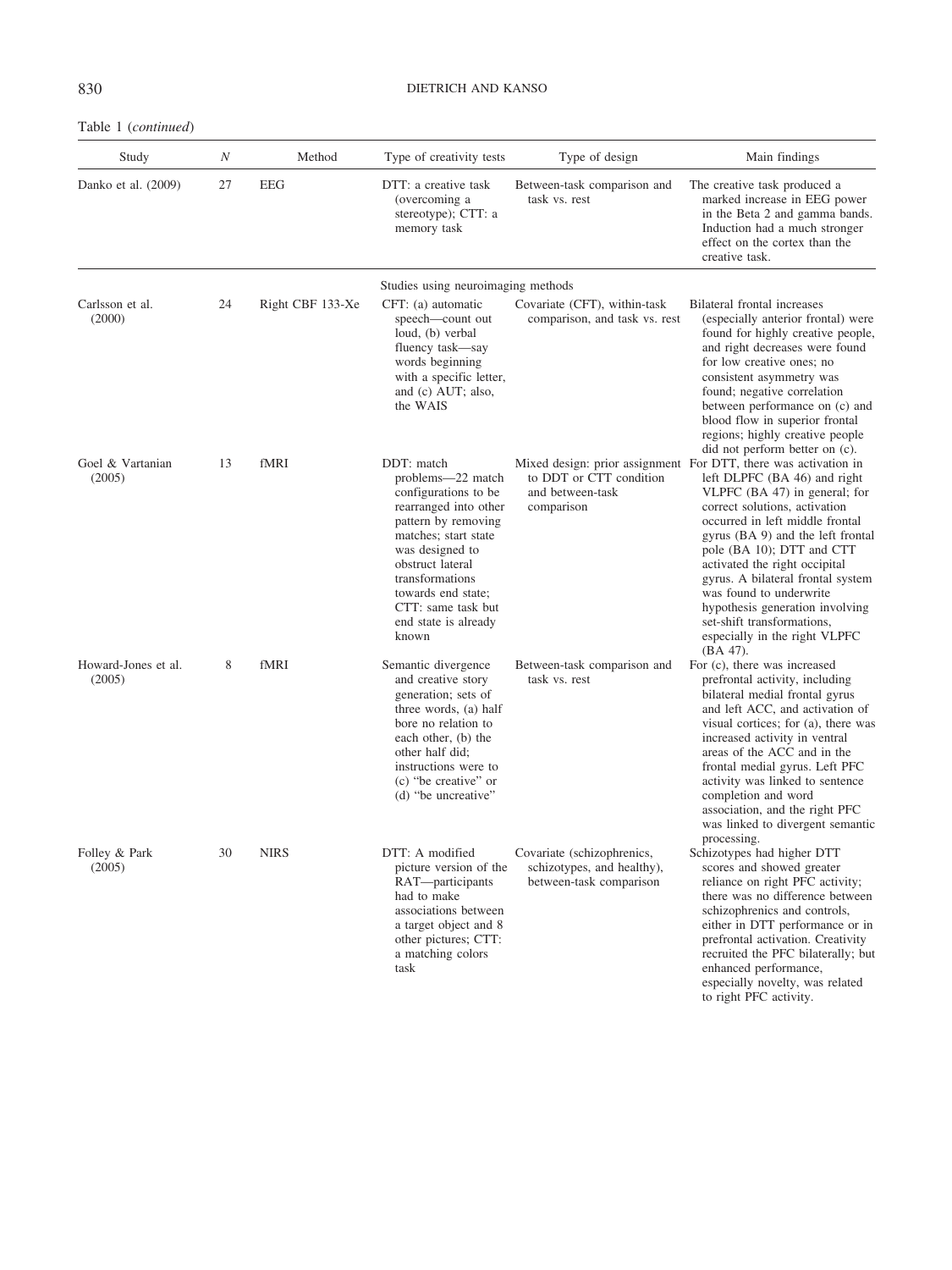Table 1 (*continued*)

| Study                              | N  | Method                      | Type of creativity tests                                                                                                                                                                                                                                                   | Type of design                                                                                                                                | Main findings                                                                                                                                                                                                                                                                                                                                                                                          |
|------------------------------------|----|-----------------------------|----------------------------------------------------------------------------------------------------------------------------------------------------------------------------------------------------------------------------------------------------------------------------|-----------------------------------------------------------------------------------------------------------------------------------------------|--------------------------------------------------------------------------------------------------------------------------------------------------------------------------------------------------------------------------------------------------------------------------------------------------------------------------------------------------------------------------------------------------------|
| Chavez-Eakle et al.<br>(2007)      | 12 | SPECT (99m-<br>Tc-ECD)      | unusual uses for<br>everyday objects                                                                                                                                                                                                                                       | DDT: name all possible Covariate (TTCT Figural Form High scorers showed increased<br>B, gender), within-task<br>comparison, and task vs. rest | CBF in right precentral gyrus<br>(BA 6), right cerebellum, left<br>frontal gyrus (BA 6, 10, and<br>47), right frontal rectal gyrus<br>(BA 11), left orbital frontal<br>gyrus (BA 47), left temporal<br>gyrus (BA 20 and 38), and<br>bilateral inferior parietal lobule<br>(BA 40). A bilateral distributed<br>system was involved in highly<br>creative performance.                                   |
| Sieborger et al.<br>(2007)         | 21 | fMRI                        | between (a)<br>incoherent vs. (b)<br>unrelated sentences;<br>creativity was<br>needed for<br>incoherent sentences                                                                                                                                                          | Finding pragmatic links Between-task comparison and<br>task vs. rest                                                                          | For (a), more activity occurred in<br>frontoparietal regions; for (b),<br>increased activation was found<br>in the fusiform gyri. The time<br>course of the signal change in<br>frontomedial regions showed<br>that all conditions engaged this<br>brain region to an equal degree.                                                                                                                    |
| Blom et al. (2008)                 | 13 | (11C) FLB 457               | PET (11C) raclopride DTT: subsample of the<br>inventiveness battery<br>of the Berliner<br>Intelligenz Struktur<br>Test                                                                                                                                                     | Within-task comparison and<br>task vs. rest                                                                                                   | There was a positive correlation<br>between DTT and D2 binding<br>potential in left sensorimotor<br>striatum; there was an inverse<br>correlation between DTT and<br>D <sub>2</sub> binding potential in right<br>posterior thalamus. A limited<br>level of dopaminergic<br>hyperactivity was interpreted as<br>promoting creativity.                                                                  |
| Hori et al. (2008)                 | 27 | <b>NIRS</b>                 | DTT: LFT                                                                                                                                                                                                                                                                   | Covariate (SPQ) and within-<br>task comparison                                                                                                | The high SPQ group showed larger<br>right PFC activation. A potential<br>confound could be that the high<br>SPQ group had a significantly<br>higher mean age. Schizotypal<br>traits were found to be related to<br>right prefrontal laterality.                                                                                                                                                        |
| Hansen et al. (2008)               | 12 | fMRI                        | Creative metaphors or<br>analogies: (a) 30<br>fluid letter string<br>items (if abc $>$ abd,<br>then pqqrrr>?); four<br>answer choices<br>differing in<br>analogical depth and<br>number of<br>transformation; (b)<br>control task: perfect-<br>match letter string<br>item | Covariate (IQ), between-task<br>comparison and task vs. rest                                                                                  | For (a), there was bilateral activity<br>of anterior frontal and posterior<br>cortices, and the left middle<br>superior frontal gyrus (BA 46/9)<br>showed a linear relationship<br>between IQ and BOLD change.<br>High IQ and analogizing were<br>correlated, especially when<br>incorporating elements of<br>creativity through adaptive<br>reorganization and restructuring<br>of novel information. |
| Jung, Gasparovic, et<br>al. (2009) | 37 | MRI: DTI                    | DTT: five different<br>tasks of creativity,<br>all compiled into one<br>creativity index                                                                                                                                                                                   | test scores                                                                                                                                   | Tissue volume as a function of Tissue volume in occipital and<br>frontal cortices as well as<br>thalamus inversely predicted<br>creative functioning. There was<br>a possible role of frontal<br>downregulation in creative<br>capacity.                                                                                                                                                               |
| Jung, Segall, et al.<br>(2009)     | 65 | MRI: proton<br>spectostropy | drawing, (c) four<br>line drawing, all<br>compiled into a<br>single creativity<br>index                                                                                                                                                                                    | DTT: (a) AUT, (b) free Covariate (gender) and within-<br>task comparison                                                                      | Women had higher creativity<br>scores and lower NAA in right<br>anterior and posterior gray<br>matter compared with men; for<br>both genders, bilateral anterior<br>NAA was inversely related to<br>creativity.<br>(table continues)                                                                                                                                                                   |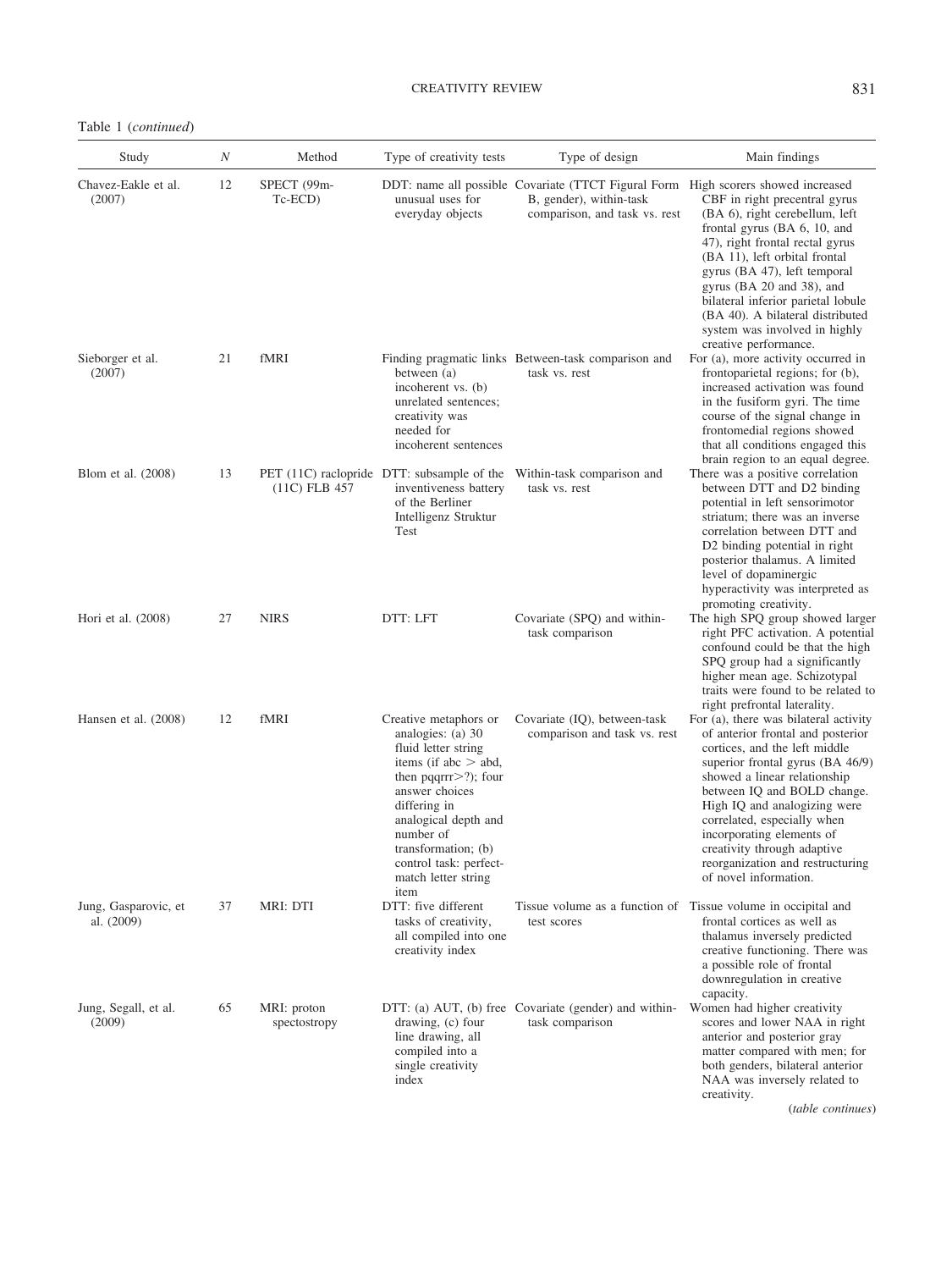Table 1 (*continued*)

| Study                                            | $\boldsymbol{N}$ |            | Method | Type of creativity tests                                                                                                                               | Type of design                                                           | Main findings                                                                                                                                                                                                                                                                                                                                                                                                                                                                                       |
|--------------------------------------------------|------------------|------------|--------|--------------------------------------------------------------------------------------------------------------------------------------------------------|--------------------------------------------------------------------------|-----------------------------------------------------------------------------------------------------------------------------------------------------------------------------------------------------------------------------------------------------------------------------------------------------------------------------------------------------------------------------------------------------------------------------------------------------------------------------------------------------|
| Fink, Grabner, et al.<br>(2009),<br>Experiment 2 | 21               | fMRI       |        | DDT: (a) $AUT$ , (b)<br>invent names<br>belonging to<br>abbreviations; CTT:<br>$(c)$ think of<br>characteristics of<br>normal objects, (d)<br>WE Task  | Between-task comparison and<br>task vs. rest                             | All tasks elicited similar brain<br>activation in all cortices as well<br>as the cerebellum, except for<br>bilateral occipital and cerebellar<br>activation. Most brain areas<br>showed mostly LH activation;<br>strongest and most widespread<br>activity in all tasks was in the<br>left frontal lobe, including SMA<br>and ACC; also activated were<br>hippocampus—for $(a)$ and $(c)$ —<br>and left thalamus-for (a) and<br>(d). Frontal activity was<br>associated with task perfor-<br>mance. |
| Gibson et al. (2009),<br>Experiment 2            | 20 and 15 NIRS   |            |        | DTT: A modified<br>AUT; participants<br>decided which<br>objects in the array<br>could be used with a<br>target stimulus; CTT:<br>color categorization | Covariate (musicians vs.<br>nonmusicians) and within-<br>task comparison | No differences emerged between<br>musicians and nonmusicians in<br>or between the tasks. There was<br>a prefrontal increase in<br>musicians during the DTT<br>compared with the CTT.<br>Creative people were<br>characterized by enhanced<br>divergent thinking, via increased<br>frontal cortical activity.                                                                                                                                                                                        |
| Moore et al. $(2009)$                            | 21               | <b>MRI</b> |        | DTT: TTCT                                                                                                                                              | Tissue volume as a function of<br>test scores                            | TTCT scores correlated negatively<br>with the size of the corpus<br>callosum volume. No<br>hemsphereic differences<br>emerged.                                                                                                                                                                                                                                                                                                                                                                      |

Note. ACC = anterior cingulate cortex; AUT = Alternative Uses Task; BA = Brodmann's area; BOLD = blood oxygenation level dependent; CBF = cerebral blood flow; CFT = Creative Functioning Test; CTT = Convergent Thinking Task; D2 = Dopamine 2 receptor; DLPFC = dorsolateral prefrontal cortex; DTI = diffusion tensor imaging; DTT = Divergent Thinking Task; EEG = electroencephalography; ERD = event-related desynchronization; ERS = event-related synchronization; fMRI = functional magnetic resonance imaging; HC = high-creative group; LC = low-creative group; LFT = Letter Fluency Test; LH = left hemisphere; NAA = N-acetylaspartate; NIRS = near-infrared spectroscopy; PET = positron emission tomography; PFC = prefrontal cortex; RAT = Remote Associates Test; RH = right hemisphere; S = subjects; SAT = Simple Associates Task; SMA = supplementary motor area; SPECT = single photon emission computed tomography; SPQ = Schizotypal Personality Questionnaire; TAT = Thematic Apperception Test; TTCT = Torrance Test of Creative Thinking; VLPFC = ventrolateral prefrontal cortex;  $WAIS = Wechsler Adult Intelligence Scale; WE = Word End.$ 

changes to the gamma range, which is also surprising because such reports do exist for the artistic creativity domain.

Given this overall hit-and-miss pattern of EEG results for the divergent thinking paradigm, delving deeply into the possible functional meaning of creativity-related EEG changes is challenging, to say the least. Anyone wishing to attempt this speculative exercise would have to, as a first measure, explain away most of the existing evidence, as there are as many, if not more, data against any position one cares to take. Alternatively, a more in-depth understanding of the cognitive processes underlying a particular divergent thinking task could go a long way in disentangling the contradictory data. The real hope for the future of this endeavor undoubtedly lies in such an approach.

## **Brain Imaging and Divergent Thinking**

Unlike the EEG data, which are highly variegated, neuroimaging data using the divergent thinking paradigm reveal more consistency. There are 14 studies in the brain imaging category, which are also summarized in Table 1. These data are ordered broadly into four themes, which center on possible neural loci for divergent thinking effects. In addition to (a) laterality, we examine the evidence for the involvement of (b) the prefrontal cortex, (c) temporoparietal regions, and (d) all other brain structures.

On the issue of hemispheric differences, the neuroimaging studies amplify the EEG data. With the possible exception of two studies implicating the right prefrontal cortex (Folley & Park, 2005; Howard-Jones, Blakemore, Samuel, Rummers, & Claxton, 2005), none of the other 12 studies in this group can be viewed as supporting a dominant role for the right hemisphere, in part or whole (Blom et al., 2008; Carlsson, Wendt, & Risberg, 2000; Chavez-Eakle, Graf-Guerrero, Garcia-Reyna, Vaugier, & Cruz-Fuentes, 2007; Fink, Grabner, et al., 2009, Experiment 2; Gibson, Folley, & Park, 2009; Goel & Vartanian, 2005; Hansen, Azzopardi, Matthews, & Geake, 2008; Hori et al., 2008; Jung, Gasparovic, et al., 2009; Jung, Segall, et al., 2009; Moore et al., 2009; Sieborger, Ferstl, & von Cramon, 2007). One study, in fact, even suggested that creativity, as measured by divergent thinking, may involve heightened activation in the left hemisphere. Fink, Grabner, et al. (2009) wrote the following: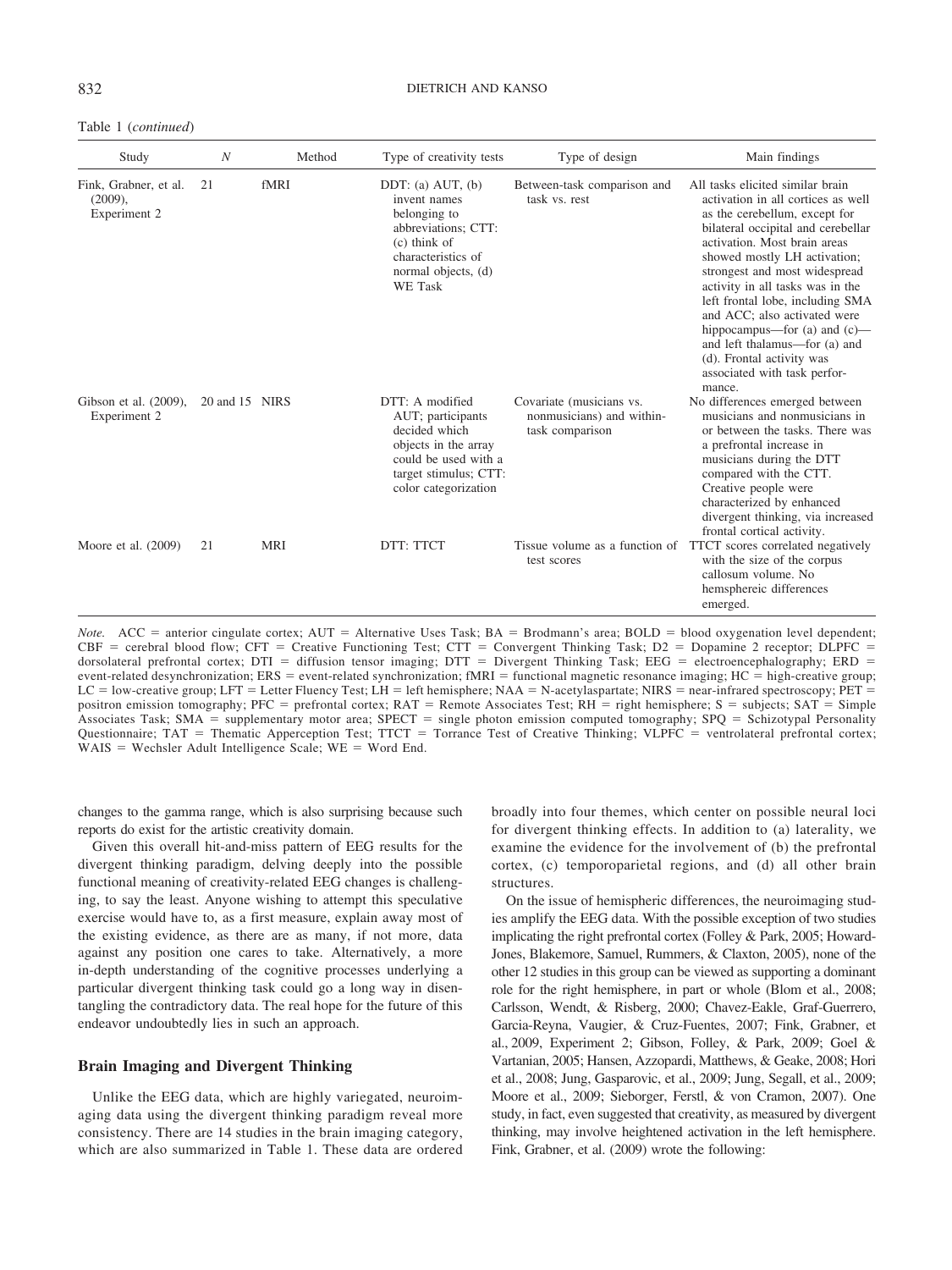The finding of lower right angular and supramarginal activity in the AU [alternative uses] task stands in contrast to studies emphasizing the role of right hemispheric cortices in creative information processing . . . to our knowledge there is no direct evidence that it is especially the right-hemispheric temporo-parietal regions that need to be strongly activated during creative idea generation.... [R]ather the contrary seems to hold true. (p. 744)

In sum, the evidence from neuroimaging experiments demonstrates that divergent thinking is not associated with hemispheric specialization.

For those neuroimaging studies measuring functional aspects of brain activity—fMRI, PET, or NIRS—activation of prefrontal regions is consistently reported (Carlsson et al., 2000; Chavez-Eakle et al., 2007; Fink, Grabner, et al., 2009; Folley & Park, 2005; Gibson et al., 2009; Goel & Vartanian, 2005; Hansen et al., 2008; Hori et al., 2008; Howard-Jones et al., 2005; Sieborger et al., 2007). Such findings are expectable, as divergent thinking tests engage, presumably, working memory and executive attention. What is much less clear is which prefrontal cortices are involved. Although some studies have reported diffuse prefrontal activation patterns (Carlsson et al., 2000; Folley & Park, 2005; Gibson et al., 2009; Hori et al., 2008; Sieborger et al., 2007), others have pointed to specific regions. For instance, regarding the ventrolateral prefrontal cortex (BA 47), Goel and Vartanian (2005) reported rightsided activation, whereas Chavez-Eakle et al. (2007) reported left-sided activation. For the frontal gyrus (BA 9) and frontal pole (BA 10), four studies reported increases on the left side (Chavez-Eakle et al., 2007; Goel & Vartanian, 2005; Hansen et al., 2008; Howard-Jones et al., 2005). Chavez-Eakle et al. (2007) also found increased activation in the right premotor region (BA 6) and right ventromedial prefrontal cortex (BA 11). There are also reports of activation in the left anterior cingulate cortex (ACC; Fink, Grabner, et al., 2009; Howard-Jones et al., 2005), left dorsolateral prefrontal area (BA 46), and supplementary motor area (Fink, Grabner, et al., 2009).

Such a medley of cortical areas might be expected. First, divergent thinking is a composite, and tests based on this idea require a host of different, and quite separate, cognitive processes. This problem does not disappear by dividing creativity into component stages that are equally complex in terms of their constituent mental processes. Furthermore, each study uses a different rendering of the open-ended question concept, ranging from remote associations in a semantic network to alternative uses for an automobile tire; such findings are then compared with a variety of different control tasks that also consist of a multitude of different mental processes. The most sensible conclusion from these data is that divergent thinking is not neuroanatomically detectable as a standalone, independent entity. Rather, it appears to involve the same brain regions that also handle the normal, noncreative information traffic associated with a given task, a notion that has already been made on theoretical grounds (Dietrich, 2004a). Divergent thinking, then, is not a different or separate mode of thinking for which there is a specific set of processes or brain regions. Rather, it is broadly distributed (Dietrich, 2007a).

There are also several reports implicating parietal (Chavez-Eakle et al., 2007; Fink, Grabner, et al., 2009; Hansen et al., 2008; Jung, Gasparovic, et al., 2009; Sieborger et al., 2007) and temporal (Chavez-Eakle et al., 2007; Fink, Grabner, et al., 2009; Jung, Gasparovic, et al., 2009) regions of the cerebral cortex in divergent thinking. Upon closer inspection, however, these findings do not coalesce into a coherent view either. Added to the fact that each represents a minority report, these studies show individualistic and diffuse activation patterns within this swath of tissue. Finally, a number of other brain structures, both cortical and subcortical, have been suggested to play a role in divergent thinking. There are reports for visual areas (Fink, Grabner, et al., 2009; Howard-Jones et al., 2005; Jung, Segall, et al., 2009), the thalamus (Blom et al., 2008; Fink, Grabner, et al., 2009; Jung, Segall, et al., 2009), the striatum (Blom et al., 2008), the hippocampus (Fink, Grabner, et al., 2009), the anterior cingulate gyrus (Fink, Grabner, et al., 2009; Howard-Jones et al., 2005), the cerebellum (Chavez-Eakle et al., 2007; Fink, Grabner, et al., 2009), and the corpus callosum (Jung, Gasparovic, et al., 2009; Moore et al., 2009). Yet, such findings are scattered and, for each brain structure, are not supported by the overwhelming majority of studies.

## **Interim Conclusion on Divergent Thinking**

There is surprisingly little overlap between the EEG and the neuroimaging literature regarding implications for the neural basis of creativity. With the exception of a single article using a combined EEG and fMRI approach (Fink, Grabner, et al., 2009), theoretical discussions make little contact with one another. Notions such as laterality—the right brain, specifically—low arousal, defocused attention, or personality traits have strongly influenced the rationale and setup of EEG experiments and have led, in that domain, to several biases for which results are reported and for how they are interpreted with respect to creativity. This becomes vividly clear in light of the fact that these ideas, with the exception of hemispheric specialization, play only a minor role in the neuroimaging literature on creativity. For instance, the idea that low arousal is linked to creativity hardly ever gets a mention in neuroimaging research, presumably because relative deactivations, which would be needed to support such a claim, are rarely reported. Instead, results from neuroimaging experiments are commonly tied to the functional and anatomical characteristics of a given brain structure. Such discussion is not found in regard to EEG data because the poor spatial resolution of this tool makes such deduction speculative. Despite this fragmentation, we draw four broad conclusions from the existing data.

First, both EEG and neuroimaging experiments fail to support the notion that divergent thinking, and by extension creativity, is linked to the right brain—or to the left brain, for that matter. There is also no evidence to support the more cautious idea that specific substages of divergent thinking show a laterality effect. Divergent thinking, at any stage, entails cooperation among many different cerebral areas and involves both hemispheres.

Second, the data simply do not support a special role of any anatomical locus in divergent thinking (with the exception of the prefrontal cortices). For each brain structure, the single most visible fact is that the majority of studies do not find activation. In other words, in discussing the possible involvement of any brain region in creativity (e.g., the cerebellum; see Vandervert, Schimpf, & Liu, 2007), we must ask ourselves, first and foremost, why these individual results are, overwhelmingly, not replicated by other studies. One could possibly argue that this is due to the use of different divergent thinking tests. However, this raises another, much bigger problem. If, indeed, slightly varying implementations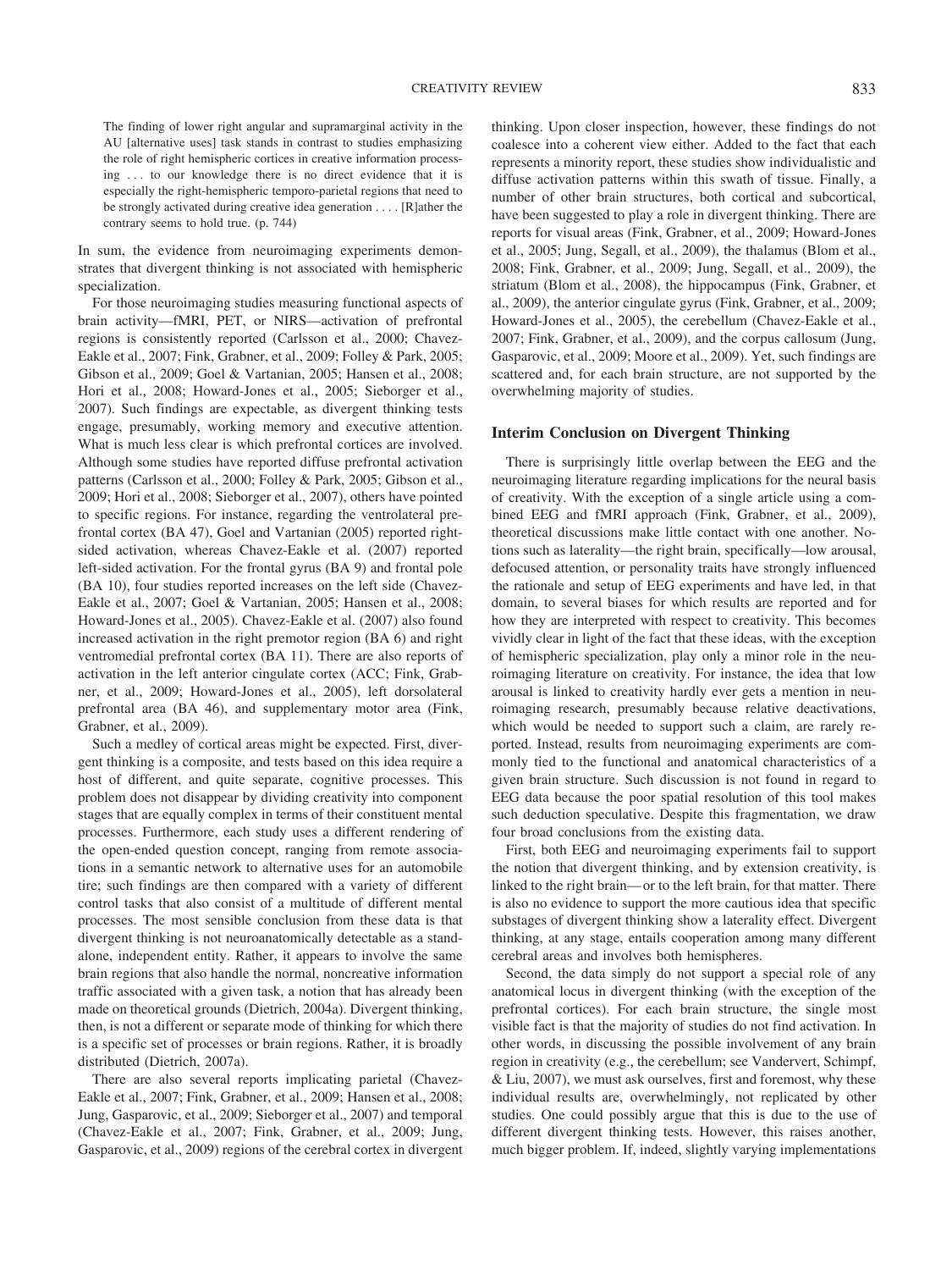of the divergent thinking paradigm, which all supposedly exploit the same concept—problems with no definitive, single solution make such a huge difference in terms of brain activity, large enough to cause activation in brain structures as massive as the hippocampus (Fink, Grabner, et al., 2009), striatum (Blom et al., 2008), or cerebellum (Chavez-Eakle et al., 2007; Fink, Grabner, et al., 2009) on some test versions but not in others, how useful is the concept of divergent thinking, and the psychometric tests based on it, as a tool in the search for the neuroanatomical basis of creativity? It is likely that future research will identify specific brain areas for the creative processes, but this endeavor will require a more fine-grained division of creativity into different types or processes that are informed by cognitive neuroscience. Creativity, as a general construct, does not seem to be localizable.

Third, a similar conclusion emerges for theories based on specific mental processes, such as low arousal or defocused attention. The weight of the evidence simply does not bear them out. Added to this is the issue that the functional meaning of increased alpha synchronization on which the low-arousal hypothesis rests—that is, alpha ERS reflects cortical idling—is no longer current. This idling interpretation has been turned nearly on its head in the past decade by studies showing that it occurs in participants who withhold or control the execution of a response (Klimesch, 1999; Klimesch et al., 2007). ERS is functionally related to active information processing and may reflect top-down inhibitory processes. Desynchronization, on the other hand, occurs because different neural networks start to oscillate at different frequencies and with different phases. It is thus indicative of active cognitive processing. If ERS plays an active, inhibitory role, the occurrence of ERD may indicate a gradual release of that inhibition or, in short, the emergence of spreading activation (Klimesch et al., 2007). Applied to divergent thinking, ERS could be seen as the result of top-down inhibitory processes that keep out interfering activity from brain areas not directly involved in the performance of the task. This new interpretation, to be clear, is the opposite of the idea of defocused attention and low arousal because it supposes that ERS is a marker of enhanced concentration and alertness.

There could well be certain types of creative thinking that are facilitated by low cortical arousal—or a more global focus of attention—but not creativity as a whole. Overall, (a) most EEG studies do not show alpha enhancement; (b) the current understanding of the functional meaning of ERS does not allow for that interpretation even for those studies that do show these effects; (c) most neuroimaging studies show widespread cortical activation; and—moving to a different paradigm—(d) some pharmacological evidence shows that arousal has either no effect on creativity (Beversdorf, Hughes, Steinberg, Lewis, & Heilman, 1999) or, indeed, has the opposite effect (see Blom et al., 2008, who reported that dopaminergic hyperactivity promotes creativity).

Fourth, the data do permit the conclusion that the prefrontal cortex plays a key role in divergent thinking. Beyond this rather general statement, however, it is not possible to be more specific. We cannot identify the areas of the prefrontal cortex that are involved, and we do not know the functional role each may play in the generation and evaluation of ideational combinations. We examine this issue again in the section on artistic creativity, as additional data from that domain seem to suggest one critical functional division for the prefrontal cortex with respect to creativity.

Finally, the validity and reliability of divergent thinking tasks must be focused on directly, especially in the context of neuroscientific studies. The possibility that divergent thinking tests simply represent an odd mental ability test requiring perhaps some extra mental effort and attention could explain the diffuse prefrontal activation. Yet, how relevant are these tasks to real-world creativity? Can we really expect to identify the Michelangelos and Curies of tomorrow by how many innovative uses they can come up with for a brick? As for reliability, the many different cognitive processes tapped by divergent thinking measures introduce a high degree of variability (see Dietrich, 2007b; Ward et al., 1999). It appears that such tests may be too crude a measuring device to make creativity tractable in the brain. Better psychometric instruments, along with a standardized set of control tasks, are mandatory.

#### **Art and Music**

### **EEG and Artistic Creativity**

There are comparably fewer studies that examine creativity in the domain of music, dancing, and painting. For EEG, our search strategy identified seven experiments, all but two of them reported in three articles by Bhattacharya, Petsche, and their colleagues (Bhattacharya & Petsche, 2002, 2005; Petsche, Kaplan, von Stein, & Filz, 1997). Neuroimaging studies are similarly sparse, with five experiments using fMRI and one using PET. Still, these investigations contribute to our understanding of the neural basis of creativity by solidifying and clarifying some of the findings from divergent thinking studies. Table 2 summarizes these data.

One outstanding characteristic of all studies in this group is the innovative way in which the subject of creativity is approached, with emphasis on ecological validity. Theoretical discussion in these articles is wide-ranging, including themes of mental imagery, perceptual organization, designing, and response selection for musical composition or free improvisation. Perhaps not surprisingly, additional brain structures come into play that did not feature in divergent thinking studies, such as motor areas, somatosensory areas, and cortical regions concerned with spatial or auditory perception (see Table 2).

In a series of EEG experiments, Bhattacharya, Petsche, and their colleagues examined the contribution of a variety of cognitive processes manifestly involved in artistic creativity. To that end, they devised a number of novel tasks, such as mentally composing music, visualizing an abstract concept, looking at a painting, and imagining a previously shown drawing. Three experiments (Bhattacharya & Petsche, 2002, 2005; Petsche et al., 1997, Experiment 1) used a between-subjects design that separated artists from nonartists; one used experts only (Petsche et al., 1997, Experiment 2); and one used novices only (Petsche et al., 1997, Experiment 3). In addition to these studies, there is an older experiment by Martindale et al. (1984) that also used the novice-versus-expert approach. To summarize findings, we organize the data along similar lines to the divergent thinking research—that is, we first scrutinize the evidence with respect to laterality and then focus on the changes to the various EEG frequency bands for each of the different tasks.

Parallel to divergent thinking, the EEG data do not show a trend toward hemispheric specialization. Although there is some indica-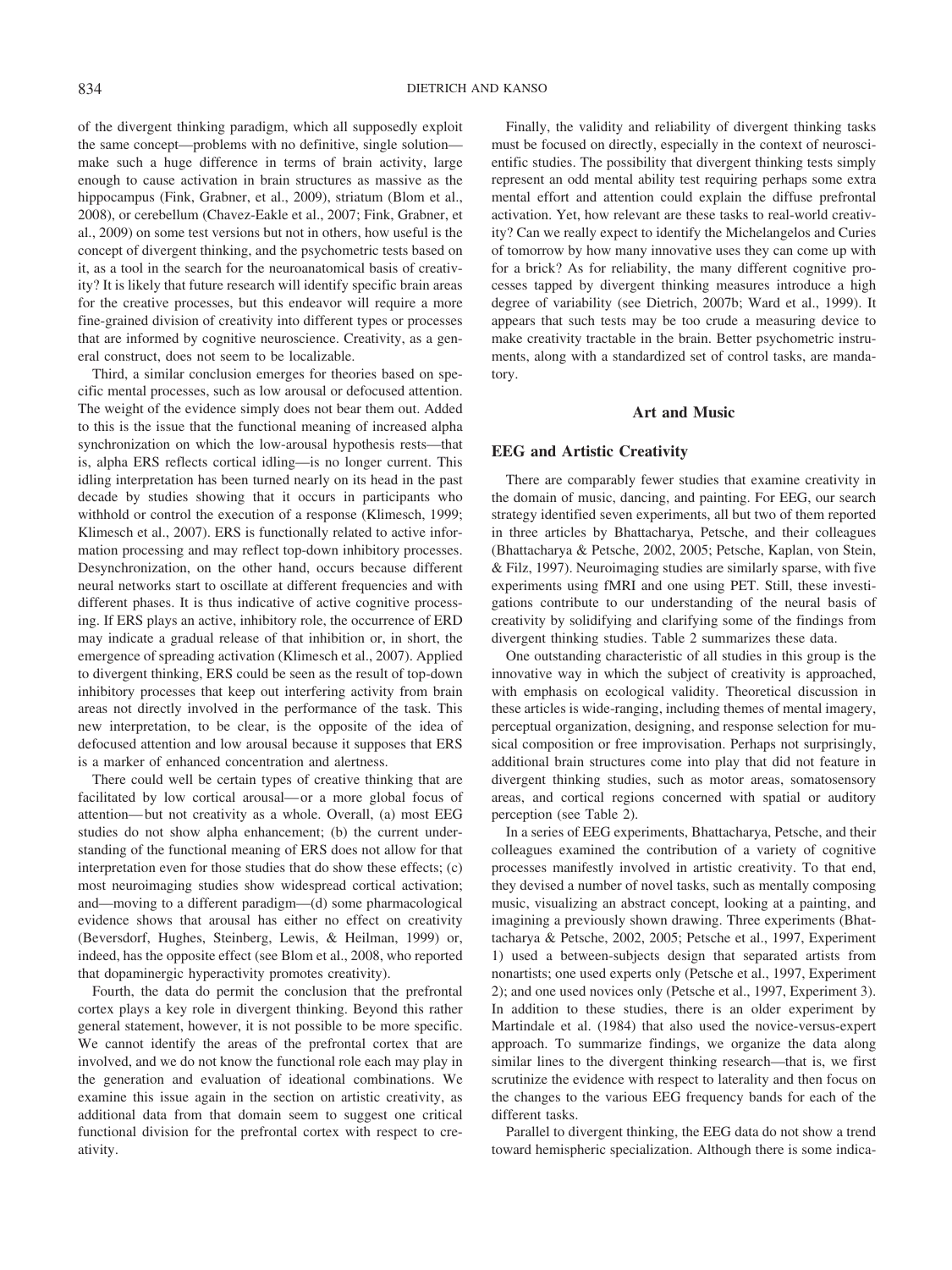| Table 2 |                                                                        |
|---------|------------------------------------------------------------------------|
|         | Summary of Creativity Studies Using Tasks Related to Music or Painting |

| Study                                        | N                         | Method     | Type of creativity tests                                                                                                                                                                    | Type of design                                                                          | Main findings                                                                                                                                                                                                                                                                                                                                                                                                                                                        |
|----------------------------------------------|---------------------------|------------|---------------------------------------------------------------------------------------------------------------------------------------------------------------------------------------------|-----------------------------------------------------------------------------------------|----------------------------------------------------------------------------------------------------------------------------------------------------------------------------------------------------------------------------------------------------------------------------------------------------------------------------------------------------------------------------------------------------------------------------------------------------------------------|
|                                              |                           |            | Studies using EEG methods                                                                                                                                                                   |                                                                                         |                                                                                                                                                                                                                                                                                                                                                                                                                                                                      |
| Martindale et al.<br>(1984),<br>Experiment 3 | 21                        | <b>EEG</b> | Drawing a cow's vertebra<br>placed at an angle of 24<br>in. $(60.96 \text{ cm})$ from the S;<br>reading was used as a<br>control task                                                       | Covariate (art vs. nonart)<br>majors), between-task<br>comparison, and task<br>vs. rest | Both controls and art majors exhibited<br>greater right-hemispheric alpha<br>amplitudes during reading, but this<br>asymmetry was greater (in the<br>opposite direction) for artists. There<br>was a link between artistic<br>creativity and hemispheric<br>asymmetry.                                                                                                                                                                                               |
| Petsche et al.<br>(1997),<br>Experiment 1    | 38 women, half<br>artists | <b>EEG</b> | Mentally composing a<br>drawing: (a) contemplate a<br>painting, (b) silent reading<br>for distraction, (c)<br>memorizing a painting,<br>and (d) mentally creating<br>your own painting      | Covariate (nonartists vs.<br>artists) and task vs.<br>rest                              | There were decreases in alpha for all<br>tasks; this effect was larger for<br>artists. There were alpha coherence<br>decreases for (a) and (c), which<br>was larger for RH. For (d), alpha<br>coherence increased, mostly in<br>posterior brain regions. Artists and<br>nonartists did not differ for (d).<br>When perception was involved, a<br>larger area of cortex was engaged,<br>and there were more decreases in<br>Alpha 2 than in Alpha 1.                  |
| Petsche et al.<br>(1997).<br>Experiment 2    | 7 male<br>composers       | <b>EEG</b> | Composing music: after (a)<br>listening to music of<br>different styles,<br>participants (b) mentally<br>composed their own<br>during EEG and later<br>wrote it down                        | Between-task<br>comparison and task<br>vs. rest                                         | Compared with rest, coherence<br>patterns differed for 6 out of 7<br>composers for (a) and (b), but all<br>showed individualistic patterns. No<br>EEG measure in the Alpha 2 band<br>indexed common creative activities<br>underlying the composing of music.                                                                                                                                                                                                        |
| Petsche et al.<br>(1997),<br>Experiment 3    | 38                        | <b>EEG</b> | Abstract mentation: (a)<br>visualize an abstract<br>concept and sketch it later<br>and (b) create a story with<br>10 words previously self-<br>chosen and memorized                         | Covariate (gender) and<br>task vs. rest                                                 | For (a), men had Alpha 1 coherence<br>decreases and increases across the<br>midline in Alpha 2; women had<br>Alpha 1 coherence decreases across<br>frontal regions and increases in<br>Alpha 2 in left fronto-parietal<br>regions. For (b), there were<br>dramatic long-distance coherence<br>increases in LH in women,<br>especially in delta and theta.<br>Creativity was associated with<br>strong decreases in frontal regions<br>and involved both hemispheres. |
| Bhattacharya &<br>Petsche<br>(2002)          | 20 women, half<br>artists | <b>EEG</b> | (a) looking at paintings<br>(perception) and (b)<br>imagining the previously<br>shown painting (mental<br>imagery); for distraction,<br>there were periods of rest<br>and newspaper reading | Covariate (nonartist vs.<br>artist), between-task<br>comparison, and task<br>vs. rest   | For artists, there was enhanced phase<br>synchrony in beta and gamma for<br>(a) and enhanced delta for (b); there<br>was strongly decreased alpha<br>synchrony for (a) and (b); RH had<br>higher synchrony in artists.<br>Synchrony in beta and gamma<br>reflected better binding ability and<br>in delta reflected higher<br>involvement of long-term visual<br>memory.                                                                                             |
| Bhattacharya &<br>Petsche<br>(2005)          | 19 women, 9<br>artists    | <b>EEG</b> | Mentally composing a<br>drawing of their own<br>choice while looking at a<br>white wall; after EEG,<br>they had to sketch it                                                                | Covariate (nonartists vs.<br>artists) and task vs.<br>rest                              | Compared with rest, artists had<br>greater delta synchronization, and<br>nonartists had greater beta and<br>gamma synchronization, mostly in<br>frontal sites. Compared with<br>nonartists, artists had greater delta<br>band synchronization and alpha<br>desynchronization. RH had higher<br>synchrony in artists. Higher delta<br>synchrony reflected the involvement<br>of extensive top-down processing.<br>( <i>table continues</i> )                          |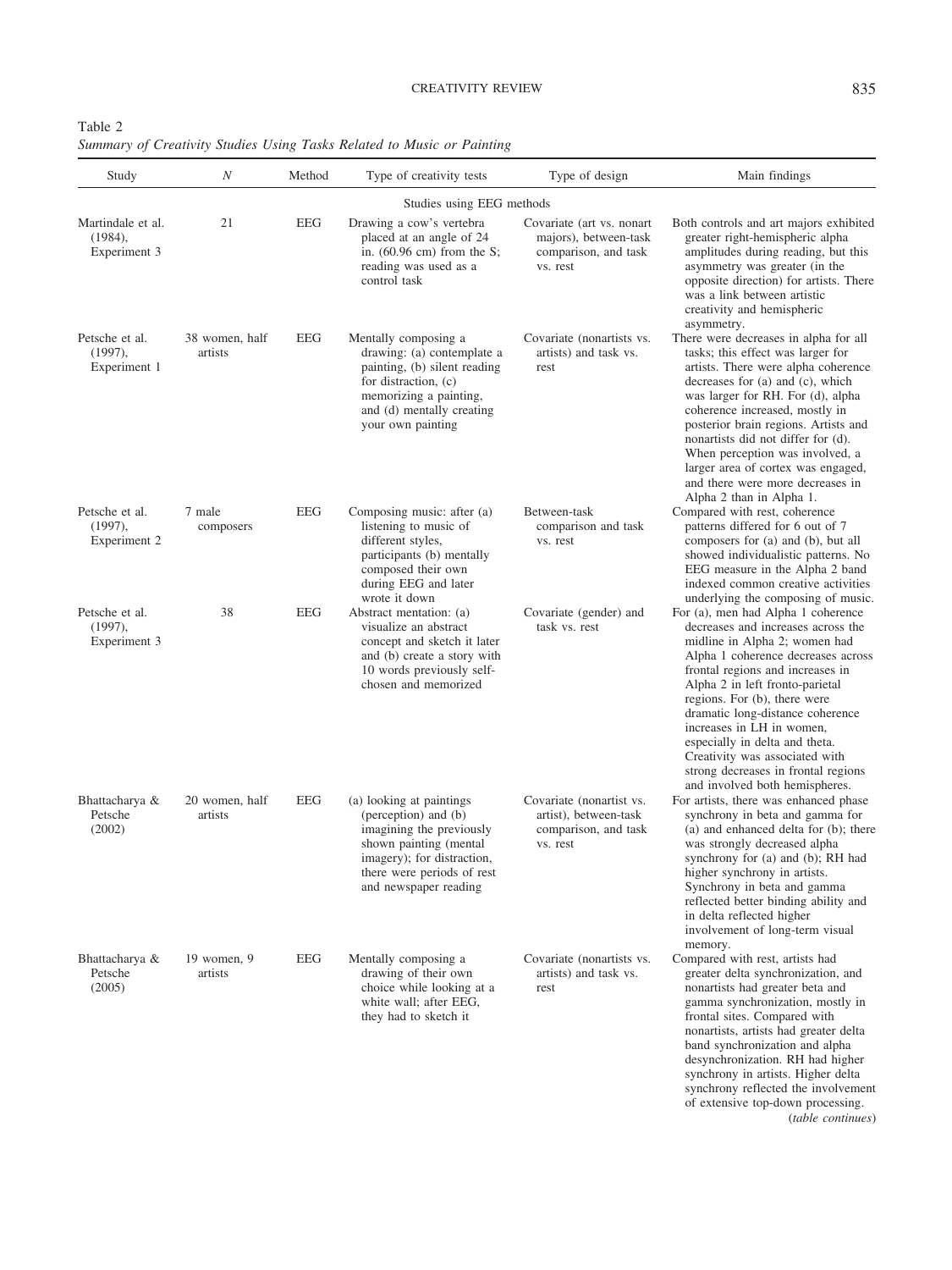Table 2 (*continued*)

| Study                                | N                                        | Method     | Type of creativity tests                                                                                                                                                                                                                                               | Type of design                                                                     | Main findings                                                                                                                                                                                                                                                                                                                                                                                                                                                                                                                                                                                                                                                                                                                                                                                                                                                                                  |
|--------------------------------------|------------------------------------------|------------|------------------------------------------------------------------------------------------------------------------------------------------------------------------------------------------------------------------------------------------------------------------------|------------------------------------------------------------------------------------|------------------------------------------------------------------------------------------------------------------------------------------------------------------------------------------------------------------------------------------------------------------------------------------------------------------------------------------------------------------------------------------------------------------------------------------------------------------------------------------------------------------------------------------------------------------------------------------------------------------------------------------------------------------------------------------------------------------------------------------------------------------------------------------------------------------------------------------------------------------------------------------------|
| Fink, Graif, &<br>Neubauer<br>(2009) | 32, 15 dancers                           | <b>EEG</b> | (a) mentally perform a<br>creative dance, (b)<br>mentally perform a waltz,<br>and (c) the AUT                                                                                                                                                                          | Covariate (nondancers<br>vs. dancers),<br>between-task<br>comparison               | Compared with novices, dancers had<br>stronger LH alpha ERS in posterior<br>brain regions for the AUT and<br>stronger bilateral alpha ERS for the<br>creative dance. No differences<br>existed for imaging the waltz.                                                                                                                                                                                                                                                                                                                                                                                                                                                                                                                                                                                                                                                                          |
|                                      |                                          |            | Studies using neuroimaging methods                                                                                                                                                                                                                                     |                                                                                    |                                                                                                                                                                                                                                                                                                                                                                                                                                                                                                                                                                                                                                                                                                                                                                                                                                                                                                |
| Solso (2001)                         | 2, a portrait<br>artist and a<br>control | fMRI       | Participants had to (a) copy<br>six portraits of faces and<br>(b) six geometric figures                                                                                                                                                                                | Covariate (expert vs.<br>novice), between-task<br>comparison, and task<br>vs. rest | For the artist, there were increases in<br>right middle frontal areas. For both,<br>there was activation in the right<br>posterior parietal, especially<br>fusiform gyrus, although this was<br>less for the artist. The artist $(N =$<br>1) might have been be more<br>efficient in processing facial<br>features, engaging in more abstract<br>representation.                                                                                                                                                                                                                                                                                                                                                                                                                                                                                                                               |
| Brown et al.<br>(2006)               | 10 amateur<br>musicians                  | <b>PET</b> | (a) listen to incomplete novel<br>melodies and generate, by<br>vocally using "da," an<br>appropriate phrase to<br>complete it and (b) listen<br>to novel sentence<br>fragments and generate<br>semantically and<br>syntactically appropriate<br>phrases to complete it | Between-task<br>comparison and task<br>vs. rest                                    | For (a), bilateral activation in SMA<br>(BA 6), pre-SMA, primary motor<br>cortex (BA 4), lateral premotor<br>cortex (BA6), frontal operculum<br>(BA 44/45), anterior insula,<br>auditory cortices (BA 41, 22), and<br>superior temporal pole (BA 22/38),<br>thalamus, basal ganglia, midbrain,<br>pons, and posterior cerebellum. For<br>(b), activation in pre-SMA,<br>sensorimotor cortex (BA 3, 4),<br>premotor cortex (BA 6), frontal<br>operculum (BA 44/45), superior<br>frontal gyrus (BA 8, 9), cingulated<br>motor area (BA 24/32), ACC,<br>anterior insula, parietal cortex (BA<br>39), auditory cortices (BA 41, 22),<br>middle temporal gyrus (BA 21),<br>hippocampus, ventral temporal pole<br>(BA 38), thalamus, basal ganglia,<br>posterior cerebellum, and midbrain.<br>This was more left-lateralized in<br>sensorimotor areas. Both tasks<br>showed dramatic deactivation in |
| Bengtsson et al.<br>(2007)           | 11 concert<br>pianists                   | fMRI       | Musical pieces had to be (a)<br>improvised or (b)<br>reproduced on the basis of<br>prior presented sequences                                                                                                                                                           | Between-task<br>comparison and task<br>vs. rest                                    | parieto-occipital areas.<br>For (a), higher BOLD signal for right<br>DLPFC, pre-SMA, dorsal premotor<br>cortex, left posterior STG, fusiform<br>gyrus, and middle occipital gyrus;<br>no decreases reported. These areas<br>reflected neural processes in the<br>generation of new musical material<br>during improvisation; DLPFC and<br>pre-SMA were involved in the<br>creative aspects or free selection of<br>a response.                                                                                                                                                                                                                                                                                                                                                                                                                                                                 |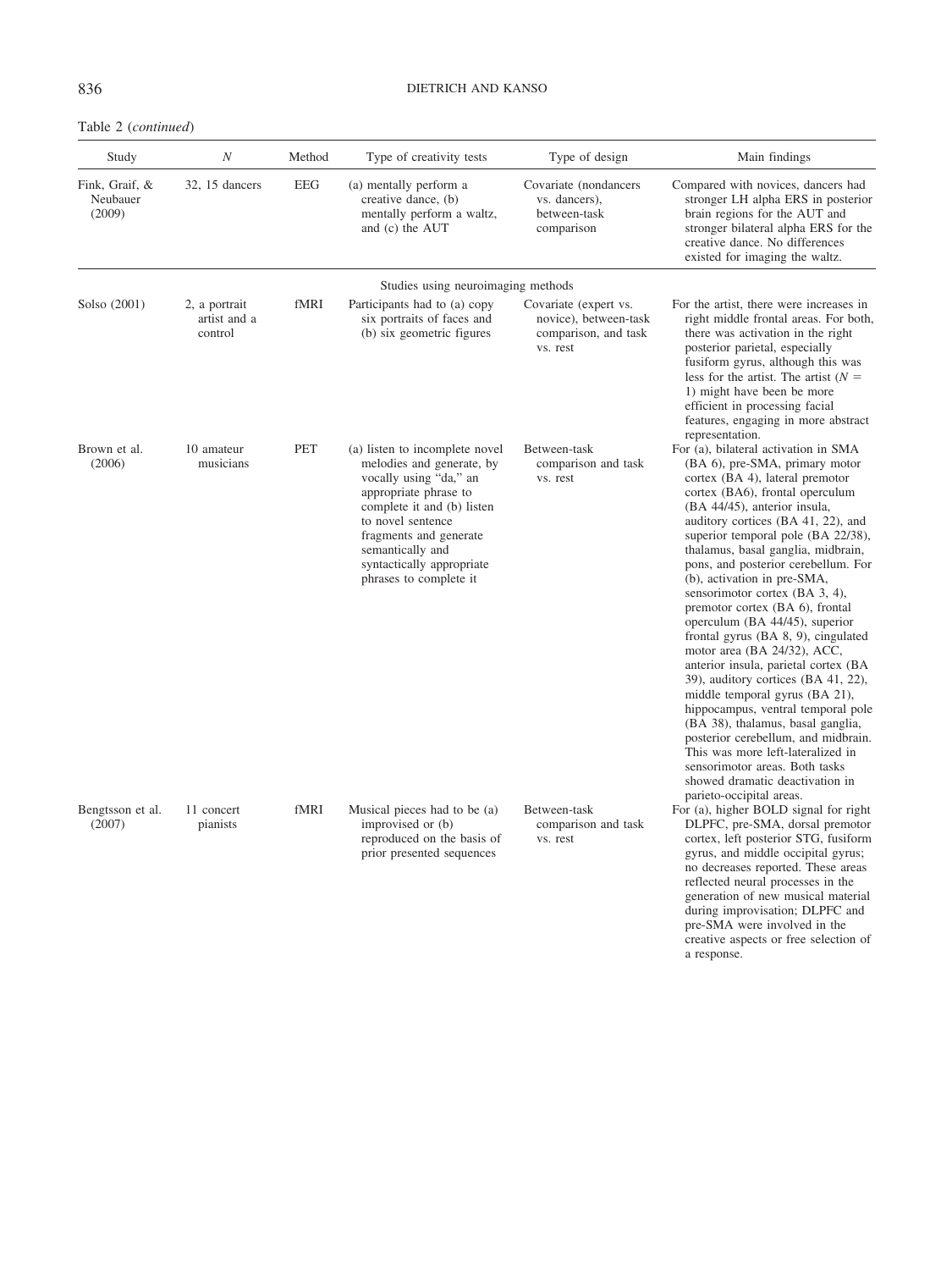Table 2 (*continued*)

| Study                        | N                         | Method | Type of creativity tests                                                                                                                                                                                                                                                     | Type of design                                                                     | Main findings                                                                                                                                                                                                                                                                                                                                                                                                                                                                                                                                                                                                                                                                                                                                                                                                                 |
|------------------------------|---------------------------|--------|------------------------------------------------------------------------------------------------------------------------------------------------------------------------------------------------------------------------------------------------------------------------------|------------------------------------------------------------------------------------|-------------------------------------------------------------------------------------------------------------------------------------------------------------------------------------------------------------------------------------------------------------------------------------------------------------------------------------------------------------------------------------------------------------------------------------------------------------------------------------------------------------------------------------------------------------------------------------------------------------------------------------------------------------------------------------------------------------------------------------------------------------------------------------------------------------------------------|
| Limb & Braun<br>(2008)       | 6 jazz pianists           | fMRI   | Improvisation of novel<br>melodic, harmonic, and<br>rhythmic music; four types<br>of pieces required:<br>rehearsed vs. improvised<br>across low vs. high<br>complexity: (a) Scale-<br>Control, (b) Scale-<br>Improvisation, (c) Jazz-<br>Control, (d) Jazz-<br>Improvisation | Between-task<br>comparison and task<br>vs. rest                                    | For improvisation, widespread<br>deactivation in almost all areas of<br>the PFC, except for selective<br>activity in the frontal polar cortex<br>(BA 10); broad increases in<br>neocortical sensorimotor areas,<br>including middle temporal gyrus<br>(STG), inferior temporal cortex,<br>fusiform gyrus, occipital and<br>parietal regions, as well as<br>premotor cortex, SMA, and primary<br>motor cortex; activation also<br>occurred in ACC and lateral<br>cerebellar hemisphere; widespread<br>attenuation of activity in limbic and<br>paralimbic regions with selective<br>deactivations in amygdala,<br>entorhinal cortex, temporal pole,<br>posterior cortex, parahippocampal<br>gyri, hippocampus, and<br>hypothalamus. Activations during<br>improvisation were matched by<br>deactivations during control tasks. |
| Berkowitz &<br>Ansari (2008) | 12 trained<br>pianists    | fMRI   | Spontaneous musical perfor-<br>mance: pianists were asked<br>to improvise; four<br>conditions varying in<br>constraints on note choice<br>(melodic freedom) and<br>rhythm (rhythmic freedom)                                                                                 | Between-task<br>comparison and task<br>vs. rest                                    | Increases for rhythmic (temporal) and<br>melodic (ordinal) sequences in<br>premotor cortex areas, rostral<br>cingulate zone, posterior ACC,<br>inferior frontal gyrus, left<br>sensorimotor cortex, some parietal<br>areas, and the cerebellum. Common<br>activation suggested that invention<br>and selection of novel motor<br>sequences, whether melodic or                                                                                                                                                                                                                                                                                                                                                                                                                                                                |
| Kowatari et al.<br>(2009)    | 40, half design<br>majors | fMRI   | Artistic creativity: (a) design<br>a new pen while looking<br>at samples during scanning<br>and draw the designs<br>afterwards and (b)<br>counting (control task)                                                                                                            | Covariate (expert vs.<br>novice), between-task<br>comparison, and task<br>vs. rest | rhythmic, engaged similar areas.<br>Activated regions for novices and<br>experts: right inferior frontal gyrus,<br>prefrontal cortex (parts of BA 8, 9,<br>44, and 45), occipital cortex (BA<br>37), right inferior parietal cortex<br>(BA 19), inferior temporal cortex<br>(BA 21, 22), and hippocampus; NS<br>differences between the groups,<br>except for ACC activation in<br>novices. A trend for experts existed<br>for right prefrontal and parietal<br>increases and LH decreases, which<br>was bilateral for novices.<br>Professional training facilitated<br>right PFC dominance for design<br>creativity by decreasing left PFC<br>activity via inhibitory control.<br>Stronger suppression was associated<br>with greater design originality.                                                                    |

*Note.* ACC = anterior cingulate cortex; AUT = Alternative Uses Task; BA = Brodmann's area; BOLD = blood oxygenation level dependent; DLPFC = dorsolateral prefrontal cortex; EEG = electroencephalography; ERS = event-related synchronization; fMRI = functional magnetic resonance imaging; LH = left hemisphere; PET = positron emission tomography; PFC = Prefrontal cortex; RH = right hemisphere; S = subjects; SMA = supplementary  $motor area$ ;  $STG = superior temporal gyrus$ .

tion that artists exhibit comparatively greater alpha power (Fink, Graif, & Neubauer, 2009; Martindale et al., 1984), as well as beta and gamma synchrony in the right hemisphere on some tasks (Bhattacharya & Petsche, 2002, 2005; Petsche et al., 1997, Experiment 1), data also exist implicating both hemispheres in creativity (Fink, Graif, & Neubauer, 2009; Petsche et al., 1997, Experiments 2 and 3).

For perceptual tasks, such as looking at paintings, compared with nonartists, artists show alpha ERD in frontal regions (Bhattacharya & Petsche, 2002, 2005; Petsche et al., 1997, Experiment 3) and posterior regions (Bhattacharya & Petsche, 2002; Petsche et al., 1997, Experiment 1). Again, these changes are generally reported for both alpha subbands. These findings of creativityrelated alpha ERDs are contrary to those showing alpha ERS in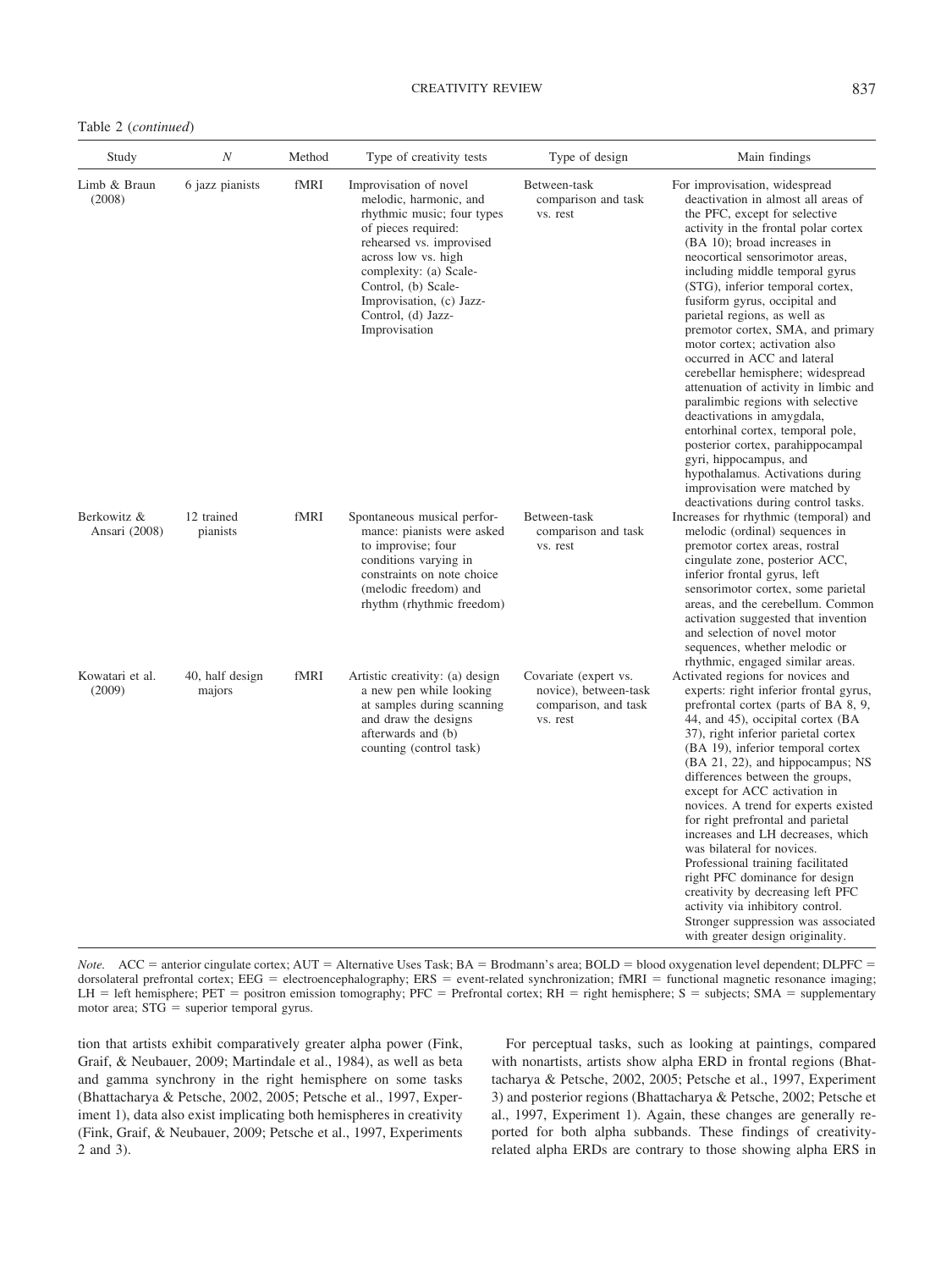divergent thinking for frontal (Fink et al., 2006; Fink, Grabner, et al., 2009; Grabner et al., 2007; Jaušovec, 2000) and posterior (Fink, Grabner, et al., 2009; Fink & Neubauer 2006a; Martindale & Hines, 1975) sites. Artists also exhibit higher phase synchrony in the beta and gamma bands (Bhattacharya & Petsche, 2002), which the authors have suggested might indicate enhanced binding ability. Such increases in beta ERS have also been reported for divergent thinking by some studies (Mölle et al., 1999; Razumnikova, 2005, 2007; Shemyakina & Danko, 2007). Also, perceptual tasks tend to involve a larger swath of the cortex than mental imagery tasks, which are reviewed next.

During mental imagery, the EEG also reveals alpha desynchronization for frontal (Bhattacharya & Petsche, 2002; Petsche et al., 1997, Experiment 3) and posterior (Petsche et al., 1997, Experiment 1) regions. Contrary these findings, however, Fink, Graif, and Neubauer (2009) reported alpha ERS for creative dance imagery. Increases in synchrony were found in the delta band (Bhattacharya & Petsche, 2002). The results are similar for mentally composing a drawing, a task presumably heavily dependent on mental imagery. Here artists show the same pattern: ERD in alpha and ERS in delta (Bhattacharya & Petsche, 2005). The alpha desynchronization in these two tasks is in contrast to much of the divergent thinking paradigm and to the alpha ERS found by Fink, Graif, and Neubauer (2009). As for the increases in delta synchronization in both studies (Bhattacharya & Petsche, 2002, 2005), the authors have argued that this effect reflects the involvement of visual art memory and extensive top-down processing.

Two studies do not fit this trend. One is the above-mentioned report by Fink, Graif, and Neubauer (2009); the other is that of Petsche et al. (1997, Experiment 1). In the latter, participants were asked to mentally create their own painting, a task very similar to those generating alpha ERD. Findings indicated increases in alpha ERS for both artists and nonartists compared with rest. That experts and novices did not differ in this task, on any EEG index, is puzzling, as one would expect these two populations to approach the task of mentally creating a painting differently, given the likely outcome differences in quality if they were to execute it.

It may be instructive to directly compare the results of one task reported by Petsche et al. (1997, Experiment 3) with those in the divergent thinking literature, because in this task participants were asked to create a story using 10 self-chosen words, similar to some divergent thinking tasks (see Jaušovec, 2000, Experiment 2; Jaušovec & Jaušovec, 2000b; Martindale & Hasenfus, 1978; Martindale et al., 1984). The main finding is that women have long-distance coherence increases in the left hemisphere in delta and theta, a set of results not reported by any divergent thinking study.

## **Brain Imaging and Artistic Creativity**

The neuroimaging literature devoted to this topic is also sparse and, with the exception of one quasi case study (Solso, 2001), has all been published quite recently. The studies in this group are also difficult to integrate into a coherent picture on the neural mechanisms of creativity, in part because they, too, do not make extensive contact to the rest of creativity research. We group them in terms of findings regarding (a) laterality, (b) prefrontal cortex function, and (c) other brain areas.

For laterality, all six studies corroborate the conclusion that creativity requires multiregional, interhemispheric interactions and should thus not be ascribed to one particular hemisphere. Given the data, artistic creativity is not a function of the right hemisphere.

The inspection of data on the prefrontal cortex yields a highly interesting observation that possibly harbors an important clue as to the role of the prefrontal cortex in creativity. Five studies reported activation in various areas of the prefrontal cortex, including premotor and supplementary motor areas (both parts of BA 6), motor cortex (BA 4), areas of the frontal gyrus (BA 8 and 9), frontal operculum (BA 44/45), dorsolateral prefrontal cortex (BA 46), and ACC (Bengtsson, Csikszentmihalyi, & Ullen, 2007; Berkowitz & Ansari, 2008; Brown, Martinez, & Parsons, 2006; Kowatari et al., 2009; Solso, 2001). None of these studies reported significant decreases. The main finding of the sixth study is quite dissimilar: Widespread prefrontal decreases in almost all areas of the prefrontal cortex were found, except for selective activity in the middle frontal polar cortex (BA 10; Limb & Braun, 2008). At first glance, nothing in this study appears to shed light on such diametrically opposed results. Like the other three music investigations (Bengtsson et al., 2007; Berkowitz & Ansari, 2008; Brown et al., 2006), Limb and Braun (2008) investigated improvisation of novel and melodic musical sequences and used trained musicians.

Significant changes to neural activity related to creative processes are also reported for other brain structures. Activation was found to occur in several temporoparietal areas (Bengtsson et al., 2007; Brown et al., 2006; Limb & Braun, 2008; Kowatari et al., 2009), the fusiform gyrus (Bengtsson et al., 2007; Limb & Braun, 2008), several visual cortices (Bengtsson et al., 2007; Limb & Braun, 2008; Kowatari et al., 2009), thalamus (Brown et al., 2006), basal ganglia (Brown et al., 2006), hippocampus (Brown et al., 2006; Kowatari et al., 2009), cerebellum (Brown et al., 2006; Limb & Braun, 2008), midbrain and pons (Brown et al., 2006), and ACC (Limb & Braun, 2008), especially for novices (Kowatari et al., 2009). Also, Limb and Braun (2008) reported deactivations over a wide limbic and paralimbic area, such as the hippocampus, amygdala, entorhinal cortex, hypothalamus, parahippocampal gyrus, and even parts of parietal and occipital cortex. This finding should open investigators to the possibility that creativity can also be linked to deactivations.

#### **Interim Conclusion on Artistic Creativity**

Findings from this group of studies underscore and broaden many conclusions from the divergent thinking literature. They highlight that no single brain area is necessary or sufficient for creativity or any of its component stages. This statement holds not only for lateralization but also for theories emphasizing the role of other brain regions, such as the temporoparietal region or the cerebellum. It might be stated that creativity is everywhere.

Studies in this section also suggest that the role of the prefrontal cortex in creative thinking is not of the yea-or-nay kind. On one side, there is a good deal of evidence supporting the idea that prefrontal *activation* facilitates creativity. On the flipside, there is a roughly equal amount of evidence supporting the exact opposite, that prefrontal *deactivation* facilitates creativity. This dichotomy appears to hold for both neuroimaging and EEG studies. It may be the case that there are different types of creativity, some that depend on prefrontal engagement and some that benefit from prefrontal disengagement. Whereas a mental ability as extraordinary as creativity would appear to be associated with activation of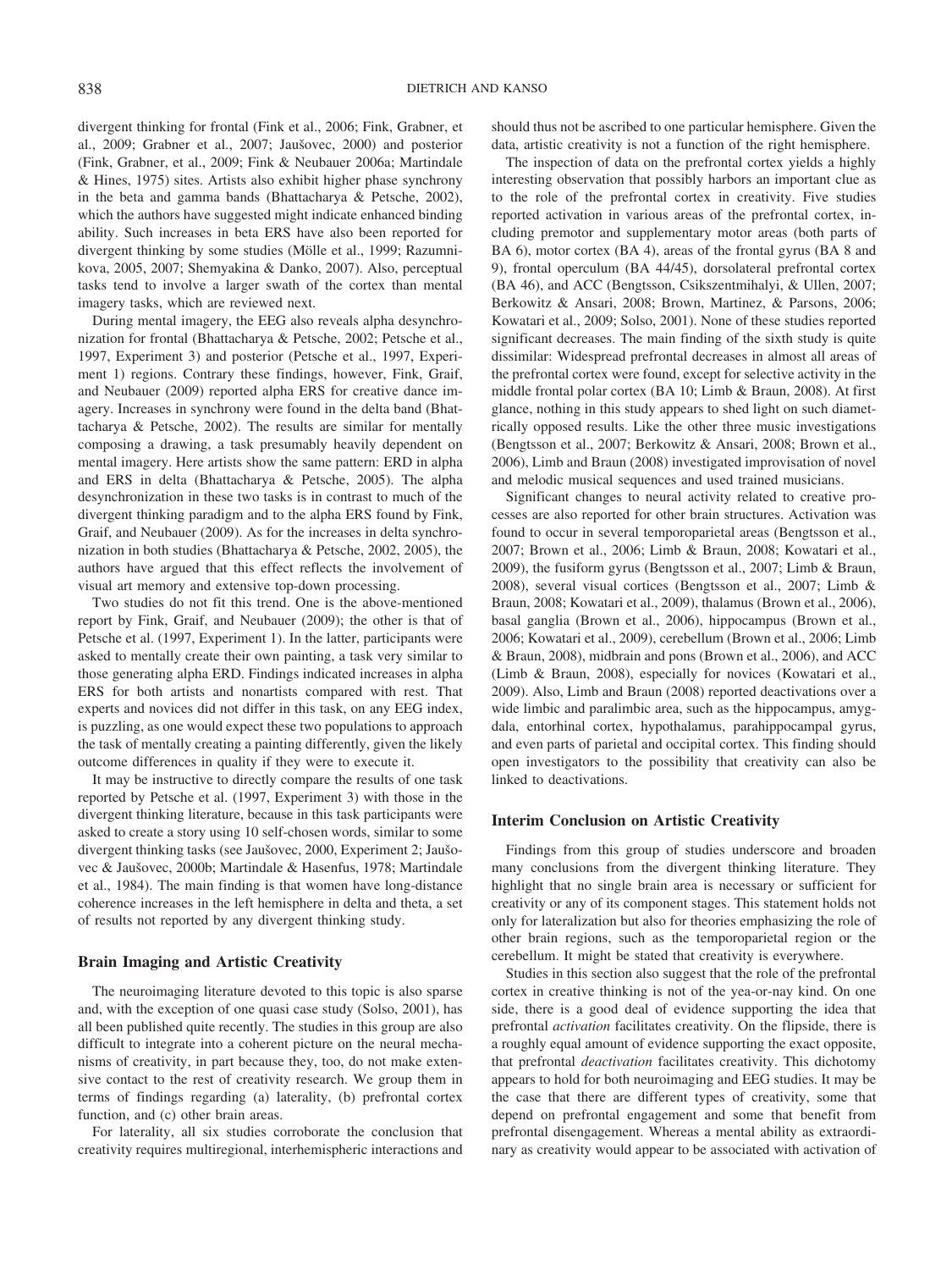the highest cognitive functions, creativity may also be associated with a state of hypofrontality (Dietrich, 2004a, 2004b). One suggestion along these lines is found in a careful reading of Limb and Braun (2008), who found deactivations in prefrontal regions of musicians in the context of a familiar environment conducive to a flow experience. To do this, they used a custom-built, real keyboard, on which well-learned melodic strings—"licks," as they are known among jazz musicians—could be played implicitly without interference from less efficient explicit processes (Dienes & Perner, 1999). As a consequence, participants could perhaps afford more readily to downregulate any metacognitive, supervising processes, which, in turn, resulted in more intuitive and creative musical playing.

In contrast, the three other music studies reviewed above all required some sort of mental transformation of these licks; presumably, that participants could not afford downregulating higher order, executive processes. In Bengtsson et al.'s (2007) study, improvised strings had to be memorized and reproduced later; in Brown et al.'s (2006) experiment, incomplete melodies had to be finished vocally by using the syllable "da"; and in Berkowitz and Ansari's (2008) study, musical notes were coded by letters (i.e., an ascending sequence would be CDEFG). All of these would require, at the very least, attentional resources and working memory processes that would be expected to engender prefrontal activations. In short, people can be creative in several ways. It may well be that sometime creativity results from trying really hard—think Thomas Edison—but at other times it may flourish under conditions of not "trying" at all (Dietrich, 2007a).

#### **Insight**

#### **EEG, ERP, and Insight**

To date, five EEG and six ERP experiments have been published on insight. There exist also nine neuroimaging studies, two using PET and seven using fMRI. Table 3 outlines all 20 studies.

This domain of creativity research has also utilized many novel tasks, which is not surprising given that the target here is what must be one of the most elusive of mental events, the so-called "aha" effect (also termed a Eureka experience). The drawback of this array of testing tools is, naturally, variability, which complicates the business of comparing brain activity across studies. Compared with other creativity domains, insight investigations emphasize different theoretical themes, such as conflict resolution and the role played by the ACC.

The field of insightful problem solving has spawned a neuroanatomically upgraded variant of the right-brain theory. According to this theory, the right temporoparietal regions, and the superior temporal gyrus (STG) in particular, are hypothesized to mediate coarse semantic coding and in doing so facilitate the formation of remote associations (Bowden & Jung-Beeman, 2003; Jung-Beeman et al., 2004). However, the EEG and ERP data reviewed here do not support the notion of hemispheric differences. Although there are several studies that point to a special role of the right STG for insight events (Jung-Beeman et al., 2004; Kounios et al., 2008; Qiu, Luo, Wu, & Zhang, 2006; Sandkühler & Bhattacharya, 2008), there are more studies that do not support this contention (Danko, Starchenko, & Bechtereva, 2003; Kounios et al., 2006; Lang et al., 2006; Lavric, Forstmeier, & Rippon, 2000; Mai, Luo, Wu, & Luo, 2004; Qiu et al., 2008a, 2008b). There is even one study that contradicts it by implicating the left hemisphere, albeit again the STG (Qiu et al., 2008a). This conclusion holds not only for the insight event itself but also for the substages of problem solving, as most studies fail to report selective right brain activity for these periods as well. Again, Qiu et al. (2008a) even reported left dominance for the early stages when coarse semantic coding purportedly occurs.

One consistent finding of insight EEG studies is a decrease in alpha power. This pattern is reported for frontal (Kounios et al., 2008, 2006; Sandkühler & Bhattacharya, 2008), parietal (Danko et al., 2003; Jung-Beeman et al., 2004), and temporal (Kounios et al., 2008, 2006) sites, especially during restructuring (Sandkühler  $\&$ Bhattacharya, 2008). How these alpha power decreases fit with the prefrontal and temporoparietal activation detected in many insightrelated neuroimaging studies is not clear at present. Given that combined EEG and fMRI studies have shown that increases in alpha power are related to decreases in cortical blood flow (Goldman, Stern, Engel, & Cohen, 2002; Sadato et al., 1998), these two sets of results would seem to run counter to each other.

The response of other frequency bands to insight reflects variegated results. For instance, there are general gamma and beta power increases associated with insight in some studies (Kounios et al., 2008; Sandkühler & Bhattacharya, 2008), yet there are also gamma power decreases, especially at left anterior temporal and inferior frontal leads (Kounios et al., 2008). In addition, Danko et al. (2003) reported widespread coherence decreases in all frequency bands, especially over the frontal cortex—a finding not corroborated by any other study.

Remote associates problems might constitute a particular type of insight task that engages the STG—a finding that would not be surprising given the role of this area in language processing. In addition to three EEG studies (Jung-Beeman et al., 2004; Kounios et al., 2008; Sandkühler & Bhattacharya, 2008), there are two ERP studies that implicate the STG, although one of them described a positive ERP deflection (Qiu et al., 2008a) and the other a negative one (Qiu et al., 2006) for this location. The cause for these opposing ERP results may lie in a slight variation of the test procedure. In Qiu et al. (2006), participants were given the correct solution for problems they did not solve and were then asked whether the answer provided by the investigators elicited an aha effect. On the other hand, Qiu et al. (2008a) required participants to find the solution on their own; this discovery of the solution counted as an aha event. The difference, in short, was that insight was a passive process in the former but an active one in the latter. In any event, the STG does not appear to be involved in insight events using other paradigms, such as implicit learning (Lang et al., 2006), Guilford's match problems (Lavric et al., 2000), or solutions to Japanese riddles (Mai et al., 2004).

ERP studies also typically detect ACC activity during the occurrence of an insight. Several studies have reported a more negative deflection, which occurs at different latencies for different studies: N320 for Qiu et al. (2006), N380 for Mai et al. (2004), and N1500–N2000 for Qiu et al. (2008a). Conversely, a fourth study (Qiu et al., 2008b), which used the same Qiu et al. (2006) procedure, reported a positive deflection. The ACC is thought to be involved in breaking the impasse that marks the critical step of an insight problem.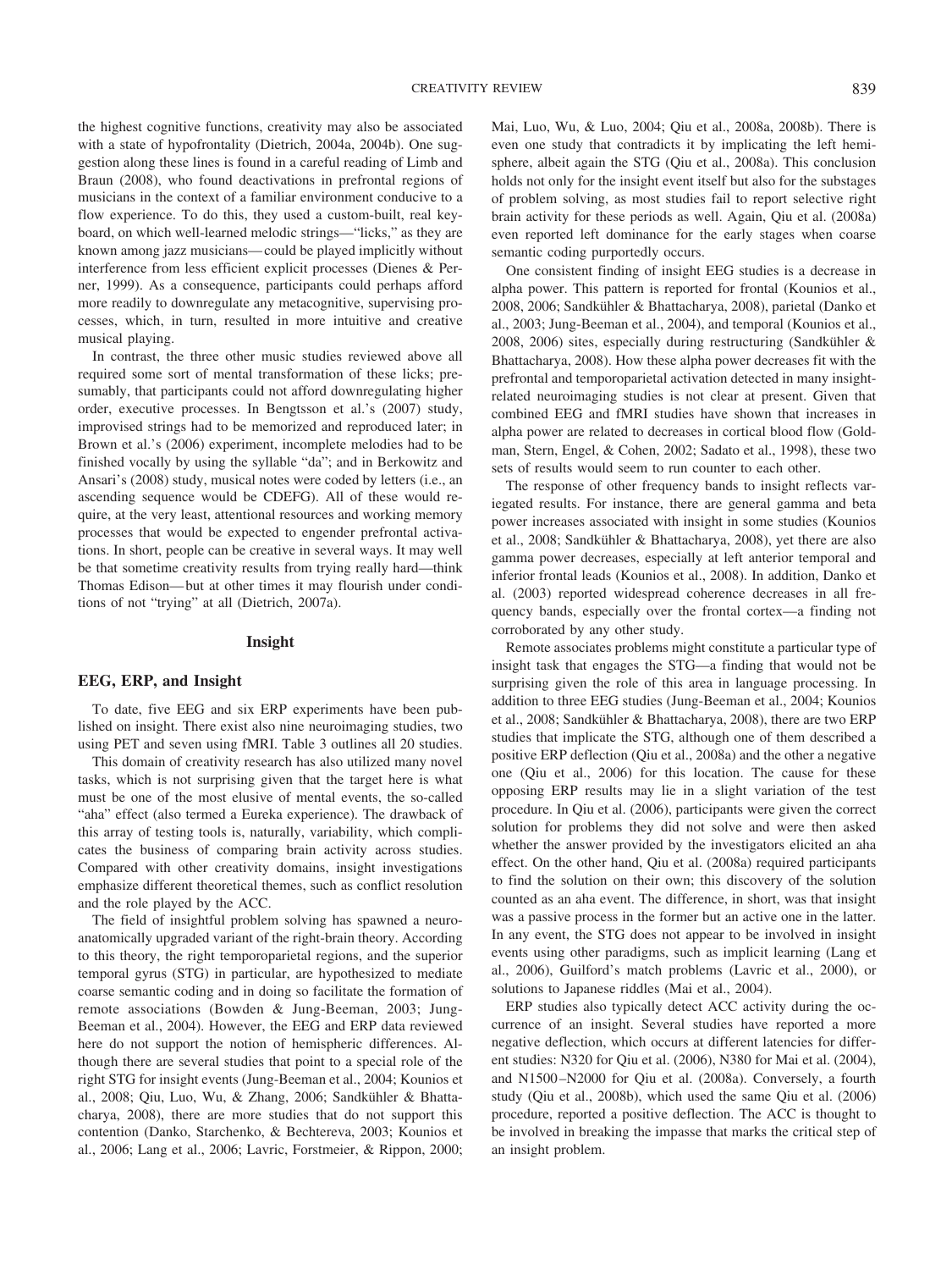|--|--|--|--|

| Table 3 |                            |  |
|---------|----------------------------|--|
|         | Summary of Insight Studies |  |

| Study                                      | N   | Method         | Type of insight problem                                                                                                                                                                                                                                                                                       | Type of design                                                                                       | Main findings                                                                                                                                                                                                                                                                                                                                                                                                                                                                    |  |  |
|--------------------------------------------|-----|----------------|---------------------------------------------------------------------------------------------------------------------------------------------------------------------------------------------------------------------------------------------------------------------------------------------------------------|------------------------------------------------------------------------------------------------------|----------------------------------------------------------------------------------------------------------------------------------------------------------------------------------------------------------------------------------------------------------------------------------------------------------------------------------------------------------------------------------------------------------------------------------------------------------------------------------|--|--|
| Studies using EEG or ERP methods           |     |                |                                                                                                                                                                                                                                                                                                               |                                                                                                      |                                                                                                                                                                                                                                                                                                                                                                                                                                                                                  |  |  |
| Lavric et al. $(2000)$                     | 20  | EEG/ERP        | IT: (a) the candle and (b) the<br>two-strings problem; CT:<br>Wason's selection task<br>(analytical); both were<br>done while doing a<br>working memory task<br>(count auditory stimuli)                                                                                                                      | Between-task comparison<br>and task vs. rest                                                         | Counting disrupted CT but not IT. Peak<br>and time-window average P300 more<br>frontal for CT. Two factors in the P3<br>range (frontal and broad left-<br>lateralized) distinguished CT from<br>IT. Creative (insight) problem<br>solving was less systematic, using<br>less planning and requiring less<br>working memory.                                                                                                                                                      |  |  |
| Danko et al. (2003)                        | 30  | <b>EEG</b>     | IT: link a difficult sequence<br>of 12 words from different<br>semantic fields with other<br>words; CT: choose 5<br>examples belonging to a<br>given word category (easy<br>sequences)                                                                                                                        | (a) covariate (nonactors<br>vs. actors), (b)<br>between-task<br>comparison, and (c)<br>task vs. rest | Compared with rest, IT and CT<br>decreased alpha power in right<br>parietal and left fontal areas; higher<br>spectral power in delta and theta for<br>temporal areas. Lower coherence for<br>IT in all frequency bands in right<br>prefrontal areas. Alpha ERS<br>decreased in parietal and frontal<br>areas, whereas it increased in<br>temporal areas for insight tasks.<br>Results were similar to patterns<br>revealed in noninsight strategy<br>creative tasks.             |  |  |
| Jung-Beeman et al. (2004),<br>Experiment 2 | 19  | <b>EEG</b>     | Problems triggering aha 50%<br>of the time: on 3 words<br>(e.g. back, clip, wall),<br>generate a solution (paper)<br>to form compound words<br>with all (paperclip,<br>paperback, wallpaper); aha<br>was self-reported                                                                                        | Within-task comparison<br>(aha, no aha, time-out)<br>and task vs. rest                               | Burst of gamma activity associated with<br>correct insight solutions at ca. 0.3 s<br>before response at anterior right<br>temporal sites; no difference between<br>insight and noninsight in LH. Burst<br>of alpha power associated with<br>insight solutions over right posterior<br>parietal cortex. The gamma insight<br>effect reflected the sudden transition<br>of solution-related processing from<br>an unconscious to a conscious state.                                |  |  |
| Mai et al. (2004)                          | 14  | <b>EEG/ERP</b> | Consider riddles to which<br>solution was presented<br>after an interval;<br>participants then indicated<br>whether solution matched<br>the one they thought of; if<br>yes, it was classified as<br>no-aha; if not, the<br>presentation is said to elicit<br>an aha; aha was self-<br>reported                | Within-task comparison<br>(aha vs. no aha) and<br>task vs. rest                                      | Aha answers elicited a more negative.<br>ERP deflection from 250–500 ms<br>after onset of the answer with a<br>maximum amplitude over the central<br>site and a peak latency of 380 ms<br>(N380). Maps of the difference<br>showed strong activity and current<br>density in the frontocentral region,<br>which was localized in the ACC. The<br>N380 reflected an aha effect, and the<br>ACC may be involved in the                                                             |  |  |
| Qiu et al. (2006)                          | 130 | ERP            | Chinese logogriphs: a<br>character is transformed by<br>changing strokes to alter its<br>deep meaning; (a) easy<br>riddles followed by a<br>correct answer consistent<br>with participant's thinking<br>(no-aha) or (b) difficult<br>riddles followed by a<br>correct answer that broke a<br>mental set (aha) | Within-task comparison<br>(aha, no aha, not<br>comprehended) and<br>task vs. rest                    | breaking of mental sets.<br>For (b) and (c), a more negative ERP<br>deflection was present. Maps of this<br>difference showed strong activity at<br>central posterior sites, especially right<br>temporoparietal areas. The N320 for<br>aha was near the ACC and the<br>thalamus. Aha and uncomprehended<br>answer elicited a more negative<br>component. The N320 may embody<br>the central locale of cognitive<br>conflict that resolves familiar and<br>new ways of thinking. |  |  |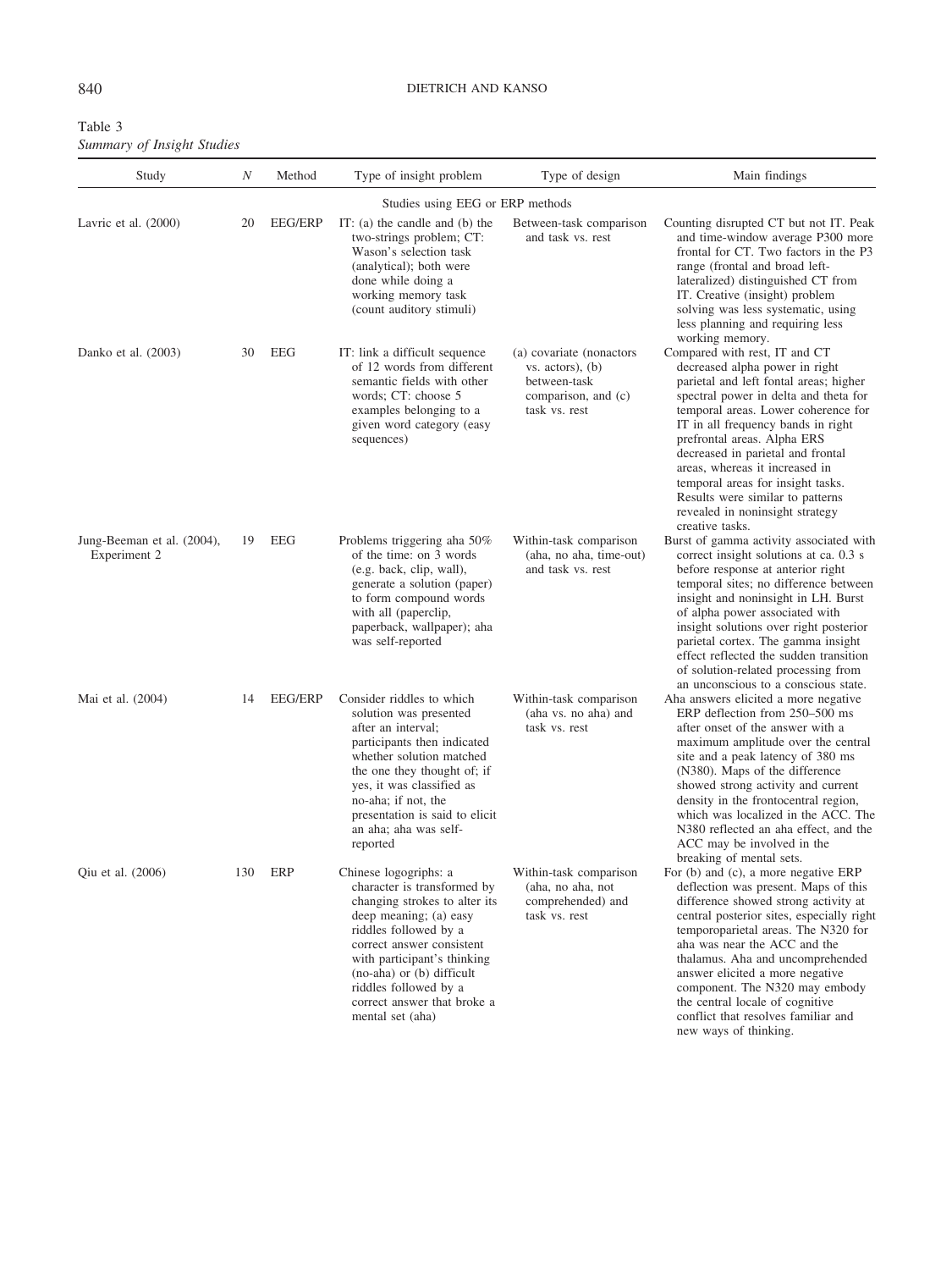# Table 3 (*continued*)

| Study                                     | N  | Method         | Type of insight problem                                                                                                                                                                                                                                               | Type of design                                                                    | Main findings                                                                                                                                                                                                                                                                                                                                                                                                                                                                                    |
|-------------------------------------------|----|----------------|-----------------------------------------------------------------------------------------------------------------------------------------------------------------------------------------------------------------------------------------------------------------------|-----------------------------------------------------------------------------------|--------------------------------------------------------------------------------------------------------------------------------------------------------------------------------------------------------------------------------------------------------------------------------------------------------------------------------------------------------------------------------------------------------------------------------------------------------------------------------------------------|
| Lang et al. $(2006)$                      | 26 | <b>EEG/ERP</b> | Insight during implicit<br>learning; NRT contains a<br>hidden rule; participants<br>who gain insight into that<br>rule solve problems much<br>faster via a short cut                                                                                                  | Within-task comparison<br>(solvers vs.<br>nonsolvers)                             | Six of 26 participants gained insight.<br>They had several larger ERP indexes<br>from the outset: slow positive wave,<br>frontocentral P3a, anterior N1 to<br>digits triggering the critical repeating<br>responses, and P3b to digit for the<br>immediately repeating response.<br>Participants who gain insight may be<br>distinguished beforehand by their<br>individual characteristics. Their<br>explicit knowledge was based on<br>processing that differed from implicit                  |
| Kounios et al. $(2006)$ ,<br>Experiment 1 | 19 | <b>EEG</b>     | Same as Jung-Beeman et al.<br>(2004)                                                                                                                                                                                                                                  | Within-task comparison<br>(aha, no aha, time-out)<br>and task vs. rest            | learning from the very beginning.<br>Compared with time out, insight was<br>associated with less alpha power in<br>midfrontal cortex and left anterior<br>temporal cortex, and noninsight was<br>associated with decreased alpha over<br>the occipital cortex. Compared with<br>noninsight, insight showed less alpha<br>power in midfrontal, temporal,<br>somatosensory, and right inferior<br>frontal cortex, whereas noninsight<br>showed less alpha power over<br>posterior cortices.        |
| Kounios et al. (2008)                     | 26 | <b>EEG</b>     | A series of four- or five-letter<br>anagrams, each of which<br>had one solution only                                                                                                                                                                                  | Within-task comparison<br>(aha, no aha, time-out)<br>and task vs. rest            | Insight strategy was associated with<br>greater alpha, beta, and gamma<br>power at right inferior frontal and<br>anterior temporal sites and greater<br>power for low insight at right dorsal<br>frontal (alpha) and left occipital and<br>parietal sites (Beta 2 and gamma).<br>Creativity recruited RH association<br>areas involved in semantic processing<br>more than noncreative cognition.                                                                                                |
| Qiu et al. (2008a)                        | 18 | <b>ERP</b>     | Same as Qiu et al. (2006),<br>except that participant<br>found solutions on their<br>own                                                                                                                                                                              | Within-task comparison<br>(aha, no aha, not<br>comprehended) and<br>task vs. rest | Successful solutions elicited a more<br>positive ERP deflection from 200 to<br>600 ms after stimulus onset. From<br>$1,500$ to $2,000$ ms, successful<br>solutions elicited a more negative<br>deflection. P200–P600 was localized<br>in the left superior temporal gyrus<br>and posterior cortices. The N1500–<br>N2000 occurred stronger over left<br>frontal areas, which was localized in<br>the ACC. The ACC was critical in<br>breaking mental set and the forming<br>of new associations. |
| Qiu et al. (2008b)                        | 18 | ERP            | Same as Oiu et al. (2006)                                                                                                                                                                                                                                             | Within-task comparison<br>(aha, no aha, not<br>comprehended) and<br>task vs. rest | Successful logogriphs elicited a more<br>positive ERP deflection. The source<br>analysis implicated the ACC and the<br>right parahippocampal gyrus. The ACC<br>was linked to the initial stages of insight<br>onset, an "early warning system" in the<br>breaking of a mental set.                                                                                                                                                                                                               |
| Sandkühler & Bhattacharya<br>(2008)       | 21 | EEG            | Same as Jung-Beeman et al.<br>$(2004)$ , except that<br>participants indicated (a)<br>finding the solution or (b)<br>facing an impasse, which<br>then prompted a hint;<br>participants self-rated<br>degree of (c) restructuring<br>and (d) suddenness of<br>solution | Within-task comparison                                                            | Increased upper alpha in right temporal<br>regions for trials with high restructuring,<br>decreased alpha power in right prefrontal<br>area. Gamma power effect reflects<br>selective attention and processes for<br>emergence of spontaneous new solutions.<br>Alpha effect was related to weak,<br>unconscious processing of the solution in<br>the right temporal area. With the hint,<br>activity intensified and reached<br>awareness.                                                      |

(*table continues*)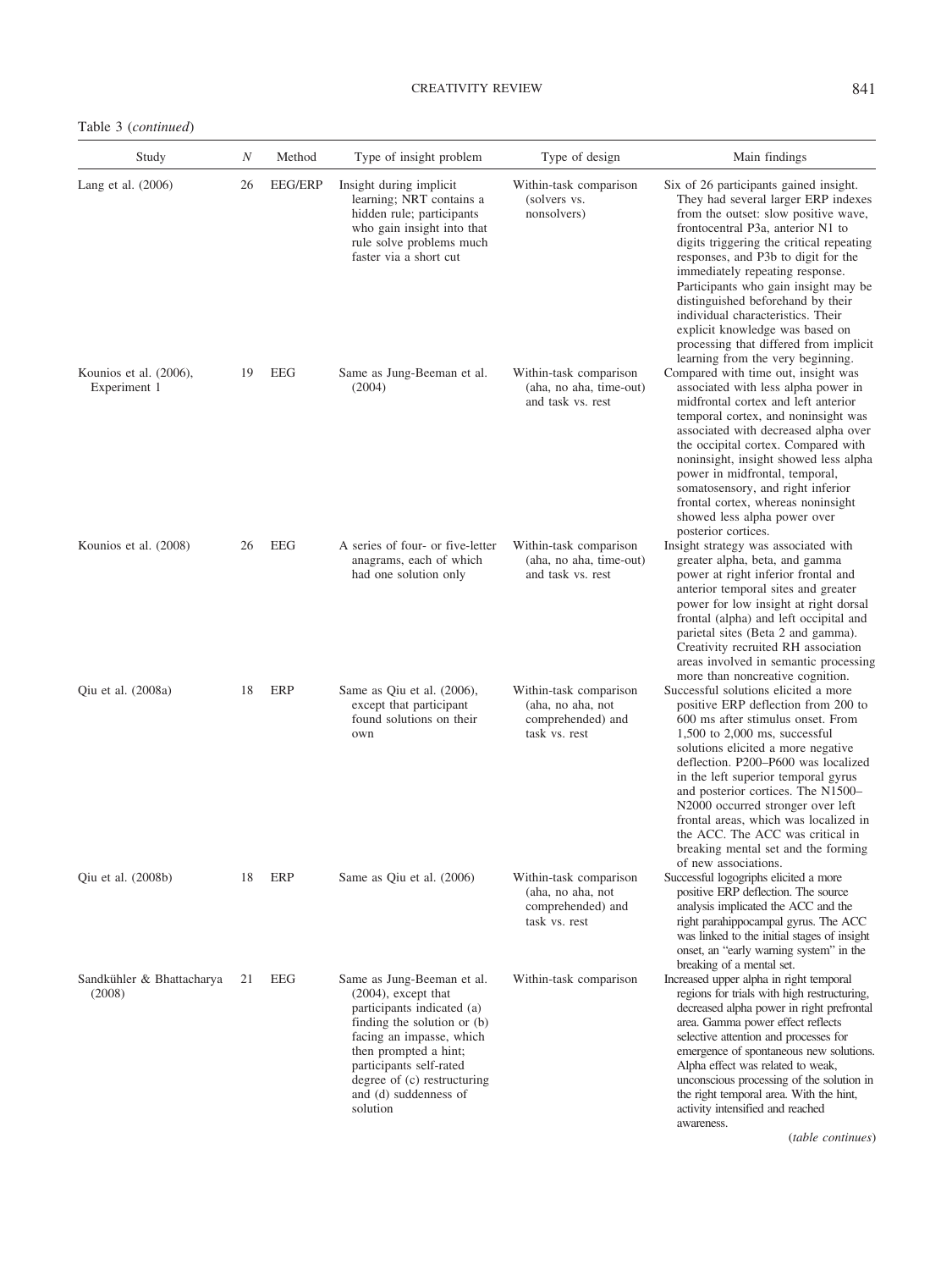Table 3 (*continued*)

| Study                                      | N  | Method     | Type of insight problem                                                                                                                                                                                                                                                                                                                                          | Type of design                                                                                                                | Main findings                                                                                                                                                                                                                                                                                                                                                                                                                                                                                                                                                                                                                                                                                                                                                             |
|--------------------------------------------|----|------------|------------------------------------------------------------------------------------------------------------------------------------------------------------------------------------------------------------------------------------------------------------------------------------------------------------------------------------------------------------------|-------------------------------------------------------------------------------------------------------------------------------|---------------------------------------------------------------------------------------------------------------------------------------------------------------------------------------------------------------------------------------------------------------------------------------------------------------------------------------------------------------------------------------------------------------------------------------------------------------------------------------------------------------------------------------------------------------------------------------------------------------------------------------------------------------------------------------------------------------------------------------------------------------------------|
|                                            |    |            | Studies using neuroimaging methods                                                                                                                                                                                                                                                                                                                               |                                                                                                                               |                                                                                                                                                                                                                                                                                                                                                                                                                                                                                                                                                                                                                                                                                                                                                                           |
| Rose et al. (2002)                         | 10 | fMRI       | A different version of the<br>NRT (Lang et al., 2006);<br>(a) first half in a trial was<br>compared with perfor-<br>mance on (b) the second<br>half                                                                                                                                                                                                              | Within-task comparison<br>(Half 1 vs. Half 2) and<br>task vs. rest                                                            | Decreases of RT across sessions, which<br>were larger for Half 2. Improvements<br>in applying explicit rule were<br>accompanied by activation in the<br>basal ganglia and cerebellum, which<br>was also positively related to perfor-<br>mance; for the hidden rule, there was<br>activation in the MTL for Half 2<br>only. In bilateral superior parietal<br>cortex, activation increased<br>minimally for Half 2 and decreased<br>for undetermined inputs in Half 1.<br>Violating the hidden rule showed<br>greater responses in right VLPFC. S<br>became increasingly sensitive for the<br>hidden structure, albeit implicitly.<br>This engaged the basal ganglia and<br>cerebellum and was outside<br>awareness, but violation of hidden<br>rule activated the VLPFC. |
| Luo & Niki (2002)                          | 7  | fMRI       | Japanese riddles (e.g., the<br>thing that can move heavy<br>logs, but not move a small<br>nail—river); if not solved,<br>answers were given, and<br>an aha effect was elicited                                                                                                                                                                                   | Within-task comparison<br>(aha vs. no aha) and<br>task vs. rest                                                               | Right hippocampus and large areas of<br>the cortex were activated during an<br>insight event. The hippocampus was<br>involved in the neural network<br>subserving the "insight" process of<br>problem solving.                                                                                                                                                                                                                                                                                                                                                                                                                                                                                                                                                            |
| Starchenko et al. (2003)                   | 9  | PET        | The same IT and CT tasks as<br>Danko et al. (2003), plus a<br>third CT: read out loud a<br>sequence of words                                                                                                                                                                                                                                                     | Between-task comparison<br>and task vs. rest                                                                                  | An insight strategy selectively activated<br>the left supramarginal (BA 40) and<br>the ACC (BA 32); task complexity is<br>mostly reflected in activation of<br>frontal areas $(BA 8, 10, 47)$ .                                                                                                                                                                                                                                                                                                                                                                                                                                                                                                                                                                           |
| Bechtereva et al. (2004)                   | 34 | <b>PET</b> | IT: 12 nouns in a matrix— $(a)$<br>fill the gaps between the<br>words using logical<br>associations, (b) list items<br>aloud, (c) just reading; CT:<br>16 words arranged in a 4<br>$\times$ 4 matrix—create a story<br>with words from (a)<br>different semantic areas,<br>$(b)$ one semantic area, $(c)$<br>changing word forms, or<br>(d) memorizing the words | Covariate (type of self-<br>reported strategy:<br>insight vs. successive<br>in pilot study) and<br>between-task<br>comparison | For IT, participants using an insight<br>strategy showed most activation in<br>superior occipital gyrus (BA 19),<br>temporal gyrus $(BA 21, 22, 38)$ ,<br>angular gyrus (BA 39), precuneus<br>(BA 7), many frontal areas (BA 8,6,<br>11, 44, 45, 46, 47), parietal regions<br>(BA 40), and the ACC. Strategies in<br>creative thinking were related to<br>activation in temporoparietal regions,<br>especially BA 39 and 40.                                                                                                                                                                                                                                                                                                                                              |
| Luo et al. $(2004)$                        | 13 | fMRI       | Pairs of<br>ambiguous/incomprehensible<br>sentences followed by<br>solution cues defined as (a)<br>aha, $(b)$ non-aha, $(c)$<br>difficult cues, and (d) not<br>understandable; aha<br>occurred when the solution<br>cue evoked a sudden<br>understanding; aha was<br>self-reported                                                                               | Within-task comparison<br>(aha, no aha, difficult,<br>not understandable)<br>and task vs. rest                                | Compared with non-aha, ACC and the<br>left lateral PFC were activated during<br>aha reactions and difficult solution.<br>There was no difference in these<br>ACCs between aha and difficulty.<br>The highest activation was for<br>difficult solution in the lateral PFC.<br>Both areas contributed to conflict<br>detection and breaking mental<br>impasses.                                                                                                                                                                                                                                                                                                                                                                                                             |
| Jung-Beeman et al. (2004),<br>Experiment 1 | 12 | fMRI       | Same as Jung-Beeman et al.<br>$(2004)$ , Experiment 2                                                                                                                                                                                                                                                                                                            | Within-task comparison<br>(aha, no aha, time-out)<br>and task vs. rest                                                        | Insight solutions were associated with<br>greater activity in the RH anterior<br>STG. There was no significant<br>frontal cortex insight effect. Solving                                                                                                                                                                                                                                                                                                                                                                                                                                                                                                                                                                                                                  |

frontal cortex insight effect. Solving verbal insight problems required an additional cortical component, the RH STG.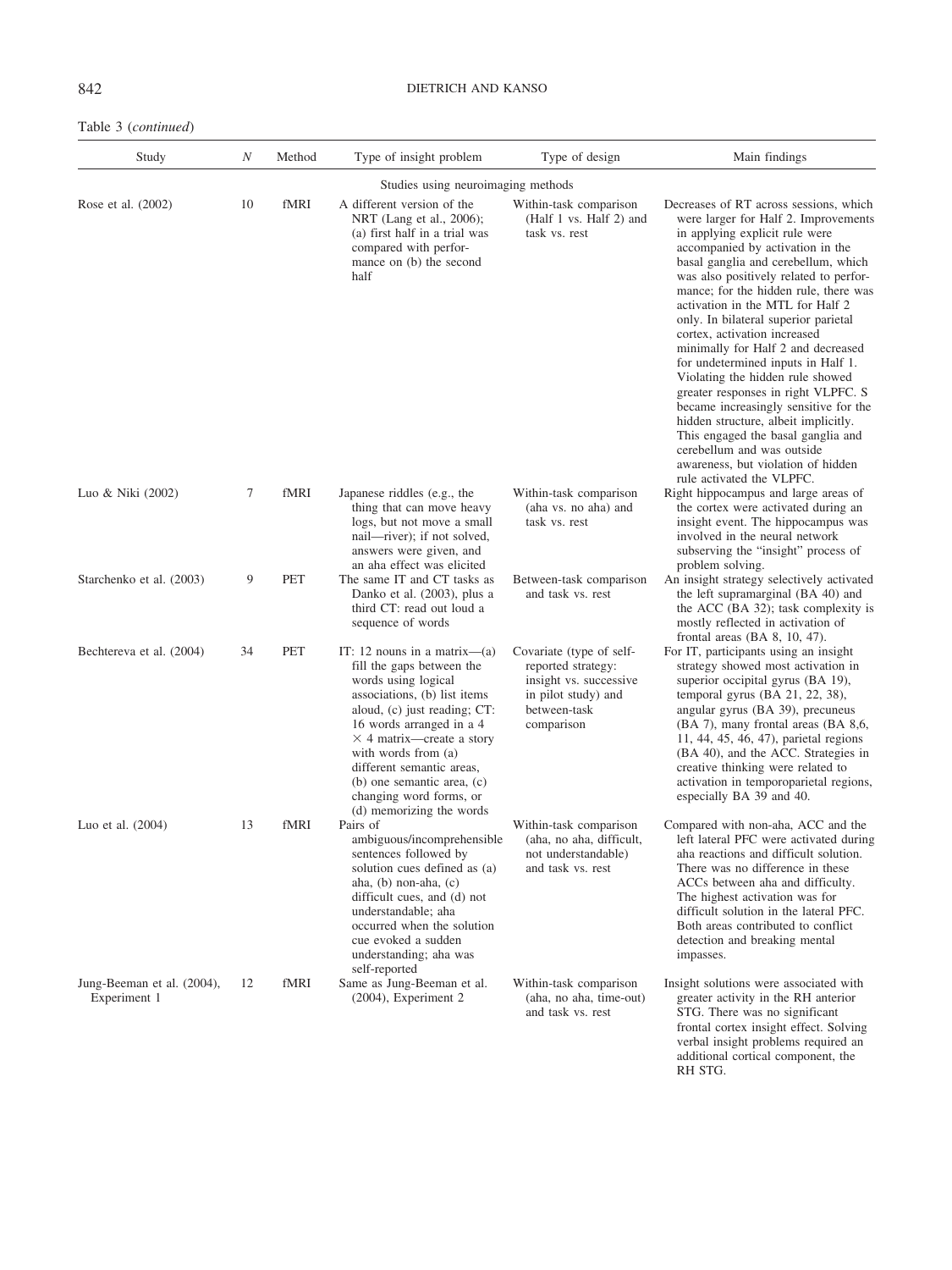#### Table 3 (*continued*)

| Study                                  | $\boldsymbol{N}$ | Method | Type of insight problem                                                                                                                                                                                       | Type of design                                                         | Main findings                                                                                                                                                                                                                                                                                                                                                                                                                                                                                                                                                                                                                                                                                                                            |
|----------------------------------------|------------------|--------|---------------------------------------------------------------------------------------------------------------------------------------------------------------------------------------------------------------|------------------------------------------------------------------------|------------------------------------------------------------------------------------------------------------------------------------------------------------------------------------------------------------------------------------------------------------------------------------------------------------------------------------------------------------------------------------------------------------------------------------------------------------------------------------------------------------------------------------------------------------------------------------------------------------------------------------------------------------------------------------------------------------------------------------------|
| Rose et al. (2005)                     | 18               | fMRI   | Similar to Rose et al (2005)<br>but with blocks in which<br>only the explicit rule<br>applied                                                                                                                 | Within-task comparison<br>(Half 1 vs. Half 2) and<br>task vs. rest     | Right VLPFC and left MTL structures<br>(which showed a violation effect in<br>Rose et al., 2002) did not reach<br>significance in this study. Both brain<br>areas, however, showed activation for<br>rule violation. Implicit learning can<br>result in unconscious expectancies,<br>and the violation of these<br>expectancies are thought to be<br>detected by right VLPFC and left<br>MTL areas.                                                                                                                                                                                                                                                                                                                                      |
| Kounios et al. (2006),<br>Experiment 2 | 25               | fMRI   | Same as Jung-Beeman et al.<br>(2004)                                                                                                                                                                          | Within-task comparison<br>(aha, no aha, time-out)<br>and task vs. rest | Insight solution was preceded by<br>increased activity in anterior and<br>posterior ACC as well as posterior<br>STG activation. For noninsight<br>preparation, there was a trend for<br>activation in left middle and inferior<br>occipital cortex. Insight involved<br>medial frontal areas associated with<br>cognitive control and temporal areas<br>associated with semantic processing.                                                                                                                                                                                                                                                                                                                                             |
| Aziz-Zadeh et al. (2009)               | 12               | fMRI   | Difficult anagrams from<br>Novick & Sherman (2003)<br>classified as (a) insight or<br>(b) search; this<br>classification is based on<br>self-report and time<br>(insight more and search<br>less than $4 s$ ) | Within-task comparison<br>(insight vs. search) and<br>task vs. rest    | (a) vs. rest: activation in premotor<br>cortex, SMA, occipital cortex, insula,<br>and tegmentum; (b) vs. rest:<br>activation in superior frontal sulcus<br>and left insula; (a) vs. (b): Activation<br>in right insula, Broca's area (left BA<br>45), angular gyrus, right PFC (BA<br>$10, 46$ , ACC, pons, and right<br>temporal pole. Solving anagrams<br>activated distributed networks,<br>including frontal language areas in<br>RH and LH. For insight, right PFC,<br>midbrain, and ACC were involved.<br>The main difference to search was<br>not a shift from left to right<br>activation but of bilateral activity.<br>Right ventral PFC played a role in<br>evaluating insight problems rather<br>than problem solving itself. |

*Note.* ACC = anterior cingulate cortex; BA = Brodmann's area; CC = cingulate cortex; CT = Control Task; EEG = electroencephalography; ERP = event-related potential; ERS = event-related synchronization; fMRI = functional magnetic resonance imaging; IT = Insight Task; LH = left hemisphere; MTL = medial temporal lobe; NRT = Number Reduction Task; PET = positron emission tomography; PFC = prefrontal cortex; RH = right hemisphere;  $RT$  = reaction time; S = subjects; STG = superior temporal gyrus; VLPFC = ventrolateral prefrontal cortex.

In sum, EEG studies suggest that insight is associated with alpha power decreases. Also, ERP studies suggest that (a) the STG is important for some testing paradigms, but not others, and that (b) the ACC plays a critical role in the insight process. Further research needs to show whether, and for what type of insight problem, these trends hold.

## **Brain Imaging and Insight**

Neuroimaging studies on insight are summarized on the basis of the trends identified in the neuroelectric data. After examining the literature for hemispheric differences, we explore the possible role of prefrontal regions, the ACC, and other brain regions, including the temporoparietal cortices.

A review of insight neuroimaging studies provides no support for right-brain dominance. One study concluded that aha effects correlate with activity in the right cortex—the right STG, more precisely (Jung-Beeman et al., 2004)—whereas another can be interpreted to provide evidence to the contrary, namely activity in left prefrontal regions (Luo, Niki, & Philips, 2004). The majority of studies reveal bilateral activation patterns associated with insight events (Aziz-Zadeh, Kaplan, & Iacoboni, 2009; Bechtereva et al., 2004; Kounios et al., 2006; Luo & Niki, 2002; Rose, Haider, Weiller, & Büchel, 2002, 2005; Starchenko, Bechtereva, Pakhomov, & Medvedev, 2003). Most neuroimaging data, such as the EEG/ERP data, can also be examined for the early states of insight problem solving, as it is here that coarse semantic coding is thought to play a key role in the formation of remote associations. Again, the majority of studies do not bear this out. For instance, two PET studies (Bechtereva et al., 2004; Starchenko et al., 2003) reported bilateral activation patterns in a verbal task in which a search strategy can be contrasted with an insight one. Bilateral activation is also reported in another study using verbal stimuli: anagrams (Aziz-Zadeh et al., 2009).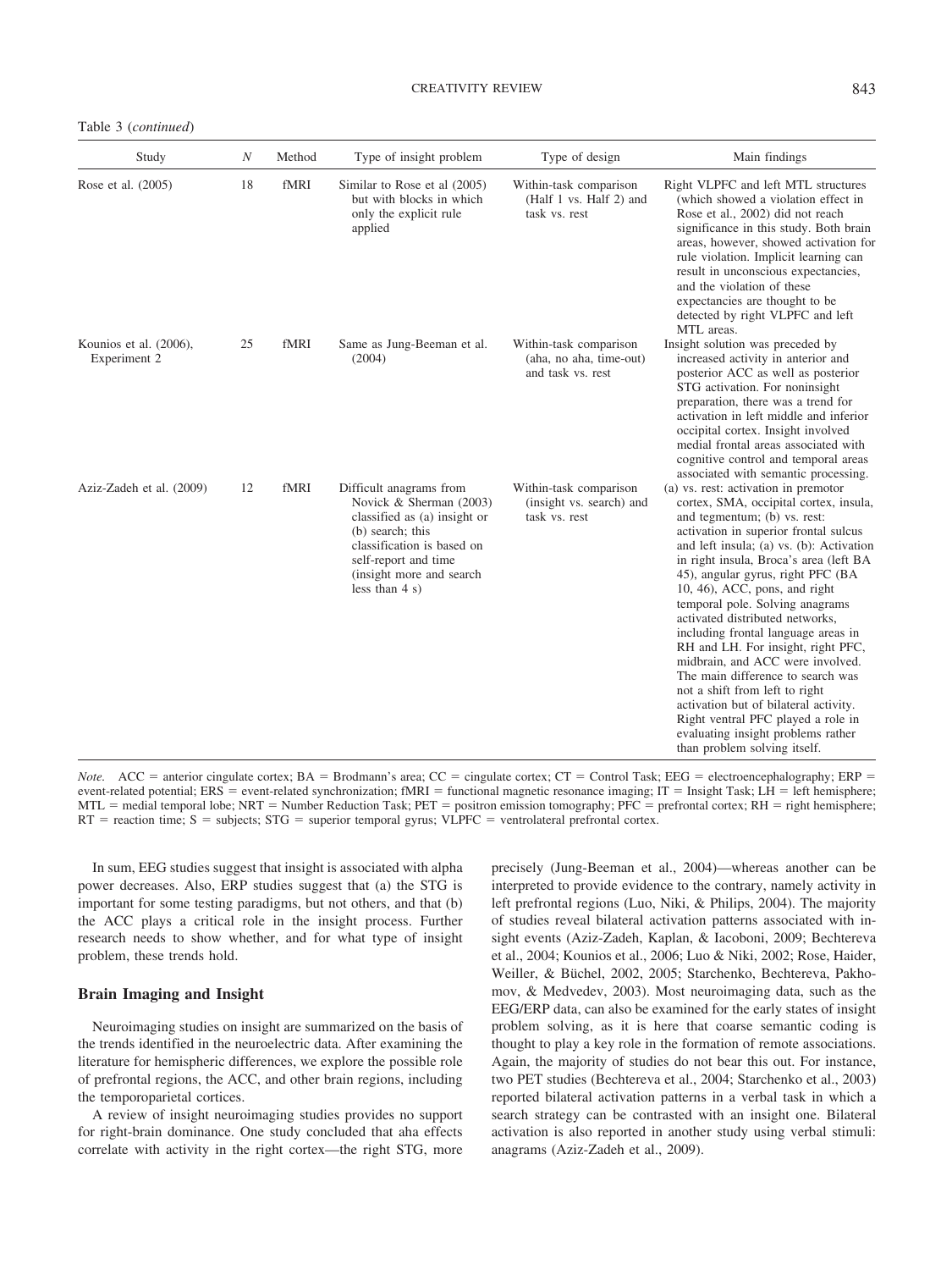An entirely different approach to insight problems is taken by Rose et al. (2002, 2005), who utilized an implicit learning paradigm. The interesting advantage of this paradigm is that it allows for a trial-by-trial analysis of the problem-solving process. Participants are presented with numerical problems that all contain the same underlying, hidden regularity, which, if detected, provides a short-cut to the solution. An insight into the hidden rule is revealed by a shift in strategy from implicit to explicit processing by the participant, which causes a sudden, large drop in the reaction time. This permits the researchers to pinpoint the exact moment an insight occurs in the mind, as well as to monitor preparatory stages, without relying on the participant's verbal report. Using this paradigm, fMRI did not reveal any laterality effects at any stage of the task. Taken together with the neuroelectric data, the idea that the right hemisphere, or any part of it, is more important at any stage of the insight process than the left has received no support.

Activation of various prefrontal regions often accompanies insightful problem solving (Aziz-Zadeh et al., 2009; Bechtereva et al., 2004; Luo & Niki, 2002; Rose et al., 2002, 2005). Still, a number of studies have not reported significant insight effects for frontal areas (Jung-Beeman et al., 2004; Kounios et al., 2006; Luo et al., 2004; Starchenko et al., 2003). The matter is made more complex by the fact that different studies locate the aha event in different prefrontal areas. Whereas Luo et al. (2004) honed in on left lateral regions, others have emphasized the role of right ventral regions (Aziz-Zadeh et al., 2009; Rose et al., 2002, 2005), and still others have emphasized that a diffuse bilateral activation is responsible (Bechtereva et al., 2004). In addition, it has been suggested that this prefrontal activation might simply be a function of task difficulty rather than the insight process itself (Luo et al., 2004; Starchenko et al., 2003). Compared with non-aha phenomena, Luo et al. (2004) reported that difficult solutions activate prefrontal areas just as much as aha events do. In other words, insight does not contribute to prefrontal activity above and beyond difficulty level. Because few studies controlled for the possibility that insight problems might simply be more difficult than those that do not, it remains to be seen whether there is indeed a selective prefrontal insight effect.

The anterior cingulate gyrus has been a major focus of interest in this field, and several studies show positive correlations with insight in this region (Aziz-Zadeh et al., 2009; Bechtereva et al., 2004; Kounios et al., 2006; Luo et al., 2004; Starchenko et al., 2003). There are exceptions, however (Jung-Beeman et al., 2004; Luo & Niki, 2002; Rose et al., 2002, 2005). Overall, on the basis of neuroelectric and neuroimaging data, there appears to be converging evidence that many insight events are accompanied by ACC activity.

Neural activity associated with insight is also reported for several other brain regions, chiefly among them are temporoparietal areas (Bechtereva et al., 2004; Kounios et al., 2006; Starchenko et al., 2003), especially the STG (Jung-Beeman et al., 2004). Authors of these studies often stress the importance of these cortical regions over frontal areas in insightful problem solving. Still, as in other areas under review, the evidence is not uniform. Other brain regions showing selective activity for insight events are, for instance, visual cortices (Bechtereva et al., 2004) and the hippocampus (Luo & Niki, 2002). Finally, there are also no reports of significant deactivations in this group of studies.

#### **Interim Conclusion on Insight**

Research on the neural basis of insight reflects greater consistency than research on either divergent thinking or artistic creativity. Although an integrated model of the neural generator of the aha experience has yet to be proposed, the data show several tendencies that could be the basis for such a model. First, Eureka experiences are not, in general, accompanied by right hemispheric dominance; this conclusion also holds for component states of insightful problem solving. Second, EEG data show that insight is associated with alpha power decreases. This finding, however, remains difficult to interpret, as such an effect should correlate with a decreased blood oxygenation level dependent signal. Functional MRI research, however, has not detected such decreases. Thus, simplistic explanations of complex mental events, as insight experiences are likely to be, are often defeated when data from different methods are integrated. Third, the STG appears to play some role in the successful solution of insight problems that require verbal associations, by perhaps making remote associations in a semantic network that might eventually trigger a solution path. Fourth, the ACC is activated by insight problems. This region appears to be important in detecting cognitive conflict and initiating processes that lead to the breaking of the mental mindset that keeps one stuck in the wrong solution space. Fifth, the role of prefrontal areas is not clear. With a somewhat even split between studies implicating prefrontal regions and those that do not, further research is need to see whether, and to what extent, the prefrontal cortex mediates Eureka experiences. It is quite possible that both prefrontal activation and deactivation are again at work here, each associated with its own types of insight experience.

We contend that careful attention to a few methodological issues could account for some of the variability in the data and shed more light on the few trends that exist in the insight literature. For one thing, the field would greatly benefit if insight-related tasks are subjected to validation trials, preferably prior to their use with neuroimaging tools. Second, even if a task manifestly does require an insight strategy, what passes for an insight differs substantially from study to study. Self-report is used, but in two different ways: passive (participants cannot solve certain problems but then report an aha experience when investigators provide the correct solution) or active (the participant successfully solves a difficult problem). The importance of this distinction is indicated by the above-noted difference in the findings from Qiu et al. (2006) versus Qiu et al. (2008a). Yet, an entirely different method to determine the occurrence of insight does away with the necessity of a self-report altogether (Haider & Rose, 2007), via reaction-time data, which reveal the participant's discovery of a short-cut solution via discovery of hidden regularities in the problems presented. It is difficult to imagine that implicit learning paradigms using these different types of insight experiences would yield parallel patterns of brain activation.

#### **General Discussion**

The literature on the neural basis of creativity is, especially for its small size, surprisingly fragmented. This fragmentation is perhaps most readily seen in a citation count. Of the 63 articles we collated here, we could not find a single one that makes reference to even half of them. This observation even holds true for any of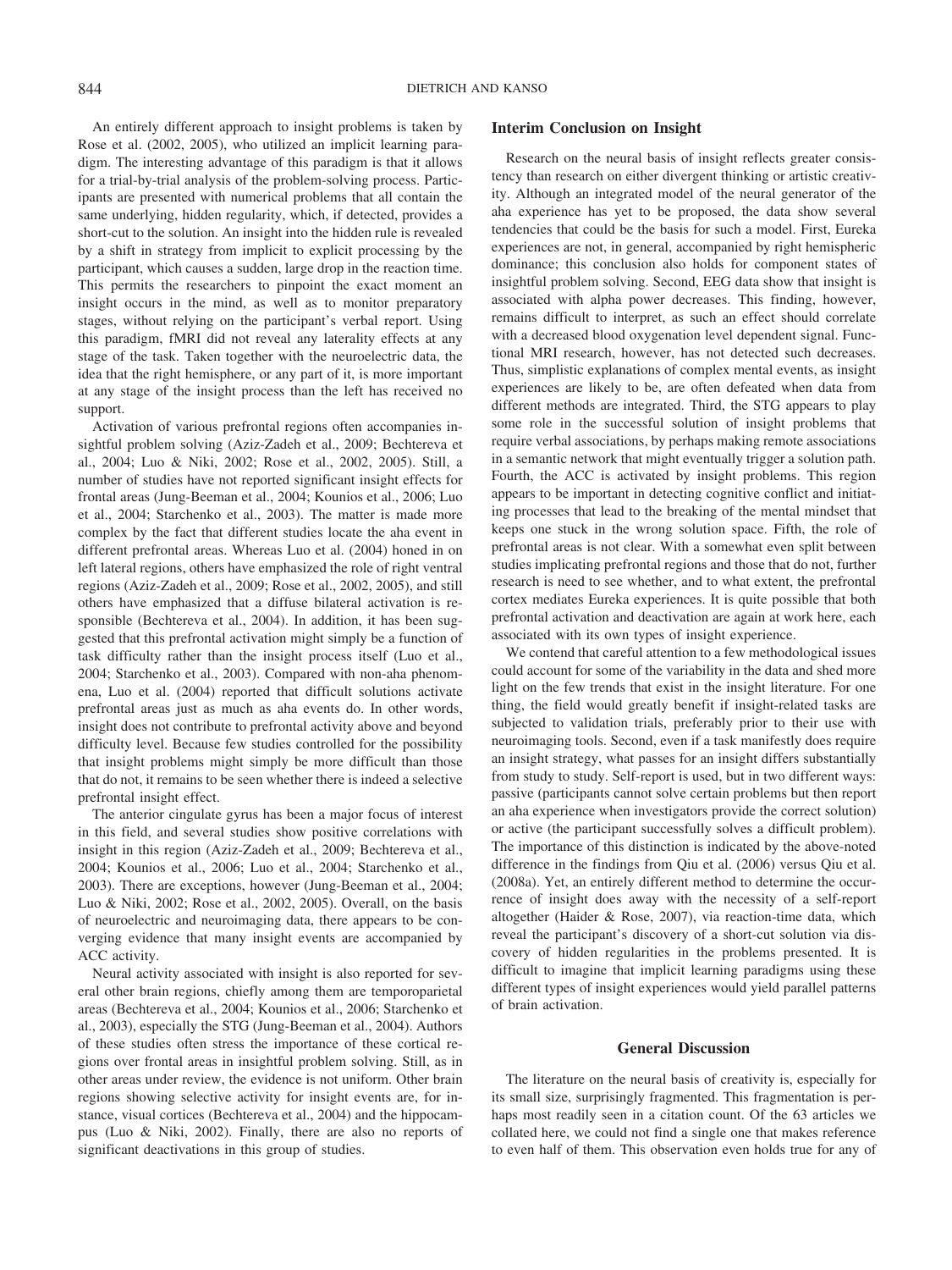the three individual domains of creativity: divergent thinking  $(N =$ 34 articles), artistic creativity ( $N = 11$ ), and insight ( $N = 21$ ). This observation also holds true for the two types of general recording methods: neuroelectric ( $N = 37$ ) and brain imaging ( $N = 29$ ).

The most forthright conclusion that can be taken away from the present review is that not a single currently circulating notion on the possible neural mechanisms underlying creative thinking survives close scrutiny. Indeed, the data are so highly variegated that even weak trends are difficult to make out. This conclusion holds equally for the literature as a whole as it does for each of its three subdomains. One effect of the fragmentation is that this fact has not been fully appreciated. For nearly every proposal on the neural underpinning of creativity one cares to press, there is as much evidence for as there is against it, yet one would not suspect this from a casual reading of the literature. The problem likely arises because empirical studies often refer to only those prior results from the same subdomain and recording methodology that tend to support the rationale of the reported experiments. This gives the impression that studies in this field are based on a solid background when, in fact, this is an artifact of selective reporting of the existing data.

The most adverse effect of this fragmentation is seen in the lack of progress in the theoretical discussion permeating the field. The fact that there is always enough evidence to maintain any theoretical position has led to the unusual situation that few theories as to the neural basis of creativity have been discarded. Advances in science depend on falsification, a process that eventually forces us to either abandon or revise our conceptions of how things work. There is little indication that this process has taken place here. Ideas first proposed in the 1960s and 1970s—laterality, divergent thinking, low arousal, remote associations, or defocused attention—are still those, and in essentially the same form, that drive current research efforts. It is ironic that no other area of psychology has seen so much perseverance.

Accordingly, the following conclusions can be drawn about creativity as a whole. First, creativity, or any alleged stage of it, is not particularly associated with the right brain or any part of the right brain. This is not a new deduction. It had been made even before the overwhelming majority of the experiments reviewed in this study had appeared. Katz (1997, p. 224), for instance, already lamented "the simplistic argument that the essential aspect of creativity resides in the right hemisphere" and recommended that "the claim that creativity is located 'in' the right hemisphere should be dispelled with at once." The present review fully amplifies this conclusion.

Second, this conclusion can be broadened to include any phrenological supposition on creativity. We can state, in short, that creativity is not particularly associated with any single brain region, the prefrontal cortex excluded. For the prefrontal cortex, the issue is a difficult one, as it is evidently not involved in creativity in a simplistic yes-or-no fashion. With EEG studies revealing in all frequency bands both increases and decreases for both power and synchrony, as well as brain imaging studies reporting both activations and deactivations, the main conclusion is quite general: Tasks purportedly involving creative cognition induce changes in prefrontal activity.

This is, however, already more than we can say about other brain structures. The evidence shows that for any brain region, there is always a majority of studies that does not report changes in activity there. We must conclude, in other words, that creativity is not localized or, perhaps more accurately, given the current neuroimaging capabilities and the theoretical resolution with which the issue is seen, not localizable.

The same fate is met by proposals that posit a specific neurocognitive process for the whole of creativity, be it low arousal, defocused attention, or alpha synchronization. The weight of the evidence simply does not support them. Indeed, any such exercise in category formation of what is and what is not supposed to be linked to creativity is likely doomed to failure if it is applied to all of creativity. This may also the case for the link between creativity and psychological disorders (such as bipolar disorder, schizophrenia, or autism), neurological diseases, or altered state of consciousness (such as sleep or meditation). Despite case reports and anecdotes, the evidentiary basis for such claims is lacking (see Dietrich, 2007b).

To avoid misunderstandings of our concluding argument, we do not suggest that any of the above proposals on the neural basis of creativity is wholly wrong. Some of the conclusions are based on collating the data into yes and no categories (i.e., does or does not activate a given brain area), which could carry a risk of missing subtle behavioral cues. Some types of creativity might indeed be associated with, say, low arousal or alpha synchronization. Overall, however, the evidence reviewed in this study illustrates that every one of these proposals fails when generalized to creativity as a whole. Although this is readily acknowledged in the field, results from individual studies continue to be framed in terms of creativity in general. This is partly a matter of language—using the word *creativity* without circumscribing it, for instance—but it is also partly a matter of conceptual confusion. Creativity, or any of its stages, is routinely treated as if it is a single entity, possessing at best several different aspects and therefore comprising a limited set of fundamental processes or brain structures underlying it. This is likely to be a fallacy. It is hard to believe that creative behavior, in all its manifestations, from carrying out exquisitely choreographed dance moves, to scientific discovery, constructing poems, and coming up with ingenious ideas of what to do with a brick, engages a common set of brain areas or depends on a limited set of mental processes.

The problem comes into focus when it is compared with an analogous situation in mainstream cognitive neuroscience. Researchers there also do not attempt to look for the neural mechanisms of thinking; they investigate attention, working memory, or perception. Creativity research must do the same and look at individual processes. Only when the amorphous concept of creativity is subdivided into different types or component processes broadly along the lines of known neurocognitive processes might it become tractable with neuroimaging tools.

Investigating when, and under which conditions, theoretical concepts such as defocused attention or divergent thinking are, and are not, associated with creativity, is likely to disentangle a great deal of the existing data that are, as it stands now, selfcontradictory. To take a concrete example, Jin et al. (2006) investigated scientific creativity (hypothesis testing) and found that *less* gifted children used *more* of their prefrontal cortex, whereas more gifted children revealed less activation, presumably because they were able to use their cognitive resources better. The more-isbetter versus less-is-better conceptions underling brain activation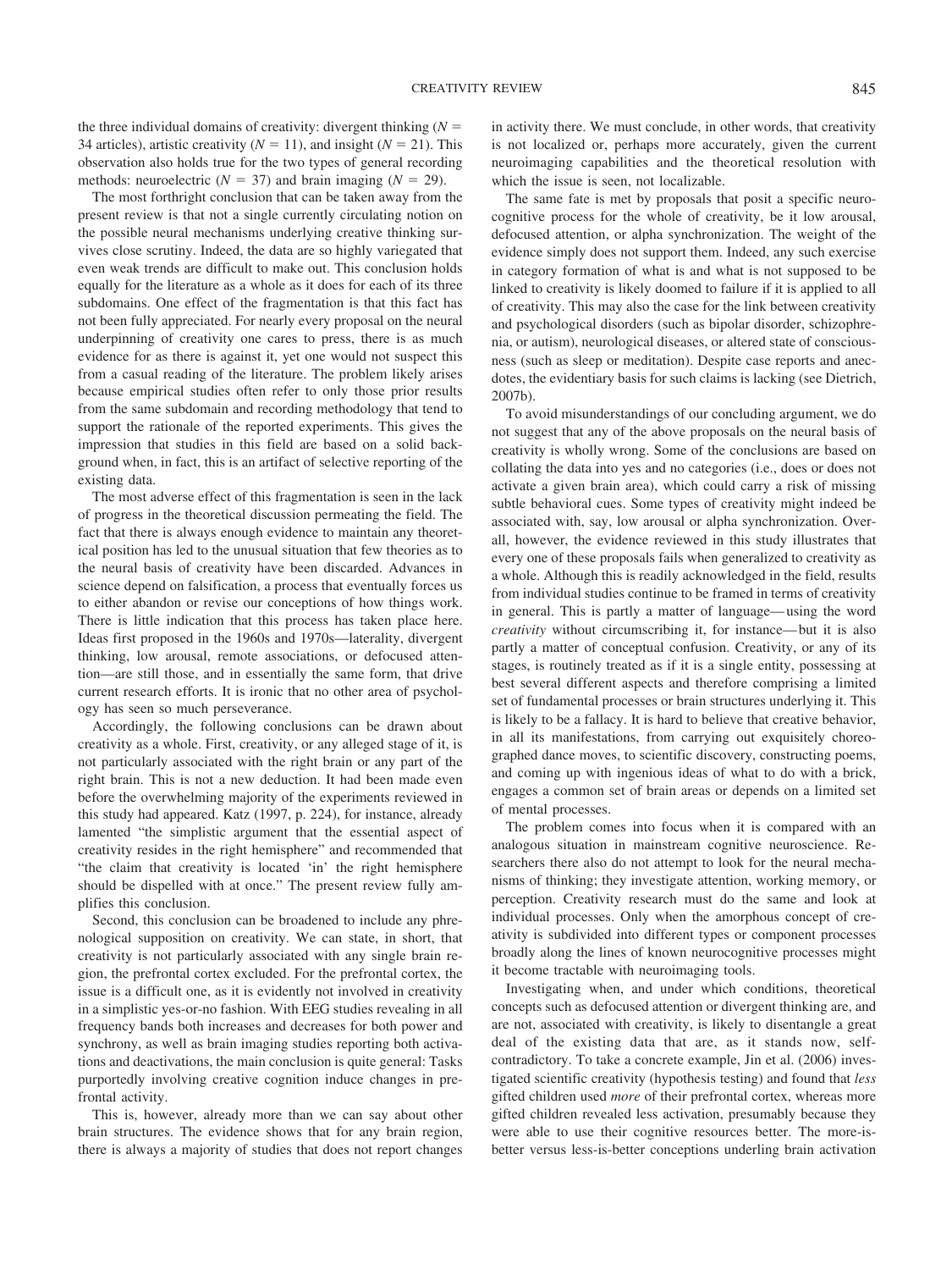research continue to be a puzzle, on the basis of task parameters, sample definitions, and underlying conceptual models.

In another example, Lavric et al. (2000) used the candle problem, a traditional divergent thinking task, to study insight events and found that creativity is associated with a less frontal and less left-lateralized P300. The authors' interpretation was that "creative problem solving is less systematic, employs less planning, and needs less working memory" (Lavric et al., 2000, p. 1617). This explanation is at odds with 20 or so other insight and/or divergent thinking studies that found prefrontal enhancement correlated with creativity and, on the basis of this finding, argued the diametrically opposing position, that is, creativity critically depends on more systematic planning, working memory, response selection, and the suppression of stereotypical responses.

In EEG studies, increased synchrony is understood as an indicator of more cooperation between brain areas and, by extension, as a marker of more efficient information transfer or sensory binding. Yet, studies that report decreases in synchrony associated with creativity do not claim that creative information processing is inefficient, which would be, of course, the logical conclusion if this understanding is applied in a consequent manner. Instead, an entirely different explanation is often provided: conflict resolution or remote association formation, for instance. Clearly, accurate theorizing requires more compelling data.

The current theoretical discourse is self-contradictory only if the ideas that creativity is a monolithic entity and that there is only one way in which the brain generates creative outcomes are held onto. Once we fully commit to the idea that there are likely a multitude of processes and brain regions involved in the computation of ideational combinations, we can better constrain our theoretical notions. The present review demonstrates the need for current models on the neural basis of creativity to be developed further. As they are now, they do not yield predictions precise enough for falsification.

#### **References**

- Amabile, T. (1983). *The social psychology of creativity.* New York, NY: Springer-Verlag.
- Aziz-Zadeh, L., Kaplan, J., & Iacoboni, M. (2009). "Aha!": The neural correlates of verbal insight solutions. *Human Brain Mapping, 30,* 908– 916. doi:10.1016/j.cortex.2009.06.006
- Bazanova, O. M., & Aftanas, L. I. (2008). Individual measures of electroencephalogram alpha activity and non-verbal creativity. *Neurosciences and Behavioral Physiology, 42,* 227–235. doi:10.1007/s11055-008- 0034-y
- Bechtereva, N., Korotkov, A., Pakhomov, S., Roudas, M. S., Starchenko, M., & Medvedev, S. (2004). PET study of brain maintenance of verbal creative activity. *International Journal of Psychophysiology, 53,* 11–20. doi:10.1016/j.ijpsycho.2004.01.001
- Bengtsson, S., Csikszentmihalyi, M., & Ullen, F. (2007). Cortical regions involved in the generation of musical structures during improvisation in pianists. *Journal of Cognitive Neuroscience, 19,* 830–842. doi:10.1162/ jocn.2007.19.5.830
- Berkowitz, A., & Ansari, D. (2008). Generation of novel motor sequences: The neural correlates of musical improvisation. *NeuroImage, 41,* 535– 543. doi:10.1016/j.neuroimage.2008.02.028
- Beversdorf, D., Hughes, J., Steinberg, B., Lewis, L., & Heilman, K. (1999). Noradrenergic modulation of cognitive flexibility in problem solving. *NeuroReport, 10,* 2763–2767. doi:10.1097/00001756-199909090-00012

Bhattacharya, J., & Petsche, H. (2002). Shadows of artistry: Cortical

synchrony during perception and imagery of visual art. *Cognitive Brain Research, 13,* 179–186. doi:10.1016/S0926-6410(01)00110-0

- Bhattacharya, J., & Petsche, H. (2005). Drawing on mind's canvas: Differences in cortical integration patterns between artists and non-artists. *Human Brain Mapping, 26,* 1–14. doi:10.1002/hbm.20104
- Blom, O., Cervenka, S., Karabanov, A., Forssberg, H., Farde, L., & Ullen, F. (2008, June). *Regional dopamine D2 receptor density and individual differences in psychometric creativity.* Poster session presented at the 14th Annual Meeting for the Organization for Human Brain Mapping, Melbourne, Australia.
- Bowden, E. M., & Jung-Beeman, M. (2003). Aha! Insight experience correlates with solution activation in the right hemisphere. *Psychonomic Bulletin & Review, 10,* 730–737. Retrieved from http:// pbr.psychonomic-journals.org
- Brown, S., Martinez, M., & Parsons, L. (2006). Music and language side by side: A PET study of the generation of sentences. *European Journal of Neuroscience, 23,* 2791–2803. doi:10.1111/j.1460-9568.2006.04785.x
- Carlsson, I., Wendt, P., & Risberg, J. (2000). On the neurobiology of creativity: Differences in frontal lobe activity between high and low creative subjects. *Neuropsychologia, 38,* 873–885. doi:10.1016/S0028- 3932(99)00128-1
- Chavez-Eakle, R., Graf-Guerrero, A., Garcia-Reyna, J., Vaugier, V., & Cruz-Fuentes, C. (2007). Cerebral blood flow associated with creative performance: A comparative study. *NeuroImage, 38,* 519–528. doi: 10.1016/j.neuroimage.2007.07.059
- Danko, S., Shemyakina, N. V., Nagornova, Z. V., & Starchenko, M. (2009). Comparison of the effects of the subjective complexity and verbal creativity on the EEG spectral power parameters. *Human Physiology, 35,* 381–383. doi:10.1134/S0362119709030153
- Danko, S., Starchenko, M., & Bechtereva, N. (2003). EEG local and spatial synchronization during a test on the insight strategy of solving creative verbal tasks. *Human Physiology, 29,* 129–132. doi:10.1023/A: 1024950028210
- Dienes, Z., & Perner, J. (1999). A theory of implicit and explicit knowledge. *Behavioral and Brain Sciences, 5,* 735–808. doi:10.1017/ S0140525X99002186
- Dietrich, A. (2004a). The cognitive neuroscience of creativity. *Psychonomic Bulletin & Review, 11,* 1011–1026. Retrieved from http:// pbr.psychonomic-journals.org
- Dietrich, A. (2004b). Neurocognitive mechanisms underlying the experience of flow. *Consciousness and Cognition, 13,* 746–761. doi:10.1016/ j.concog.2004.07.002
- Dietrich, A. (2007a). *Introduction to consciousness.* London, England: Palgrave Macmillan.
- Dietrich, A. (2007b). Who's afraid of a cognitive neuroscience of creativity? *Methods, 42,* 22–27. doi:10.1016/j.ymeth.2006.12.009
- Fink, A., Grabner, R., Benedek, M., & Neubauer, A. (2006). Short communication: Divergent thinking training is related to frontal electroencephalogram alpha synchronization. *European Journal of Neuroscience, 23,* 2241–2246. doi:10.1111/j. 1460–9568.2006.04751.x
- Fink, A., Grabner, R., Benedek, M., Reishofer, G., Hauswirth, V., Fally, M., . . . Neubauer, A. (2009). The creative brain: Investigation of brain activity during creative problem solving by means of EEG and FMRI. *Human Brain Mapping, 30,* 734–748. doi:10.1002/hbm.20538
- Fink, A., Graif, B., & Neubauer, A. C. (2009). Brain correlates underlying creative thinking: EEG alpha activity in professional vs. novice dancers. *NeuroImage, 46,* 854–862. doi:10.1016/j.neuroimage.2009.02.036
- Fink, A., & Neubauer, A. (2006a). EEG alpha oscillations during the performance of verbal creativity tasks: Differential effects of sex and verbal intelligence. *International Journal of Psychophysiology, 62,* 46–53. doi:10.1016/j.ijpsycho.2006.01.001
- Fink, A., & Neubauer, A. (2006b). Eysenck meets Martindale: The relationship between extraversion and originality from a neuroscientific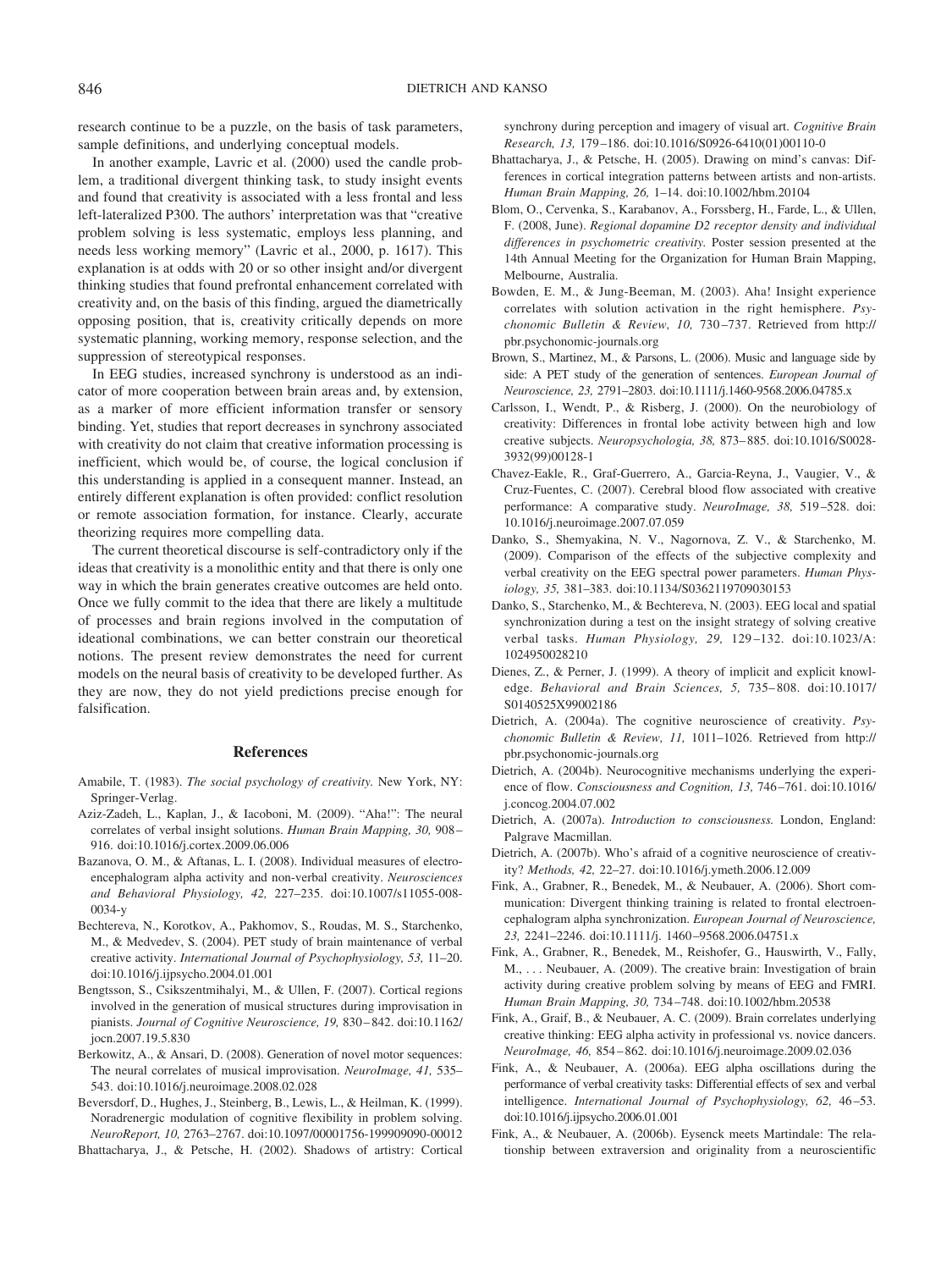perspective. *Personality and Individual Differences, 44,* 299–310. doi: 10.1016/j.paid.2007.08.010

- Folley, B., & Park, S. (2005). Verbal creativity and schizotypal personality in relation to prefrontal hemispheric laterality: A behavioral and nearinfrared optical imaging study. *Schizophrenia Research, 80,* 271–282. doi:10.1016/j.schres.2005.06.016
- Gardner, H. (1993). *Creating minds: An anatomy of creativity seen through the lives of Freud, Einstein, Picasso, Stravinsky, Eliot, Graham, and Gandhi.* New York, NY: Basic Books.
- Gibson, C., Folley, B. S., & Park, S. (2009). Enhanced divergent thinking and creativity in musicians: A behavioral and near-infrared spectroscopy study. *Brain and Cognition, 69,* 162–169. doi:10.1016/j.bandc.2008.07.009
- Goel, V., & Vartanian, O. (2005). Dissociating the roles of right ventral lateral and dorsal lateral prefrontal cortex in generation and maintenance of hypotheses in set-shift problems. *Cerebral Cortex, 15,* 1170–1177. doi:10.1093/cercor/bhh217
- Goldman, R. I., Stern, J. M., Engel, J., Jr., & Cohen, M. S. (2002). Simultaneous EEG and fMRI of the alpha rhythm. *NeuroReport, 13,* 2487–2492. doi:10.1097/01.wnr.0000047685.08940.d0
- Grabner, R., Fink, A., & Neubauer, A. (2007). Brain correlates of self-rated originality of ideas: Evidence from event-related power and phase locking changes in the EEG. *Behavioral Neuroscience, 121,* 224–230. doi*:* 10.1037/0735–7044.121.1.224
- Guilford, J. P. (1950). Creativity. *American Psychologist, 5,* 444–454. doi:10.1037/h0063487
- Guilford, J. P. (1967). *The nature of human intelligence.* New York, NY: McGraw-Hill.
- Haider, H., & Rose, M. (2007). How to investigate insight: A proposal. *Methods, 42,* 57–63. doi:10.1016/j.ymeth.2006.12.004
- Hansen, P., Azzopardi, P., Matthews, P., & Geake, J. (2008, November). *Neural correlates of "creative intelligence" An fMRI study of fluid analogies.* Poster session presented at the annual conference of the Society for Neuroscience, New Orleans, LA. Retrieved from http:// www.brookes.ac.uk/
- Hori, H., Nagamine, M., Soshi, T., Okabe, S., Kim, Y., & Kunugi, H. (2008). Schizotypal traits in healthy women predict prefrontal activation patterns during a verbal fluency task: A near-infrared spectroscopy study. *Neuropsychobiology, 57,* 61–69. doi:10.1159/000129669
- Howard-Jones, P., Blakemore, S., Samuel, E., Rummers, I., & Claxton, G. (2005). Semantic divergence and creative story generation: An fMRI investigation. *Cognitive Brain Research, 25,* 240–250. doi:10.1016/ j.cogbrainres.2005.05.013
- Jaušovec, N. (2000). Differences in cognitive processes between gifted, intelligent, creative, and average individuals while solving complex problems: An EEG study. *Intelligence, 28,* 213–237. doi:10.1016/ S0160-2896(00)00037-4
- Jaušovec, N., & Jaušovec, K. (2000a). Differences in resting EEG related to ability. *Brain Topography, 12,* 229–240. doi:10.1023/A: 1023446024923
- Jaušovec, N., & Jaušovec, K. (2000b). EEG activity during the performance of complex mental problems. *International Journal of Psychophysiology, 36,* 73–88. doi:10.1016/S0167-8760(99)00113-0
- Jin, S., Kwon, Y., Jeong, J., Kwon, S., & Shin, D. (2006). Differences in brain information transmission between gifted and normal children during scientific hypothesis generation. *Brain and Cognition, 62,* 191– 197. doi:10.1016/j.bandc.2006.05.001
- Jung, R. E., Gasparovic, C., Chavez, R. S., Flores, R. A., Smith, S. M., Caprihan, A., & Yeo, R. A. (2009). Biochemical support for the "threshold" theory of creativity: A magnetic resonance spectroscopy study. *Journal of Neuroscience, 29,* 5319–5325. doi:10.1523/JNEUROSCI .0588-09.2009
- Jung, R. E., Segall, J. M., Bockholt, H. J., Flores, F. R., Chavez, R. C., & Haier, R. J. (2009). Neuroanatomy of creativity. *Human Brain Mapping, 31,* 398–408. doi:10.1002/hbm.20874
- Jung-Beeman, M., Bowden, E., Haberman, J., Frymiare, J., Aramber-Liu, S., Greenblatt, R., . . . Kounios, J. (2004). Neural activity when people solve problems with insight. *PloS Biology, 2,* 500–510. doi:10.1371/ journal.pbio.0020097
- Katz, A. (1997). Creativity and the cerebral hemispheres. In M. Runco (Ed.), *Creativity research handbook* (Vol. 1, pp. 203–226). Cresskill, NJ: Hampton Press.
- Klimesch, W. (1999). EEG alpha and theta oscillations reflect cognitive and memory performance: A review and analysis. *Brain Research Reviews, 29,* 169–195. doi:10.1016/S0165-0173(98)00056-3
- Klimesch, W., Sauseng, P., & Hanslmayr, S. (2007). EEG alpha oscillations: The inhibition-timing hypothesis. *Brain Research Reviews, 53,* 63–88. doi:10.1016/j.brainresrev.2006.06.003
- Kounios, J., Fleck, J., Green, D., Payne, L., Stevenson, J., Bowden, E., & Jung-Beeman, M. (2008). The origins of insight in resting-state brain activity. *Neuropsychologia, 46,* 281–291. doi:10.1016/j.neuropsychologia
- .2007.07.013
- Kounios, J., Frymiare, J., Bowden, E., Fleck, J., Subramaniam, K., Parrish, T., & Jung-Beeman, M. (2006). The prepared mind: Neural activity prior to problem presentation predicts subsequent solution by sudden insight. *Psychological Science, 17,* 882–891. doi:10.1111/j.1467-9280.2006.01798.x
- Kowatari, Y., Lee, S., Yamamura, H., Nagamori, Y., Levy, P., Yamane, S., & Yamamoto, M. (2009). Neural networks involved in artistic creativity. *Human Brain Mapping, 30,* 1678–1690. doi:10.1002/hbm.20633
- Krug, R., Mölle, M., Dodt, C., Fehm, H., & Born, J. (2003). Acute influences of estrogen and testosterone on divergent and convergent thinking in postmenopausal women. *Neuropsychopharmacology, 28,* 1538–1545. doi:10.1038/sj.npp.1300200
- Lang, S., Kanngieser, N., Jaskowski, P., Haider, H., Rose, M., & Verleger, R. (2006). Precursors of insight in event-related brain potentials. *Journal of Cognitive Neuroscience, 18,* 2152–2166. doi:10.1162/jocn.2006 .18.12.2152
- Lavric, A., Forstmeier, S., & Rippon, G. (2000). Differences in working memory involvement in analytical and creative tasks: An ERP study. *NeuroReport, 11,* 1613–1618. doi:10.1097/00001756-200006050-00004
- Lee, Y. D., & Jeong, W. S. (2002). *Testing of creative thinking.* Seoul, South Korea: Korean Testing Center.
- Limb, C., & Braun, A. (2008). Neural substrates of spontaneous musical performance: An fMRI study of jazz improvisation. *PLoS ONE, 3,* e1679. doi:10.1371/journal.pone.0001679
- Luo, J., & Niki, K. (2002). Function of hippocampus in "insight" of problem solving. *Hippocampus, 13,* 316–323. doi:10.1002/hipo.10069
- Luo, J., Niki, K., & Philips, S. (2004). Neural correlates of the Aha! reaction. *NeuroReport, 15,* 2013–2018. doi:10.1097/00001756- 200409150-00004
- Mai, X., Luo, J., Wu, J., & Luo, Y. (2004). "Aha!" effects in a guessing riddle task: An event related potential study. *Human Brain Mapping, 22,* 261–270. doi:10.1002/hbm.20030
- Martindale, C. (1999). The biological basis of creativity. In R. J. Sternberg (Ed.), *Handbook of creativity* (pp. 137–152). Cambridge, England: Cambridge University Press.
- Martindale, C., & Hasenfus, N. (1978). EEG differences as a function of creativity, stage of the creative process, and effort to be original. *Biological Psychology, 6,* 157–167. doi:10.1016/0301-0511(78)90018-2
- Martindale, C., & Hines, D. (1975). Creativity and cortical activation during creative, intellectual and EEG feedback tasks. *Biological Psychology, 3,* 71–80. doi:10.1016/0301-0511(75)90011-3
- Martindale, C., Hines, D., Mitchell, L., & Covello, E. (1984). EEG alpha asymmetry and creativity. *Personality and Individual Differences, 5,* 77–86. doi:10.1016/0191-8869(84)90140-5
- Mednick, S. (1962). The associative basis of the creative process. *Psychological Review, 69,* 220–232. doi:10.1037/h0048850
- Mendelsohn, G. A. (1976). Associative and attentional processes in cre-